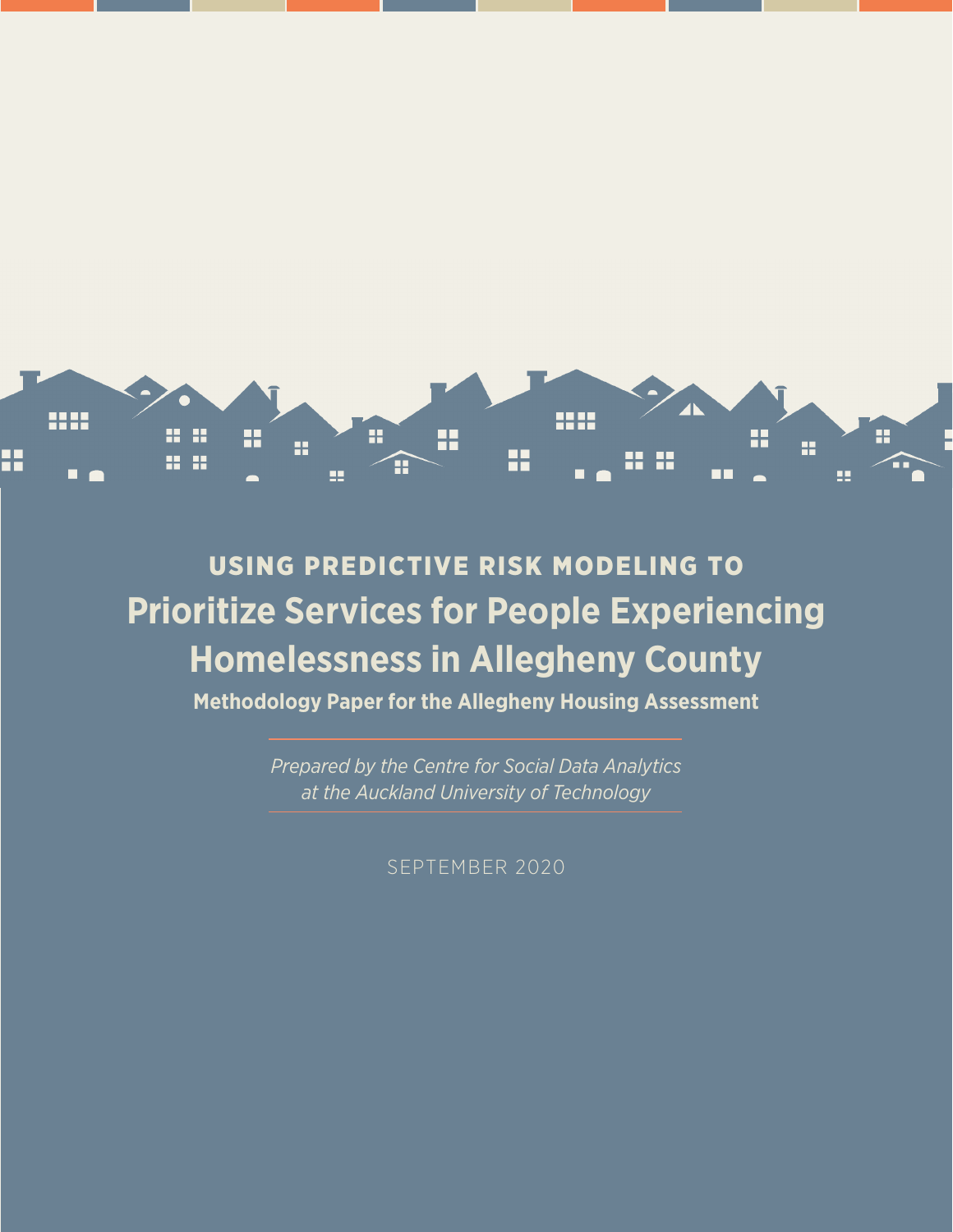#### AUTHORS

This report was written by Rhema Vaithianathan, Ph.D. (Auckland University of Technology) and Chamari I. Kithulgoda, PhD (Auckland University of Technology).

The project was led by Rhema Vaithianathan with the contribution of the following staff and contractors at the Centre for Social Data Analytics: Emily Kulick, Huyen Haley Dinh, Diana Benavides Prado and Nina Anchugina.

Contact: [rvaithia@aut.ac.nz](mailto:rvaithia@aut.ac.nz)

#### ACKNOWLEDGMENTS:

The research team would like to acknowledge the leadership of Marc Cherna, Abigail Horn and Erin Dalton at the Allegheny County Department of Human Services.

#### CITATION:

Vaithianathan, R. & Kithulgoda, C.I. (2020). Using Predictive Risk Modeling to Prioritize Services for People Experiencing Homelessness in Allegheny County. Centre for Social Data Analytics. Auckland, New Zealand.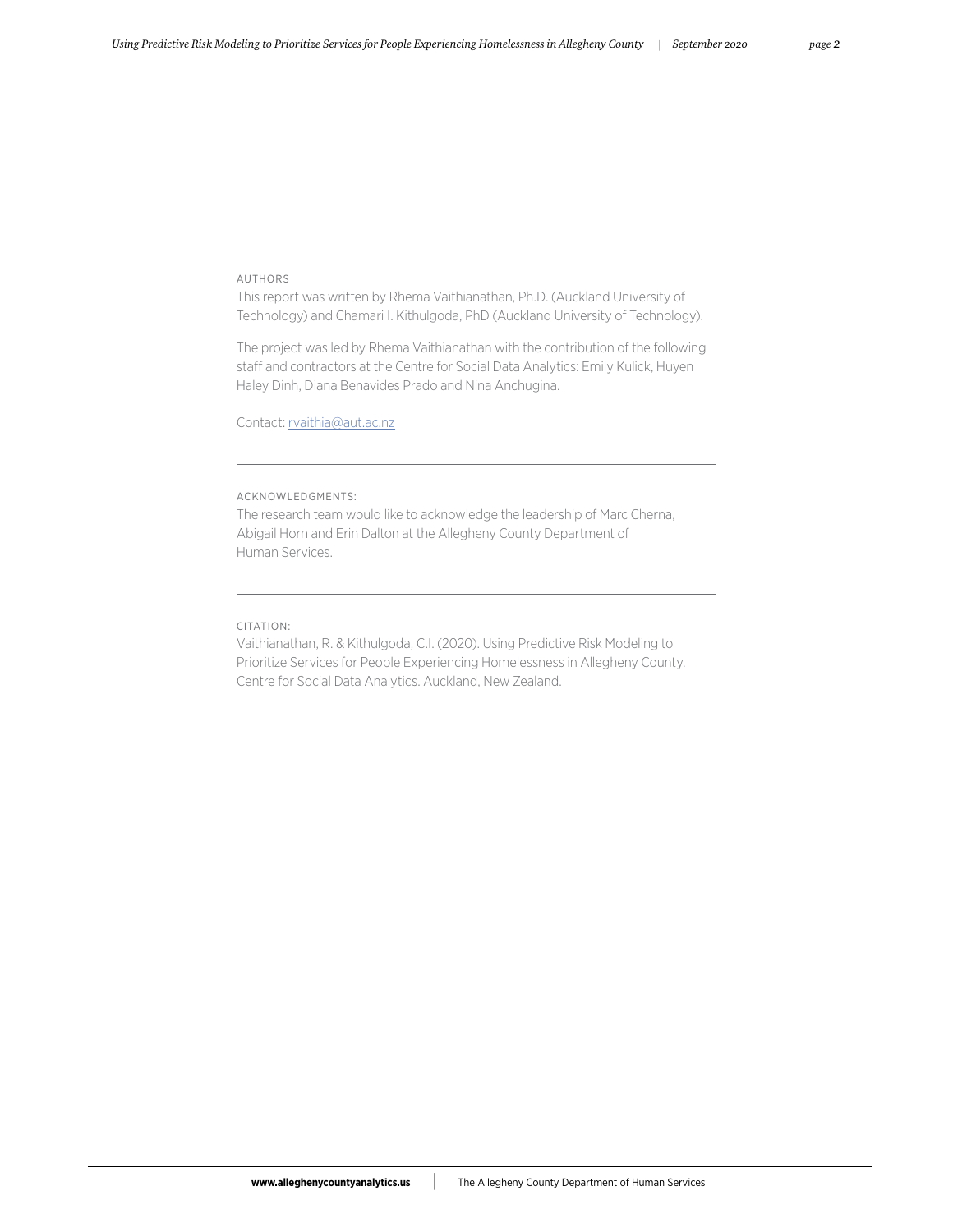# TABLE OF CONTENTS

```
Tables and Figures 4
Introduction 6
Background 7
Vulnerability Index-Service Prioritization Assistance Tool (VI-SPDAT)  10
Predictive Risk Modeling (PRM) 12
Engaging the Community 12
Methodology 14
    Data 14
    Coded Features 14
    Characteristics of Assessed Individuals 16
    Selecting Target Outcomes 16
    Risk of Chronic Homelessness in the Future 17
    Harm from Unstable Housing 17
    Domestic Violence Harm 19
Modeling Methodology 19
    LASSO Regularized Logistic Regression 19
    Model Methodology Comparisons 20
     Model Performance — Future PSH and RRH/Bridge/Transitional 
    Housing Excluded 23
The Allegheny Housing Assessment (AHA) Tool 24
     Comparing the Predictive Accuracy of the AHA 
    with the VI-SPDAT 25
    Business Processes and the AHA 31
    Business Rules: Housing Units Prioritization Rules 31
    Prioritization Schema 32
Equity and Fairness Analysis 32
AHA Alternative Assessment 35
Conclusion 38
References 38
APPENDIX A: Predicting Future Homelessness Services 39
APPENDIX B: Features use for the AHA Model 41
APPENDIX C: VI-SPDAT Questions Excluded Prior to Training the AHA 
          Alternative Assessment 50
APPENDIX D: Questions from VI-SPDAT used for the AHA Alternative 
          Assessment Model 52
```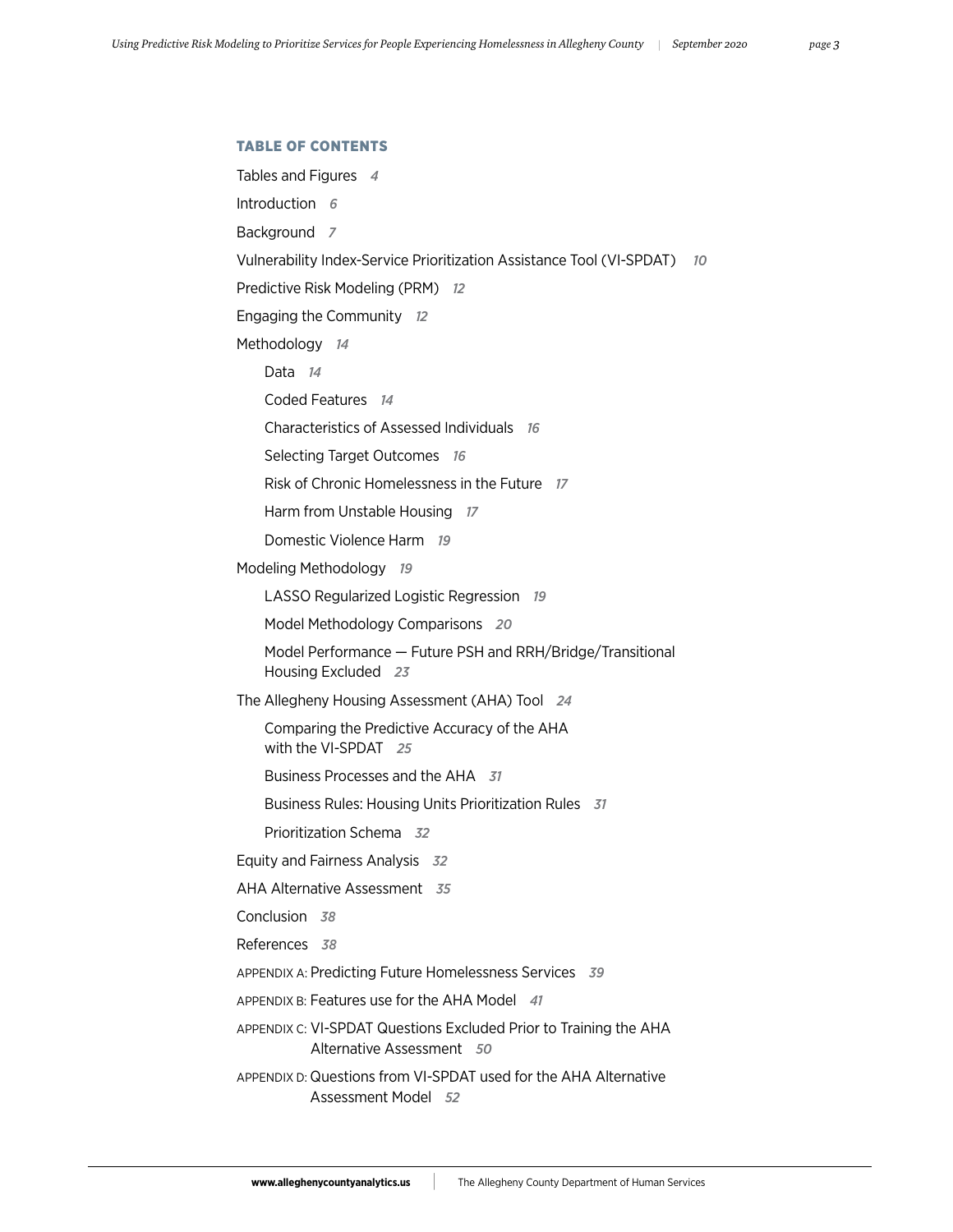# **Tables**

- TABLE 1: Counts of availability and demand for funded units in PSH and RRH *8*
- TABLE 2 Homeless Services Type and Eligibility Rules *9*
- TABLE 3: Community Information and Engagement Sessions *12*
- TABLE 4: Overview of Coded Features *15*
- TABLE 5: Descriptive statistics of the research data set (n=5,531) *16*
- TABLE 6: Overview of Outcomes *18*
- TABLE 7: Weighted Feature Count, by Model *20*
- TABLE 8: AUC, Positive Predictive Value (PPV) and True Positive Rates (TPR) of Each Model, Testing Set *22*
- TABLE 9: AUC of Each Individual Model for Testing Set and Across Models for Complete Set *22*
- TABLE 10: Relative Risk of Mortality by Model (excluding those who received PSH and RRH/Bridge/Transitional Housing) *22*
- TABLE 11: AUC, PPV and TPR by Model (excluding people who received PSH and RRH/Bridge/Transitional Housing, Testing Set *23*
- TABLE 12: AUC for AHA by Outcome, Testing Set *25*
- TABLE 13: TPR, PPV and RR of AHA by Outcome, Testing Set *25*
- TABLE 14: AUC of AHA vs VI-SPDAT by Outcome, Testing Set *26*
- TABLE 15: Types and Quantity of Beds Expected to be Available to be Filled in the 2019–20 Period *32*
- TABLE 16: Preliminary Hypotheses and Results from the Algorithmic Impact Assessment by Eticas *33*
- TABLE 17: Singles, AHA+ and VI-SPDAT+ for Beds (AHA vs. VI-SPDAT) *34*
- TABLE 18: Families, AHA+ and VI-SPDAT+ for Beds (AHA vs. VI-SPDAT) *35*
- TABLE 19: Best Lambda and Weighted Feature Count (AHA Alternative Assessment) *36*
- TABLE 20: AUC, PPV and TPR of Each Individual Harm Model, Testing Set (Alternative Assessment test) *36*
- TABLE 21: AUC of AHA Alternative Assessment (for Each Outcome) *37*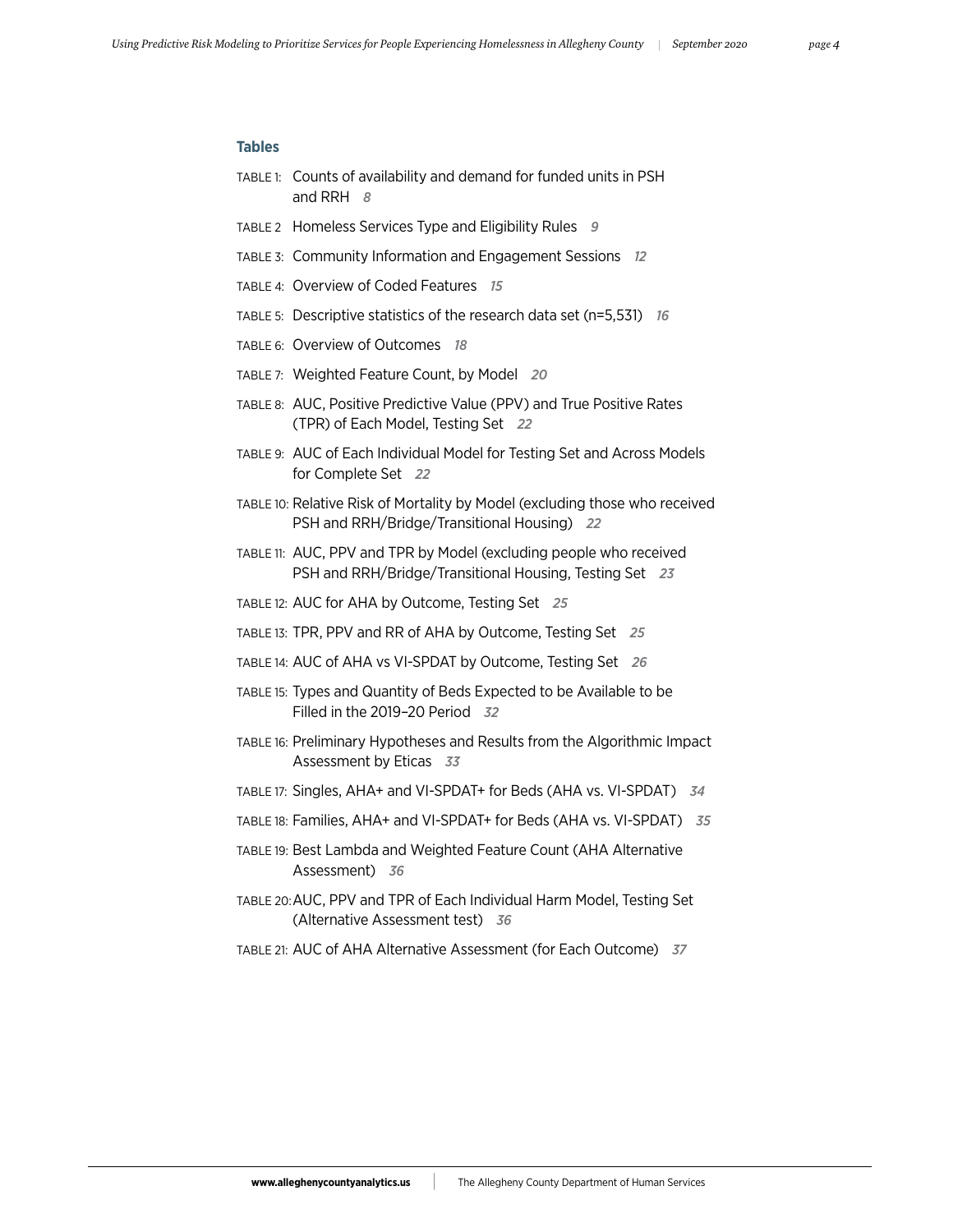| TABLE 22: PPV, TPR and RR of AHA Alternative Assessment |  |
|---------------------------------------------------------|--|
| (for Each Outcome) 37                                   |  |

- TABLE 23: Outcomes Used for Future Homelessness Models *40*
- TABLE 24: Best Lambda and Weighted Feature Count (Chronic Homelessness PRMs) *40*
- TABLE 25: AUC, PPV, TPR and Relative Risk of mortality of Future Homelessness Models, Testing Data *40*

# **Figures**

- FIGURE 1: Allegheny County Homelessness Coordinated Entry System Overview (prior to the implementation of the AHA) *11*
- FIGURE 2: Mapping of individual PRM model scores to AHA scores *24*
- FIGURE 3: Proportion of Individuals with a Jail Booking within 12 Months of Assessment, Testing Data *26*
- FIGURE 4: Proportion of Individuals with at Least 1 Night Inpatient Stay with a Behavioral Health Code within 12 Months of Assessment, Testing Data *27*
- FIGURE 5: Proportion of Individuals with More than 4 Emergency Room Visits within 12 Months of Assessment, Testing Data *28*
- FIGURE 6: Jail Bookings (excluding PSH, RRH and Bridge/Transitional Housing) *29*
- FIGURE 7: MH Inpatient (excluding PSH, RRH and Bridge/Transitional Housing) *30*
- FIGURE 8: ER4+ (excluding PSH, RRH and Bridge/Transitional Housing) *30*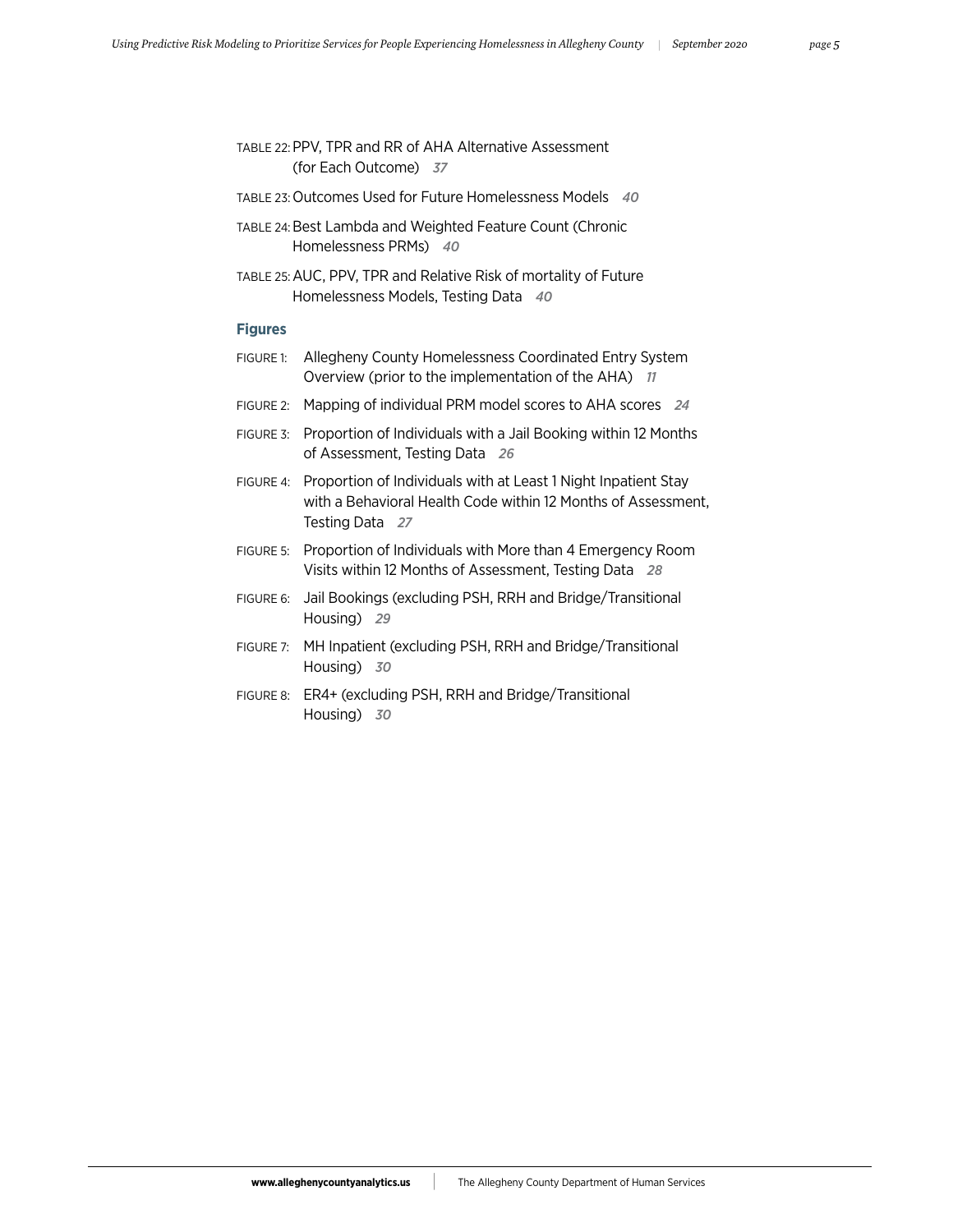#### INTRODUCTION

In 2014, as a result of a successful [Request for Proposals](https://www.alleghenycounty.us/Human-Services/Resources/Doing-Business/Solicitations/Archive.aspx) (RFP) process, the Allegheny County [PA] Department of Human Services (DHS) entered into a research partnership with the Centre for Social Data Analytics at the Auckland University of Technology to explore the use of decision support tools and predictive analytics in human services. One such exploration focused on the possibility of replacing the existing approach to triaging homeless services with a Predictive Risk Model (PRM) that would standardize the assessment process and move from an interview-based approach to an automated assessment based on administrative data that it is better able to predict the likelihood of future adverse outcomes. In August 2020, the Allegheny Housing Assessment (AHA) was launched. This report outlines the background to the implementation and technical details on how the model was built and deployed.

*We ask the reader to bear two considerations in mind while reviewing this report and the methodology/ implementation of the AHA. The first consideration relates to our interest in ongoing review and transparency of the work. The information contained in this report is preliminary and based on a model that has been and continues to be revised as we learn more about the impact of the PRM and the business processes of the AHA. We are working with the County and with partners to fine tune the model over the next several months. The outside evaluation, for which the County plans to issue a solicitation in 2021, will also inform modifications of the model.*

*The second consideration relates to the onset and impact of the COVID-19 pandemic. While the Allegheny Link (which operates Allegheny County's coordinated entry system for homelessness services) and the County's Continuum of Care (CoC) providers have continued business as usual, there is no question that the health, economic and social impacts of the past several months have changed use of many County services and this is expected to impact the data and some features of the model. For example, jail bookings and emergency room visits have declined during the crisis, and so predictors that used recent interactions with these systems will be lower than what they were at the time that the research data set*  was extracted and the models were built. The ongoing economic downturn is expected to get worse and *high levels of unemployment are forecasted. As such, we anticipate high demand for homelessness services, as well as a change in the characteristics of the homeless population (e.g., families that always lived from paycheck-to- paycheck without a cushion will be at high risk of homelessness, particularly as rent and mortgage moratoria expire). As we consider the implications and potentially make changes to the way in which the AHA is constructed and used during the pandemic, we will update and revise this paper to reflect those changes.*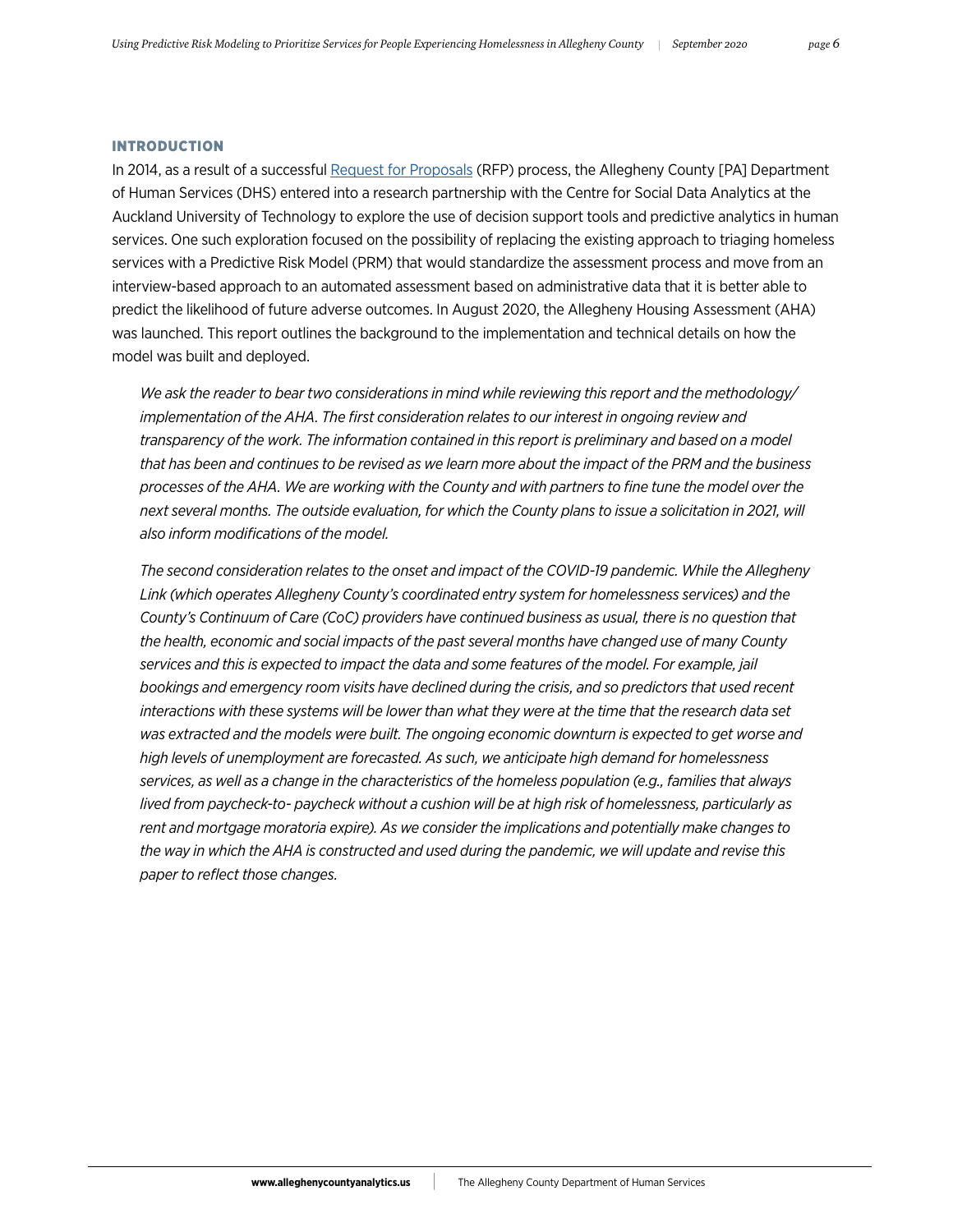#### BACKGROUND

DHS, through its network of service providers across the County, provides a Continuum of Care (CoC),<sup>1</sup> a range of services for individuals and families at risk of or experiencing homelessness. Services include eviction prevention assistance, landlord mediation, rental and utility assistance, case management and other supportive services, street outreach, emergency shelter services and longer-term housing programs including bridge/transitional housing (BH/TH), rapid rehousing (RRH) and permanent supportive housing (PSH).

The number of available long-term housing beds or units fluctuates throughout the year as newly funded programs begin, others close and/or seasonal shelters open. As of January 2020, Allegheny County had 212 BH beds, 939 RRH beds and 1810 PSH beds. Some of these beds are targeted for families with minor children, some are reserved for veterans and some are for youth ages 18 through 24.

Overall, the number of housing beds/units is insufficient for the number of people who are experiencing homelessness and meet the U.S. Department of Housing and Urban Development's (HUD) eligibility criteria for long term housing support. Because clients can stay in these programs for a long time, only a fraction of these units become available through turnover in any given year. In 2019, about 800 of these housing units became available through turnover as households exited these programs (approximately 200 families and 600 singles), according to household exit records in the County's homeless management information system (HMIS).

In 2019, more than 2,000 households (approximately 600 families and 1450 singles) experiencing homelessness and determined to be eligible for PSH, RRH or bridge/transitional housing received a risk assessment through the coordinated entry system. Thus, last year, a housing gap of approximately 1200 units existed and the County could serve less than half of the households (singles and families) that were assessed. This highlights the importance of appropriately prioritizing the most vulnerable households for these limited services.

DHS will use the Allegheny Housing Assessment (AHA), in combination with other business rules, to determine client eligibility and priority for the limited PSH, RRH and bridge/transitional housing services.

Table 1 provides insight into the supply and demand of PSH, RRH and bridge/transitional housing units as well as a snapshot of the monthly waiting list of households that have been assessed and are eligible for a housing referral when a unit becomes available. For single households,76% of RRH units (205/270), and 21% of PSH units (152/729) became available in 2019 due to the turnover of households exiting programs. Single bridge/

DHS is designated as Allegheny County's homeless Continuum of Care (CoC) lead agency and as the collaborative applicant for funding through the U.S. Department of Housing and Urban Development (HUD). In this role, DHS staffs and facilitates the coordinated entry system, which, as required by HUD, is designed to assess individuals/ families and determine their priority ranking for long term housing.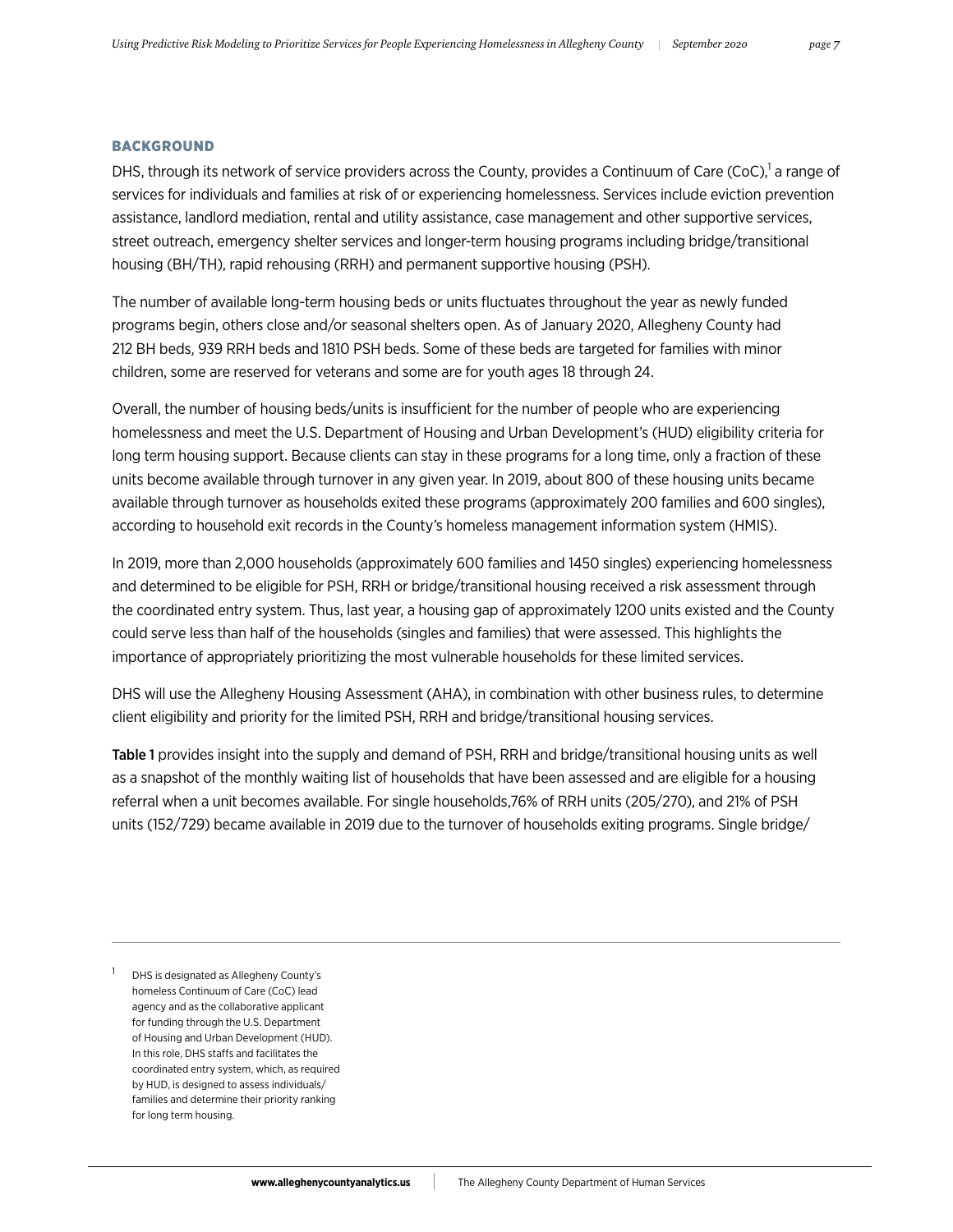transitional housing units had higher turnover in 2019, with approximately 215 households exiting the roughly 140 units available throughout the year. For households with children (families) in 2019, 57% of RRH units (89/157), 31% of PSH units (121/386) and 17% (1/6) of bridge/transitional housing units became available through turnover throughout the year.

| <b>HOUSEHOLD</b><br><b>TYPE</b> | <b>SERVICE TYPE</b>             | <b>FUNDED UNITS:</b><br>2019 | <b>AVERAGE UNITS</b><br><b>AVAILABLE</b><br><b>PER MONTH</b><br>(DUE TO PROGRAM<br>TURNOVER) | POINT-IN-TIME<br>SNAPSHOT OF<br><b>HOUSING WAITLIST</b><br>(JULY 2019) | <b>SUBSET OF</b><br><b>WAITLIST</b><br><b>IDENTIFIED AS</b><br><b>CHRONICALLY</b><br><b>HOMELESS</b> |
|---------------------------------|---------------------------------|------------------------------|----------------------------------------------------------------------------------------------|------------------------------------------------------------------------|------------------------------------------------------------------------------------------------------|
|                                 | Rapid Re-Housing                | 270                          | 20                                                                                           | 369                                                                    |                                                                                                      |
| <b>Singles</b>                  | Permanent<br>Supportive Housing | 729                          | 13                                                                                           |                                                                        | 85                                                                                                   |
|                                 | Bridge/Transitional<br>Housing  | 139                          | 18                                                                                           |                                                                        |                                                                                                      |
|                                 | Rapid Re-Housing                | 157                          | 13                                                                                           |                                                                        |                                                                                                      |
| <b>Families</b>                 | Permanent<br>Supportive Housing | 386                          | 10                                                                                           | 86                                                                     | $12 \overline{ }$                                                                                    |
|                                 | Bridge/Transitional<br>Housing  | 6                            | $<$ 1                                                                                        |                                                                        |                                                                                                      |

# TABLE 1: Counts of availability and demand for funded units in PSH and RRH

*Note: Counts for families represent housing units and household counts and not the number of beds or individuals; a family unit will contain multiple beds and persons, depending on the size of the household.*

Whereas all individuals and families experiencing homelessness are eligible for emergency shelter services, RRH, PSH and bridge/transitional housing programs require clients to meet eligibility thresholds and be assigned priority status on the waiting list. Table 2 describes the eligibility rule for each type of housing program.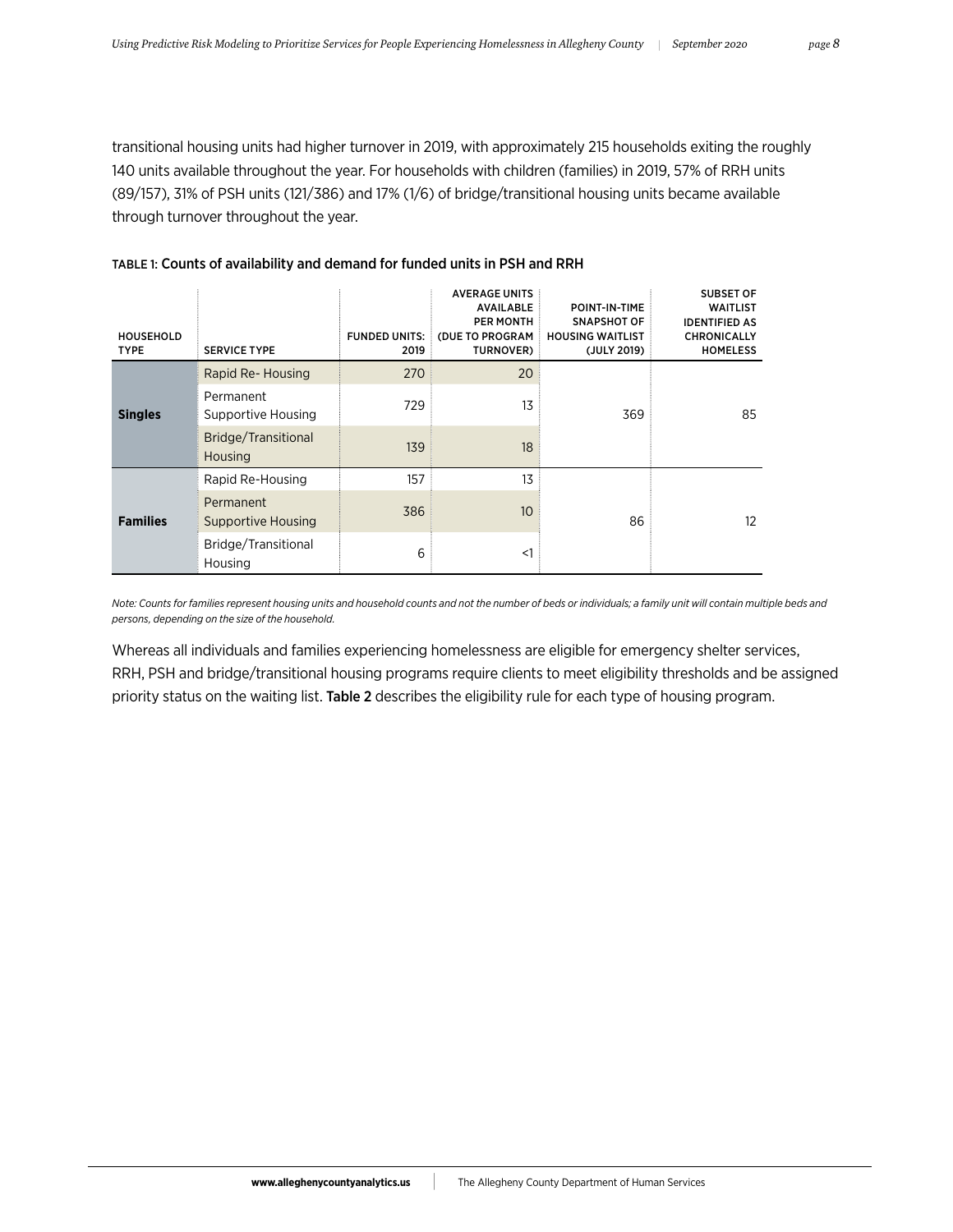| <b>SERVICE TYPE</b>                                    | PROGRAM DESCRIPTION                                                                                                                                                                                                                                                                                                                                        | <b>ELIGIBILITY</b>                                                                                                   |
|--------------------------------------------------------|------------------------------------------------------------------------------------------------------------------------------------------------------------------------------------------------------------------------------------------------------------------------------------------------------------------------------------------------------------|----------------------------------------------------------------------------------------------------------------------|
| <b>Emergency Shelter</b>                               | A facility with overnight sleeping accommodation,<br>the primary purpose of which is to provide<br>temporary shelter. People utilizing emergency<br>shelters are considered to be homeless. This<br>category includes both family and single shelters.                                                                                                     | Self-assessed as currently homeless                                                                                  |
| <b>Street Outreach</b>                                 | A service assisting people living on the streets<br>or other places not meant for human habitation.<br>People are engaged by street outreach workers to<br>provide basic needs (food/water/medical care) as<br>well as to connect them to housing services and<br>other supportive services (behavioral health, etc.).                                     | Identification by street outreach workers as living<br>in a place not meant for human habitation                     |
| <b>Bridge/Transitional</b><br><b>Housing</b>           | A program designed to provide housing and<br>appropriate supportive services to homeless<br>people to facilitate movement to independent<br>living within a reasonable amount of time, but<br>less than 24 months. People utilizing bridge/<br>transitional housing are considered to be homeless.                                                         | Currently homeless: Moderate/Moderately-<br>High score on current risk assessment tool<br>(family, youth or single)  |
| <b>Rapid Rehousing</b><br>(RRH)                        | A program that assists individuals or families<br>who are experiencing homelessness with moving<br>as quickly as possible into permanent housing<br>and to achieve stability in that housing through a<br>combination of rental assistance, housing search<br>and supportive services. People utilizing RRH<br>programs are not considered to be homeless. | Currently homeless: Moderate/ Moderately-<br>High score on current risk assessment tool<br>(family, youth or single) |
| <b>Permanent</b><br><b>Supportive Housing</b><br>(PSH) | Combines housing with more intensive services<br>for those with one or more chronic disabling<br>conditions; there is no limit on length of stay as<br>long as the tenant pays their portion of the rent<br>and follows the rules of their lease. People residing<br>in PSH are not considered to be homeless.                                             | Currently homeless: High score on actuarial tool<br>(family, youth or single)                                        |

# TABLE 2: Homeless Services Type and Eligibility Rules

The Allegheny Link manages [Allegheny County's coordinated entry system.](https://www.alleghenycounty.us/Human-Services/Programs-Services/Basic-Needs/Housing-and-Homeless/Homeless-Services.aspx) Link staff assess and prioritize homeless individuals and families for long term housing.<sup>2</sup> Annually, the Link conducts more than 2,000 assessments for homeless services.

<sup>2</sup> Individuals in Allegheny County can access homeless emergency shelters directly without coordination by the Allegheny Link but all families experiencing homelessness must be referred to family emergency shelters by the Allegheny Link.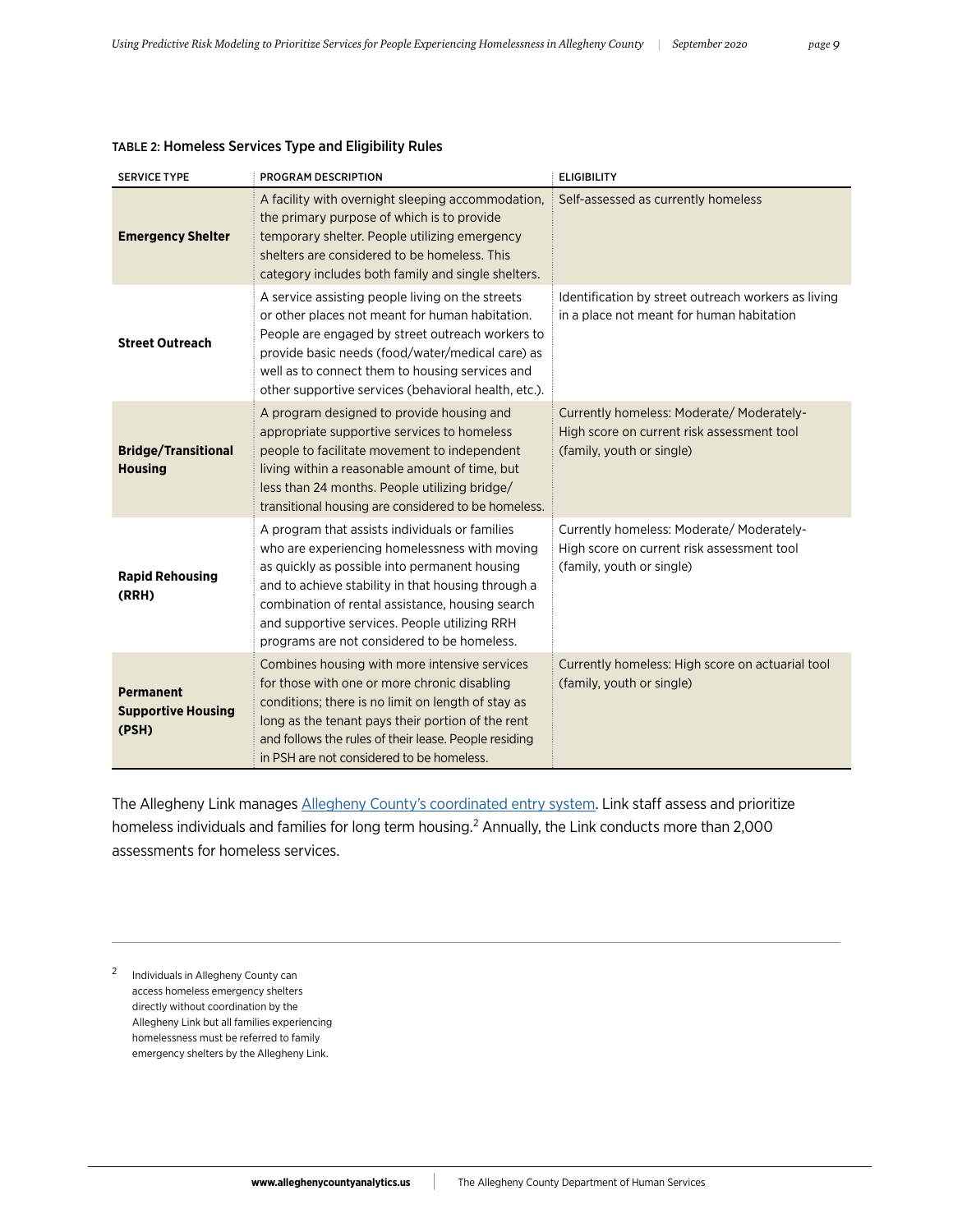Link staff ask a set of questions to assess current vulnerability and risk to help determine programs for which potential clients are eligible.<sup>3</sup> This assessment includes compiling their history of episodes of homelessness to determine if they are 1) chronically homeless (defined as having a disability and being homeless for 12 or more consecutive months, or having at least four separate homeless episodes totalling at least 12 months over the past three years); 2) fleeing domestic violence; and/or 3) a military veteran. To conduct this assessment and eligibility process, Link staff had been utilizing the Vulnerability Index- Service Prioritization Assistance Tool (VI-SPDAT).

### VULNERABILITY INDEX-SERVICE PRIORITIZATION ASSISTANCE TOOL

The Vulnerability Index-Service Prioritization Assistance Tool (VI-SPDAT), developed by Orgcode (2015),<sup>4</sup> asks clients to provide self-reported information about their current situation and past experiences. Examples of assessment questions include *"Have you threatened to or tried to harm yourself or anyone else in the last year?"*; *"Do you ever do things that may be considered to be risky, like exchange sex for money, run drugs for someone, have unprotected sex with someone you don't know, share a needle or anything like that?"*; and *"Will drinking or drug use make it difficult for you to stay housed or afford your housing?"* This information, along with information about the length/frequency of homeless episodes, is used to establish priority for services.

VI-SPDAT scores are calculated based on a predefined matrix that weights the answer to each question. These weights are determined by the VI-SPDAT vendor and there is little information available on how they were constructed. Clients who receive a sufficiently high score are placed on a waiting list for relevant programs. In 2019, more than 2,000 such assessments were conducted.

The VI-SPDAT relies upon self-reported information and is dependent upon a client's memory and willingness to share personal information. Asking people in the midst of a housing crisis to provide answers to sensitive personal questions is not the best way to conduct an accurate assessment. DHS identified this and a number of other concerns related to use of the VI-SPDAT for assessing and prioritizing clients for services:

- The VI-SPDAT assessment can take up to 45 minutes to administer.
- The VI-SPDAT has not been validated for Allegheny County, meaning that its effectiveness at stratifying higher-risk individuals and families is unclear.
- Some VI-SPDAT assessment questions are difficult to ask someone in a crisis because they are intrusive and potentially stigmatizing. This can lead to a situation in which the relationship between agency and client is undermined, especially if the client reveals extensive private information and is still not offered any services. Feedback from focus groups confirmed that it was often difficult for clients to answer these questions.
- [https://www.hudexchange.info/](https://www.hudexchange.info/resource/4847/hearth-defining-chronically-homeless-final-rule/) [resource/4847/hearth-defining-chronically](https://www.hudexchange.info/resource/4847/hearth-defining-chronically-homeless-final-rule/)[homeless-final-rule/](https://www.hudexchange.info/resource/4847/hearth-defining-chronically-homeless-final-rule/)
- OrgCode Consulting Inc. and Community Solutions. (2015). Vulnerability Index – Service Prioritization Decision Assistance Tool (VI-SPDAT): Prescreen Triage Tool for Single Adults.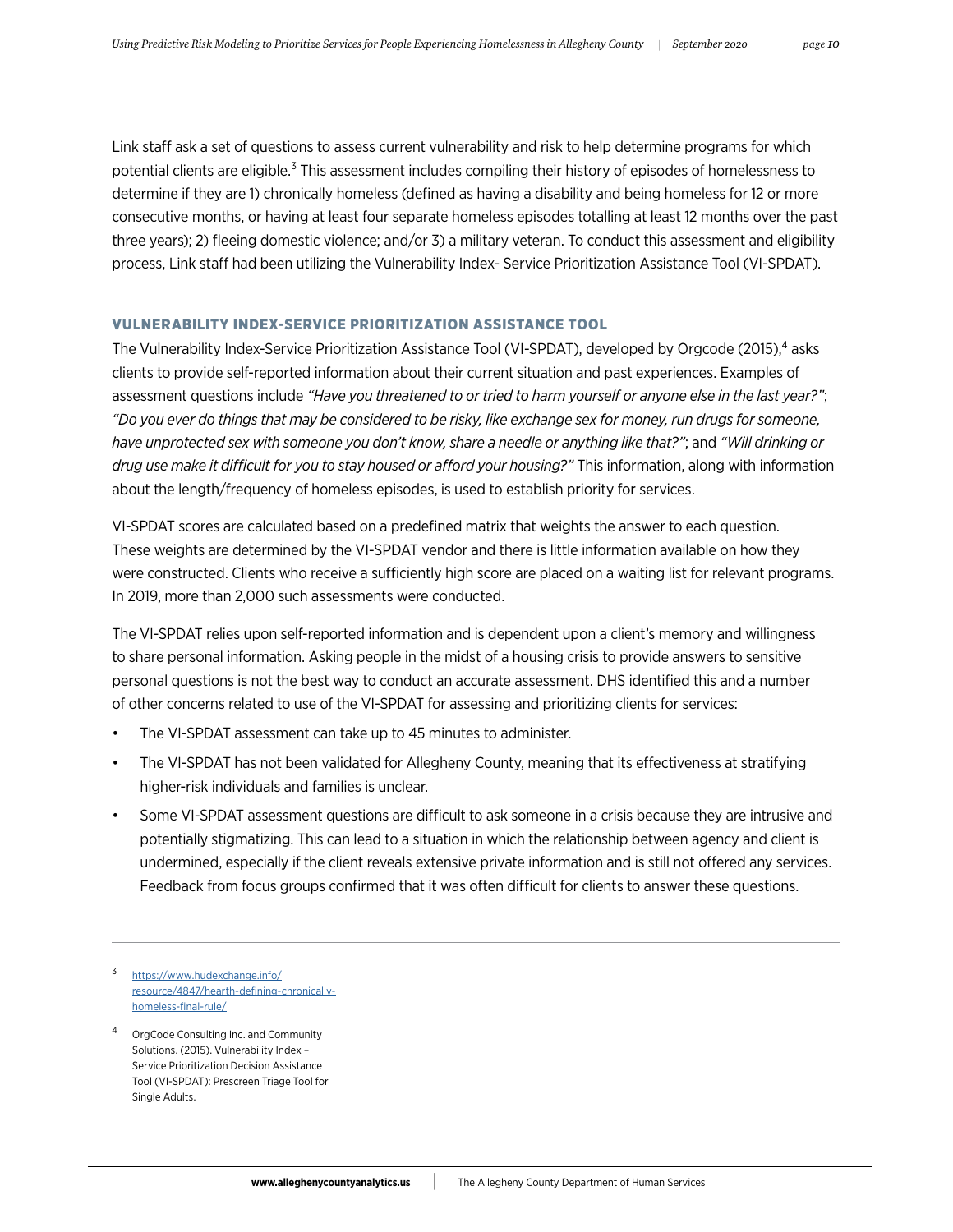- Too often, individuals and families score high enough on the VI-SPDAT to be put on the waiting list but not high enough to ever receive services.
- Because recollection of past experiences (especially traumatic experiences) can be faulty, there are concerns that VI-SPDAT scores may not result in accurate waiting list status, particularly for already-stigmatized groups.
- Much of the information required by the VI-SPDAT is already held within DHS's administrative data, meaning that it is unnecessary for Link call screeners to ask for this information.

Considering these concerns, DHS questioned whether housing placement decisions were being made based on accurate information and whether the limited number of available slots were going to the individuals and families who could most benefit from them. Figure 1 illustrates the process by which homeless individuals/ families were assessed and prioritized for housing prior to implementation of AHA. First, a person experiencing homelessness would make contact with the Link, either by telephone or in person via an office visit with a Link staffperson. Second, a number of questions were asked to confirm the person's housing status, determine if they might be eligible for programs that serve special populations (e.g., families with children, veterans, 18-through-24-year-old youth and people experiencing domestic violence) and complete the VI-SPDAT assessment. These inputs generated a score and the person/household was added to the housing waiting list. When a program had a vacancy, Link staff made contact with the client to confirm that they were still experiencing homelessness and to discuss the housing program to which the client was being referred. An electronic referral was then sent through the County's homeless data system to the service provider with the client's information to begin the client enrollment process.



FIGURE 1: Allegheny County Homelessness Coordinated Entry System Overview (prior to the implementation of the AHA)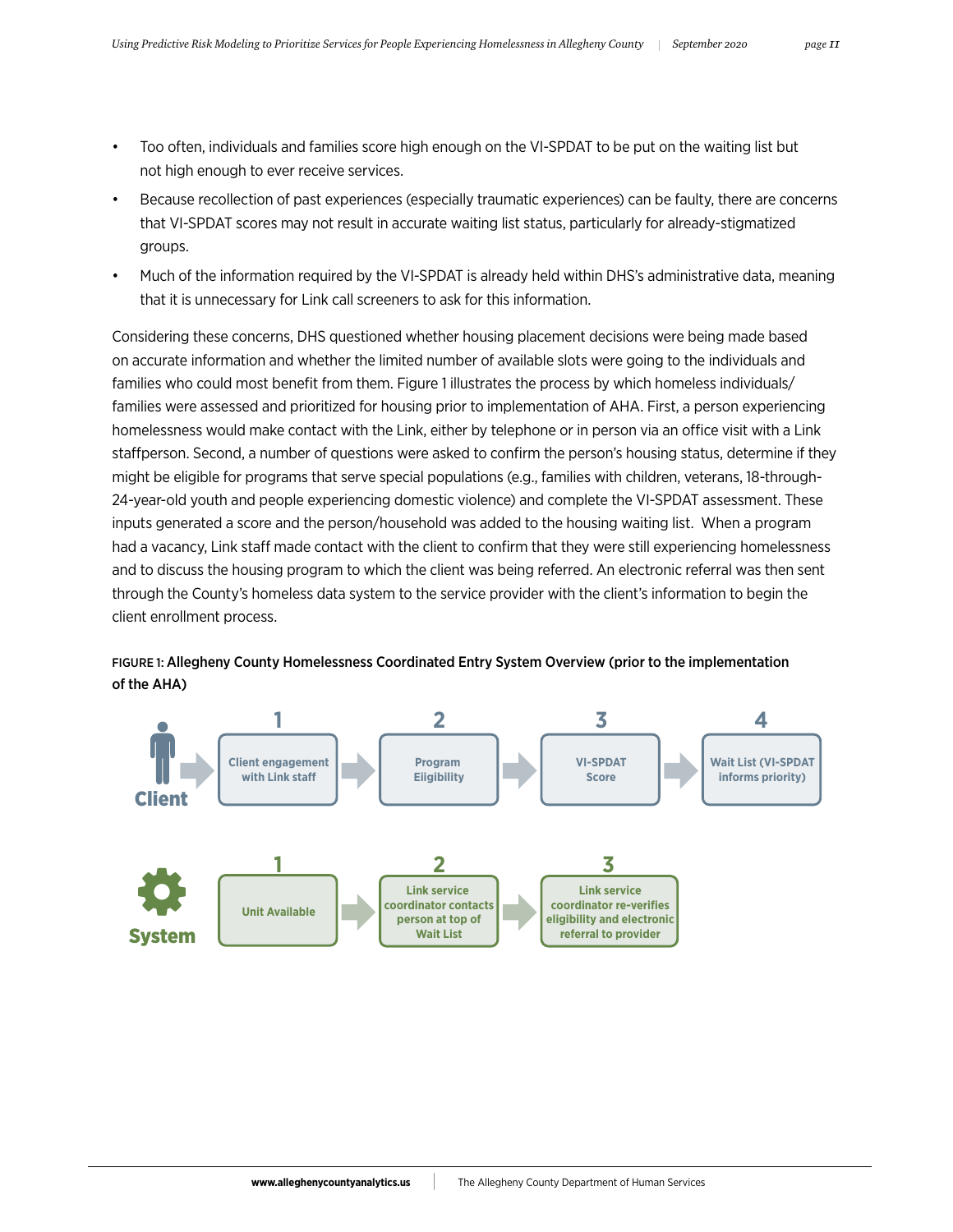#### PREDICTIVE RISK MODELING (PRM)

Unlike human judgment alone or structured decision tools such as the VI-SPDAT, predictive risk modeling (PRMs) use historical correlations and patterns from routinely collected administrative data to rapidly assign a risk score.

PRM uses already-collected administrative data to model future adverse outcomes that might be prevented through a more strategic delivery of services. It is fully automated, where rather than requiring the data to be acquired through interviews, the data fields are filled by automatically extracting data that the County holds in its [data warehouse](https://www.alleghenycountyanalytics.us/index.php/dhs-data-warehouse/). PRM has been used previously in health and hospital settings (Panattoni, Vaithianathan, Ashton, & Lewis, 2011; Billings, Blunt, Steventon, Georghiou, Lewis, & Bardsley, 2012) and. more recently, in child protection and prevention settings (see [Allegheny Family Screening Tool](https://www.alleghenycountyanalytics.us/index.php/2019/05/01/developing-predictive-risk-models-support-child-maltreatment-hotline-screening-decisions/) [AFST]).

### ENGAGING THE COMMUNITY

DHS has carried out an extensive stakeholder engagement process throughout the development of the AHA. Stakeholder groups were invited to discuss the work, its implementation and the timeline. To date, the project team has had discussions/meetings with the groups listed in TABLE 3.

| <b>MEETING</b>                                                                               | <b>DESCRIPTION</b>                                                                                                                                                                                                                                                                                                                                                                                                                                                 | <b>DATE</b> |
|----------------------------------------------------------------------------------------------|--------------------------------------------------------------------------------------------------------------------------------------------------------------------------------------------------------------------------------------------------------------------------------------------------------------------------------------------------------------------------------------------------------------------------------------------------------------------|-------------|
| City Labs 2018                                                                               | Meeting of leading homelessness researchers, homeless practitioners<br>and others interested in using advanced data analytics approaches to<br>improve homeless services, including presentations by DHS and other<br>jurisdictions on the use of algorithms to improve homeless services<br>decision making; forum provided an opportunity for DHS to receive<br>in-depth feedback from national and international experts in the field.                          | 10/29/18    |
| Allegheny County Continuum of Care/<br>Homeless Advisory Board (CoC/HAB)<br>provider meeting | Presentation to homeless service provider staff within the CoC,<br>focused specifically on the reasons for developing AHA and early<br>data modeling results.                                                                                                                                                                                                                                                                                                      | 12/21/18    |
| Allegheny County CoC/HAB meeting                                                             | Presentation to Allegheny County's homeless system governance<br>board (HAB) about DHS's work in developing AHA, focused<br>specifically on the reasons for developing AHA and early data<br>modeling results.                                                                                                                                                                                                                                                     | 1/29/19     |
| Allegheny County Health and Housing<br>(H2) Working Group                                    | Presentation to the cross-sector Health and Housing (H2) committee,<br>which meets quarterly to discuss issues related to the intersection of<br>housing and health.                                                                                                                                                                                                                                                                                               | 2/28/19     |
| National Human Services Data<br>Consortium (NHSDC) spring conference                         | Presentation to small group of HUD staff and homeless technical<br>assistance providers, focused specifically on the reasons for<br>developing AHA and early data modeling results.                                                                                                                                                                                                                                                                                | 4/15/19     |
| Advanced Analytics to Improve Homeless<br>Services, hosted by Bloomberg<br>Philanthropies    | Meeting of leading homelessness researchers, ethicists, HUD staff,<br>homeless practitioners and others interested in using advanced<br>data analytics approaches to improve homeless services, including<br>presentations by DHS and other jurisdictions on the use of algorithms<br>to improve homeless services decision making; forum provided an<br>opportunity for DHS to receive in-depth feedback from national and<br>international leaders in the field. | 9/16/19     |

#### TABLE 3: Community Information and Engagement Sessions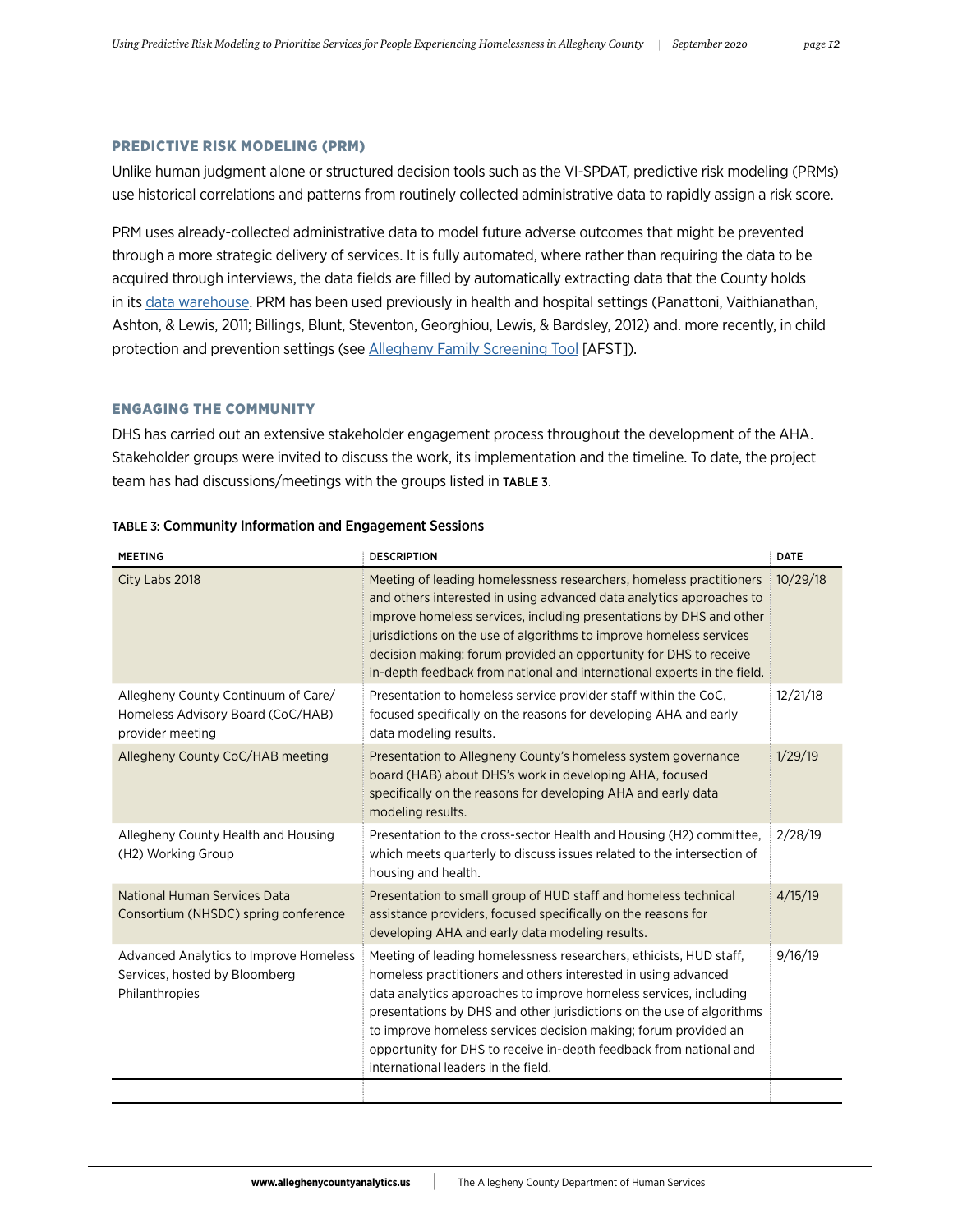| <b>MEETING</b>                                                                                                                                                  | <b>DESCRIPTION</b>                                                                                                                                                                                     | <b>DATE</b> |
|-----------------------------------------------------------------------------------------------------------------------------------------------------------------|--------------------------------------------------------------------------------------------------------------------------------------------------------------------------------------------------------|-------------|
| CoC/HAB provider meeting                                                                                                                                        | Presentation to homeless services provider staff within the CoC.<br>focused specifically on providing updates on the status of the project<br>and soliciting feedback from homeless service providers. | 12/4/19     |
| Allegheny Link staff meeting                                                                                                                                    | Provided an overview of AHA, how it is being developing it, plans on<br>when/how to implement, and solicited any feedback the Link staff<br>had on implementing the project.                           | 1/15/20     |
| Focus group with clients experiencing<br>homelessness, singles and chronic<br>homelessness focus - Severe Weather<br>Emergency Shelter (SWES)/Winter<br>shelter | Focus group session, including an overview of AHA and facilitated<br>discussion to solicit feedback on client perspective on implementing<br>AHA tool                                                  | 1/23/20     |
| Focus group with clients experiencing<br>homelessness, family homelessness<br>focus - Womanspace East shelter                                                   | Focus group session including an overview of AHA and facilitated<br>discussion to solicit feedback on client perspective on implementing<br>AHA tool                                                   | 2/6/20      |
| Focus group with clients experiencing<br>homelessness, youth homelessness<br>focus - FamilyLinks DOCS shelter                                                   | Focus group session including an overview of AHA and facilitated<br>discussion to solicit feedback on client perspective on implementing<br>AHA tool                                                   | 2/12/20     |
| Focus group with clients experiencing<br>homelessness, singles and chronic<br>homelessness focus - Wood Street<br>Commons                                       | Focus group session including an overview of AHA and facilitated<br>discussion to solicit feedback on client perspective on implementing<br>AHA tool                                                   | 2/14/20     |
| Focus group with clients experiencing<br>homelessness, youth homelessness<br>focus - FamilyLinks DOCS shelter                                                   | Focus group session including an overview of AHA and facilitated<br>discussion to solicit feedback on client perspective on implementing<br>AHA tool                                                   | 2/25/20     |
| Allegheny County CoC/HAB meeting                                                                                                                                | Presentation to Allegheny County's homeless system governance<br>board about DHS's work in developing AHA, focused specifically<br>on plans for implementation.                                        | 5/26/20     |

Additionally, the County contracted with an external party — Eticas — which undertook an independent ethical evaluation of the model. Their report is available [here](http://www.alleghenycountyanalytics.us/wp-content/uploads/2020/08/Eticas-assessment.pdf).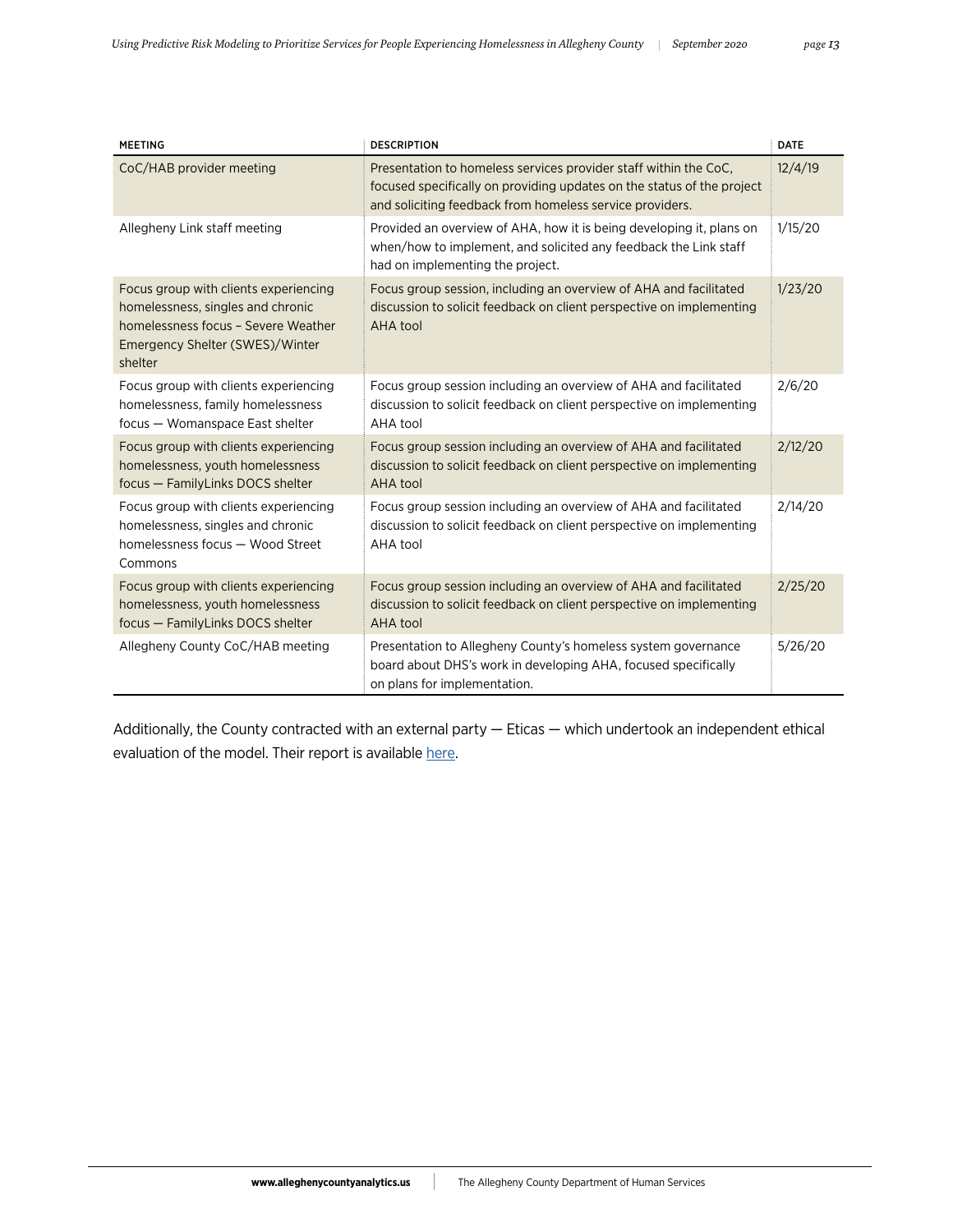#### METHODOLOGY

In this section we describe the methodology used for building the AHA, including some of the explorations we conducted to arrive at the final model.

### **Data**

The research data set comprised 5,531 homelessness assessments conducted by the Allegheny Link between January 2016 and March 2017. While assessments are conducted for household units, the research data set is unique at the adult assessment level. For example, if there were two adults in an assessment, they are represented by two rows of data in the research data set. The 5,531 of research data represent 4,350 unique clients.

# **Coded features**

For each assessment, a set of features was built – that is, attributes about individuals that are known in the administrative data systems of Allegheny County at the assessment date. The County runs an integrated data warehouse, so data were able to be extracted about the relevant individuals from the following systems: demographic, prior homeless services and housing supports, assisted housing services, child welfare, juvenile probation, jail, courts, behavioral health, poverty rates and household information. Table 4 summarizes the overall domains of the predictor variables. *It is important to note that behavioral and physical health data reflect services paid for by Medical Assistance (Medicaid) or by Allegheny County; commercially paid services are not included. More than 90% of individuals involved in the homelessness system either received Medical Assistance or were uninsured.*

Over 370 features were built for every individual assessed. Where the unit was a family, these features were constructed for each adult as well as other adults and children included in their assessment. This means that individuals in a family assessment have 736 more features which relate to other adults and children in the assessment unit, giving them a total of 1,106 features. For example, the row representing the mother would include details about her partners and children as additional predictors.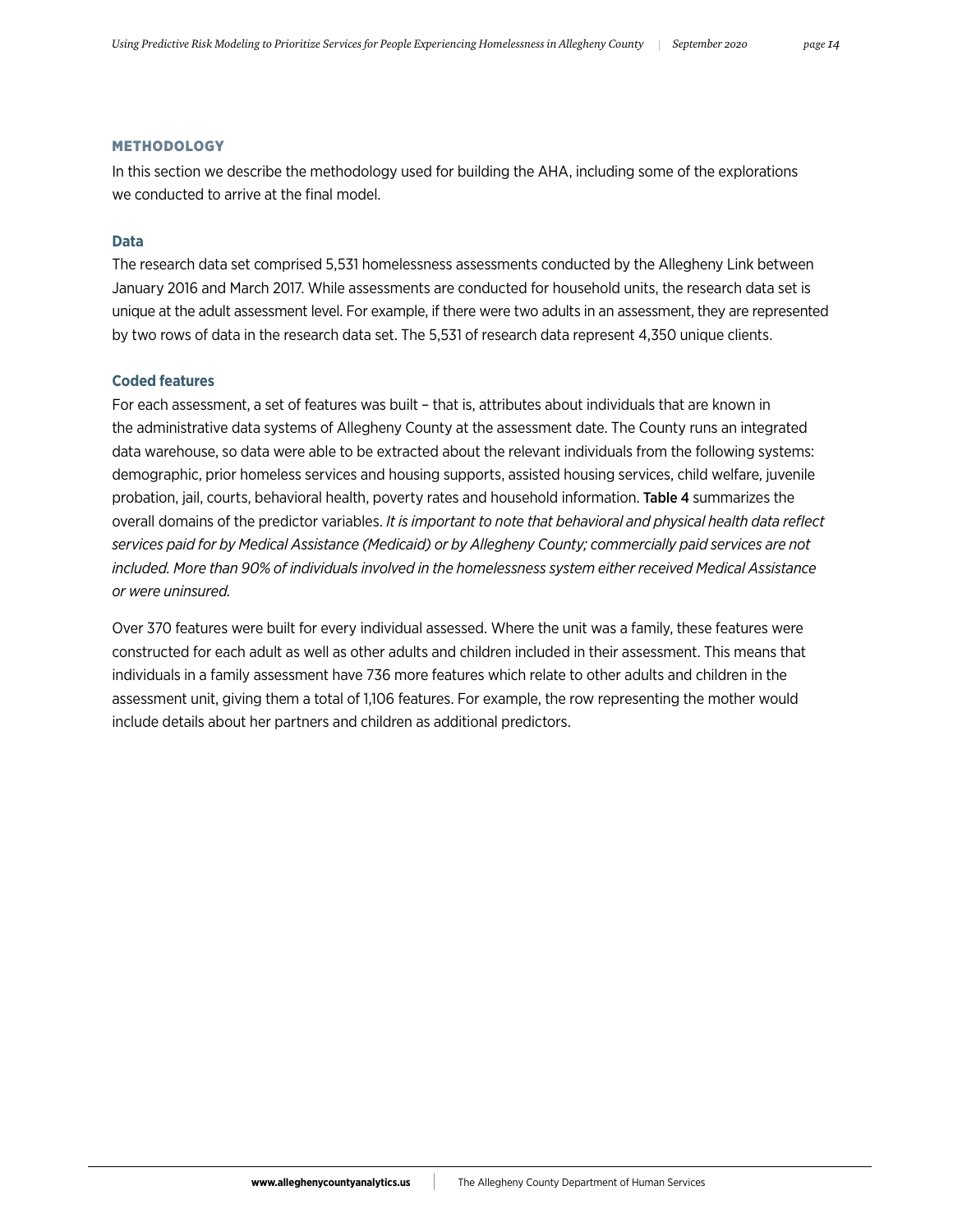| <b>TABLE 4: Overview of Coded Features</b> |
|--------------------------------------------|
|--------------------------------------------|

| <b>DOMAIN</b>                                          | <b>DESCRIPTION/ EXAMPLES</b>                                                                                                                                                                                                              | <b>COUNT OF</b><br><b>PREDICTORS</b> |
|--------------------------------------------------------|-------------------------------------------------------------------------------------------------------------------------------------------------------------------------------------------------------------------------------------------|--------------------------------------|
| <b>Child Welfare</b>                                   | Count of child welfare referrals with one of the roles among parent, alleged<br>perpetrator, victim, child in the last year, 2 years, 3 years or ever, that were<br>screened in, screened out or active.                                  | 69                                   |
| Jail                                                   | Count of months spent in Allegheny County Jail in the last year, 2 years,<br>3 years or ever.                                                                                                                                             | 5                                    |
|                                                        | A dummy variable to indicate current involvement.                                                                                                                                                                                         |                                      |
| <b>Courts</b>                                          | Count of months with different types of court involvement (ex: Probation/<br>Family Delinquency/Common Pleas/ Magisterial District) in the last year,<br>2 years, 3 years or ever.                                                        | 65                                   |
|                                                        | Dummy variables to indicate current involvement.                                                                                                                                                                                          |                                      |
| <b>Juvenile Probation</b>                              | Count of months spent in Juvenile Probation (placement/nonplacement)<br>in the last year, 2 years, 3 years or ever.                                                                                                                       | 10                                   |
|                                                        | Dummy Variables to indicate current involvement.                                                                                                                                                                                          |                                      |
| <b>Behavioral and</b><br>Physical Health <sup>5</sup>  | Dummy Variables to indicate health incidents in the last year, 2 years,<br>3 years or ever.                                                                                                                                               | 126                                  |
|                                                        | Count of days in mental health or physical health services, including crisis,<br>inpatient and selected outpatient services in the last year, 2 years, 3 years<br>or ever.                                                                |                                      |
| <b>Previous interactions</b><br>with Homeless Services | Count of day/ episodes spent in Permanent Supportive Housing (PSH),<br>Rapid Rehousing, Bridge/Transitional, Homeless Prevention Service<br>program, Emergency Shelter and Street Outreach in the last year, 2 years,<br>3 years or ever. | 54                                   |
| <b>Previous interactions</b><br>with Assisted Housing  | Count of months spent in Allegheny County Housing Authority (ACHA) or<br>Housing Authority of the City of Pittsburgh (HACP) public housing in the<br>last year, 2 years, 3 years or ever.                                                 | 20                                   |
| <b>Demographics</b>                                    | Age and gender categories                                                                                                                                                                                                                 | 14                                   |
| <b>Poverty</b>                                         | Dummy variables to indicate poverty rate category and the Poverty Rates<br>taken from "2008-2012 5-year American Community Survey (ACS) ZIP<br>Icode statistics".                                                                         | $\overline{7}$                       |
| Household                                              | All the above for other adults and other children in the family                                                                                                                                                                           | 736                                  |

<sup>5</sup> Behavioral and Physical Health includes only those services provided under Medical Assistance or for uninsured individuals.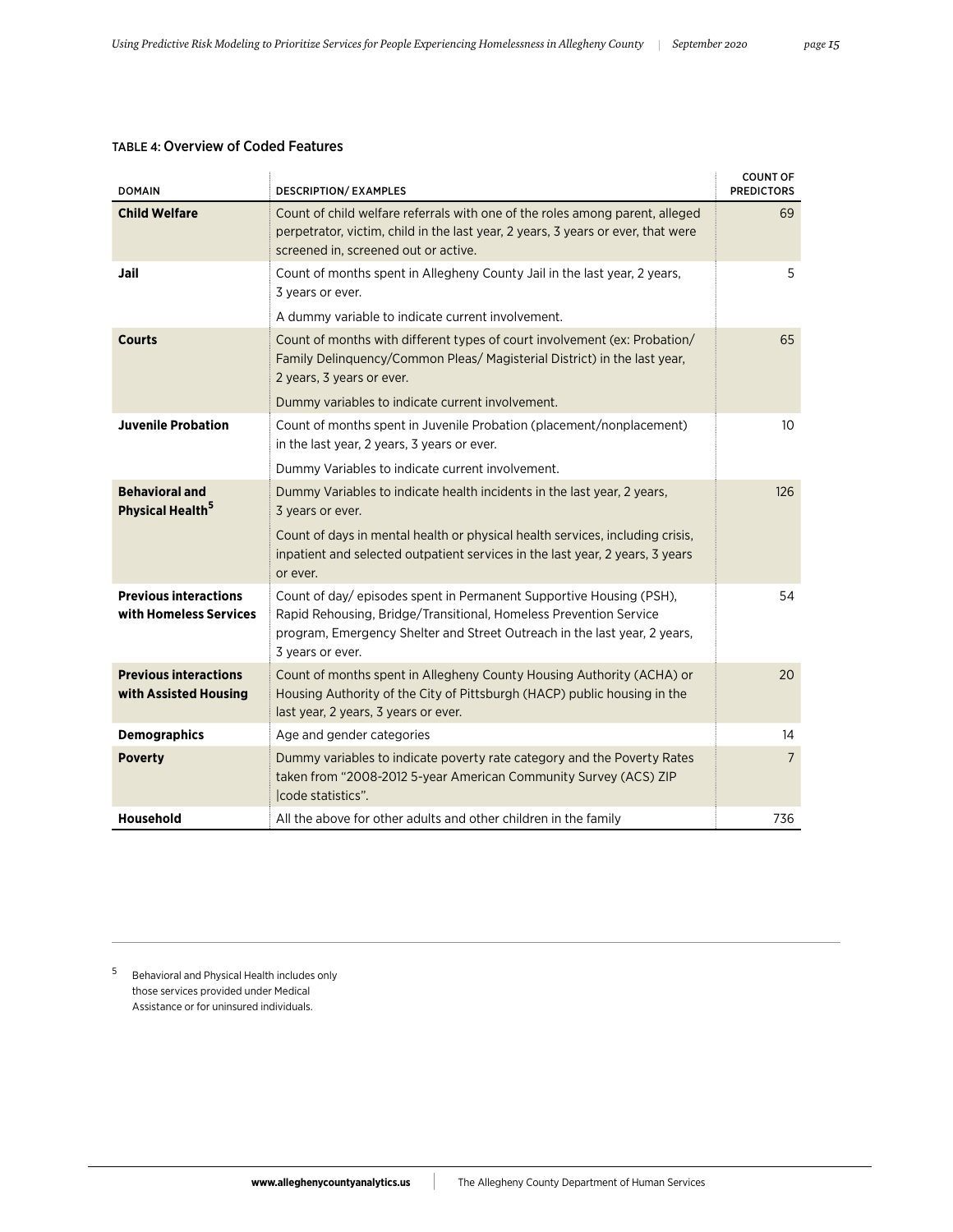### **Characteristics of Assessed Individuals**

Table 5 provides a demographic description of the research data. Note that individuals could be represented multiple times in the research data and in these summary statistics if they had multiple assessments over the study period of January 2016 through March 2017.

Gender, age, VI-SPDAT type and disability data were extracted from the Allegheny Link application.

About half of client assessments by the Link were of Black individuals/families (51%); 37% were of white. Race was missing for 9% of client assessments. Half were female; half were male. Race-gender breakdown shows that 28% were Black females, 24% were Black males, 19% were white males and 18% were white females. *Note that race is provided here as a descriptive statistic only and was never used as a predictor in the model.*

|                       |                       | <b>COUNT</b> | PERCENTAGE |
|-----------------------|-----------------------|--------------|------------|
|                       | <b>Black</b>          | 2,823        | 51%        |
|                       | White                 | 2,033        | 37%        |
| Race                  | Other                 | 187          | 3%         |
|                       | Race Missing          | 488          | 9%         |
|                       | Female                | 2,806        | 51%        |
| Gender                | Male                  | 2,725        | 49%        |
|                       | <b>Gender Missing</b> | O            | 0.00%      |
| Race-Gender           | Black-Female          | 1,497        | 27%        |
|                       | Black-Male            | 1,326        | 23%        |
|                       | White-Female          | 970          | 18%        |
|                       | <b>White-Male</b>     | 1,063        | 19%        |
|                       | Single                | 3,423        | 62%        |
| <b>Household Type</b> | Youth                 | 373          | 7%         |
|                       | Family                | 1,735        | 31%        |
| <b>Disability</b>     | Yes                   | 4,654        | 84%        |
| (self-reported)       | No                    | 877          | 16%        |

#### TABLE 5: Descriptive statistics of the research data set (n=5,531)

*Note: Race and gender are as recorded in the County data warehouse. Household type is determined by the type of VI-SPDAT completed by the person; disability is as reported to the Link by the respondents.*

# **Selecting Target Outcomes**

PRMs are trained to predict a target outcome or outcomes. Since we are looking to use the PRM to prioritize homelessness services, the ideal outcomes to train the model on are either 1) experiencing the types of adverse events that PSH or RRH beds are designed to prevent or 2) future chronic homelessness (e.g., being on the street or in a shelter).

The challenge with building PRMs is that these target outcomes - be they harm from chronic homelessness or homelessness itself — have to be recorded in the administrative data in order for the model to be trained to identify people as "at risk" of the outcome. If the outcome is not directly observable in the administrative data,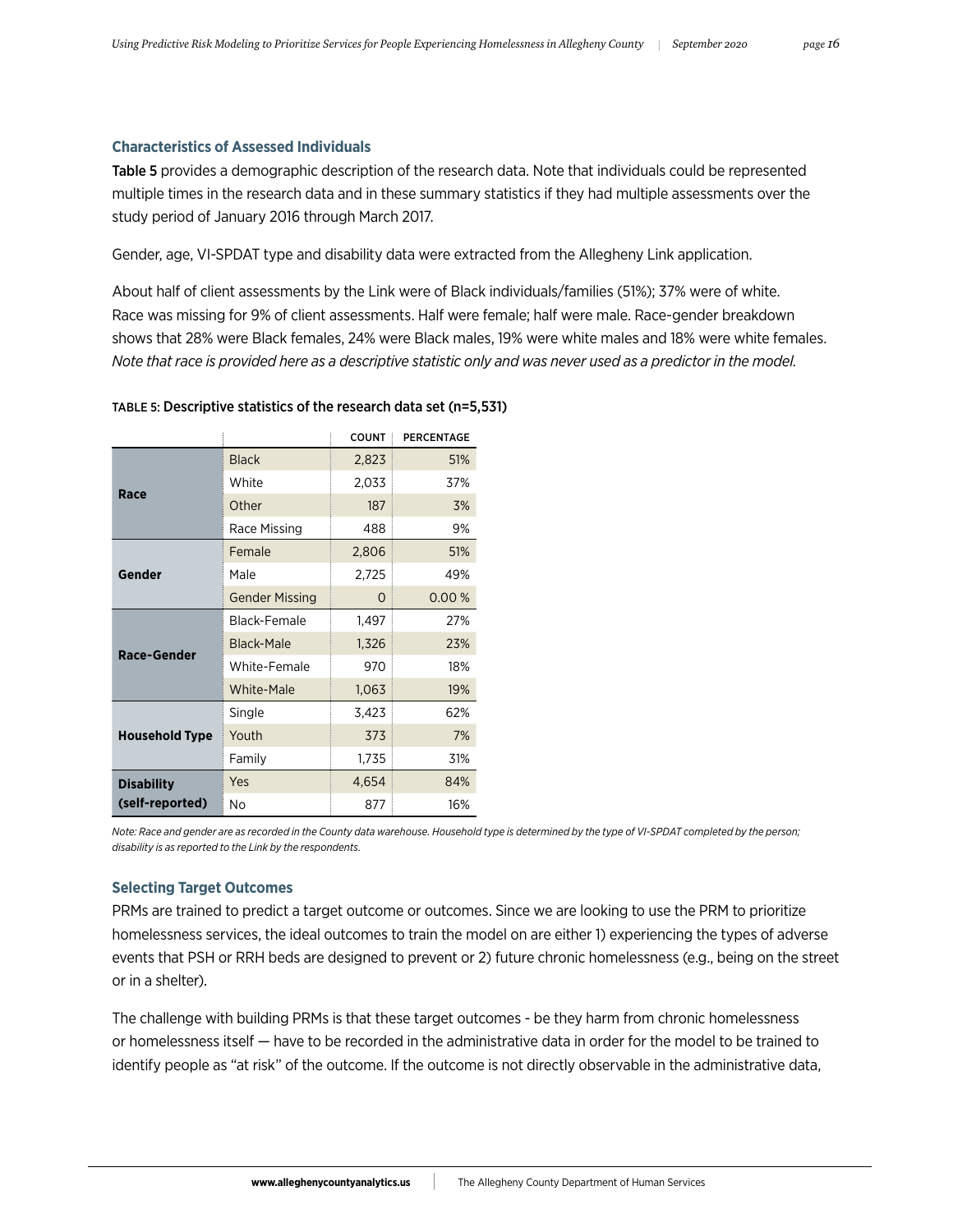then we are restricted to using proxies. Unfortunately, proxies found in administrative data sets can be biased indicators of the true phenomena that we are trying to capture. For this reason, it is important to look at a broad set of indicators, check the validity of PRM scores using more objective measures of harm, and undertake detailed analysis of the PRM tool's bias by looking at how it prioritizes people with specific characteristics.

### **Risk of chronic homelessness in the future**

While ideally we would like to identify and prioritize individuals and families at heightened risk of chronic homelessness, measuring this from administrative data is problematic. This is because we do not observe true homelessness, rather we can only observe future interactions with the homelessness system (such as being in a shelter).

However, future interactions with the homelessness system are predicated on the sorts of services that the person might have received at the initial assessment. For example, if the individual was offered PSH they are unlikely to have further contact with the homelessness system in the next 12 months. One potential measure of future homelessness is whether the person had a shelter service or street outreach contact in the following 12 months if they did not receive any PSH or RRH.

Overall, around 85% of households who are assessed by the Link and who do not receive a PSH or RRH bed appear to "self-resolve" in the sense that they do not re-contact the Link, nor do they appear in a shelter or a street outreach contact within 12 months.

We explored three potential definitions of future chronic homelessness. As discussed in the appendix, since there is no ground truth survey of whether people are rough sleeping or homeless, objective measures of future homelessness are not available as a target outcome. We therefore experimented with a range of suitable proxies. Table 24 in the Appendix contains more details about our attempt to build a prioritization tool using proxies of chronic homelessness.

These models proved to not be as accurate as the harm models, and external validation was also poor (we go into more detail in the Appendix). In the end, we decided against including chronic homelessness as a target for AHA.

### **Harm from unstable housing**

Mortality is perhaps the most directly observable harm caused by unsafe housing and is observed in the administrative data, so we could theoretically train a model to predict mortality risk. However, mortality rates have low prevalence (around 1.5% of the adults in the data died within 12 months of assessment) and given the small size of the training data set, we decided against training the model for mortality. Additionally, training a model for predicting mortality has considerable ethical implications. Instead, we use mortality to provide an external" validation of the tool by analyzing the mortality rates of those who are identified as high risk by the PRM tool.

Other harms associated with a lack of safe accommodation include poor mental and physical health, increased substance use, victimization, domestic abuse, sexual violence and involvement with the criminal justice system. Not all these harms have proxies in the data.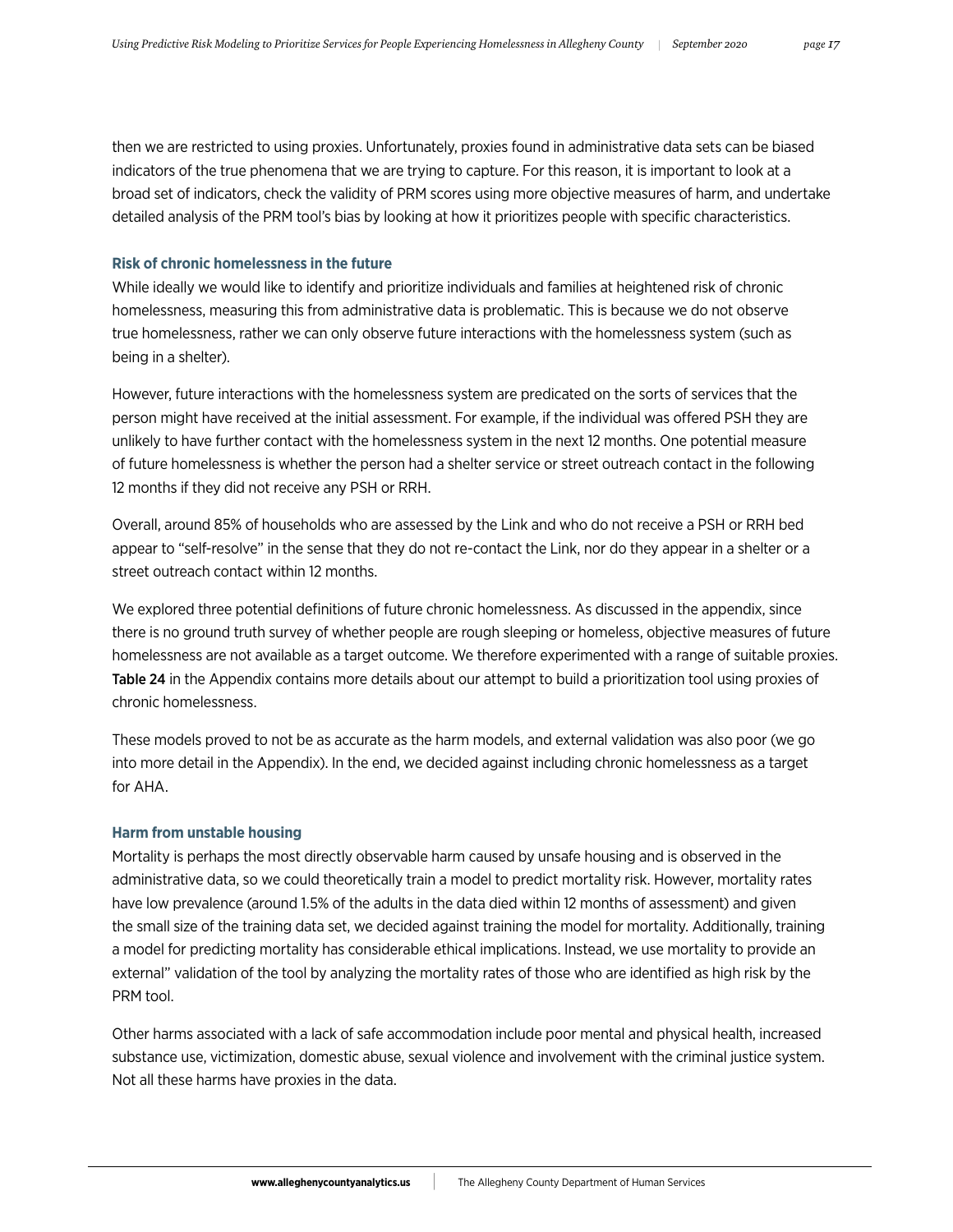For an initial model exploration exercise, we focused on the following proxy harms where administrative data were available.

- 1. At least one night of Medicaid-funded behavioral health inpatient treatment as a proxy for undertreated mental illness
- 2. More than four emergency room visits as a proxy for unmanaged crises in physical health
- 3. Jail booking as a proxy for involvement in the criminal justice system
- 4. Substance use services as a proxy for substance abuse

One of the challenges of using service interactions as a proxy for harm is that often people who use services might in fact be less at risk of objective harm than people who do not use them. For example, people who have no transport might be less likely to get to the hospital ER, therefore those using the ER may be less at risk of poor health than those who need health care but are unable to go as frequently because of transportation barriers. For this reason, we need to also look at additional objective measures of harm to validate the model. We use 12-month mortality to do so.

| <b>TABLE 6: Overview of Outcomes</b> |  |
|--------------------------------------|--|
|--------------------------------------|--|

| <b>OUTCOMES</b>                          | <b>DESCRIPTION OF TARGET OUTCOME</b>                                                                            | <b>PREVALENCE</b> |
|------------------------------------------|-----------------------------------------------------------------------------------------------------------------|-------------------|
| Mental Health (MH) Inpatient             | At least one inpatient mental health service<br>funded by Medicaid in the 12 months following<br>the assessment | 16.02%            |
| Jail Booking                             | At least one Allegheny County Jail booking<br>in the 12 months following the assessment                         | 16.25%            |
| Emergency Room (ER) 4+ Visits            | More than four emergency room visits<br>in the 12 months following the assessment                               | 20.59%            |
| Substance Use Services                   | At least one substance use service contact<br>in the 12 months following the assessment                         | 29.22%            |
| Mortality (for external validation only) | Death registered in Allegheny County death<br>records in the 12 months following the assessment                 | 1.50%             |

*Note: All outcomes are linked to the assessment data by using Allegheny County data linkage systems which generate unique client IDs for everyone who comes into contact with the system.*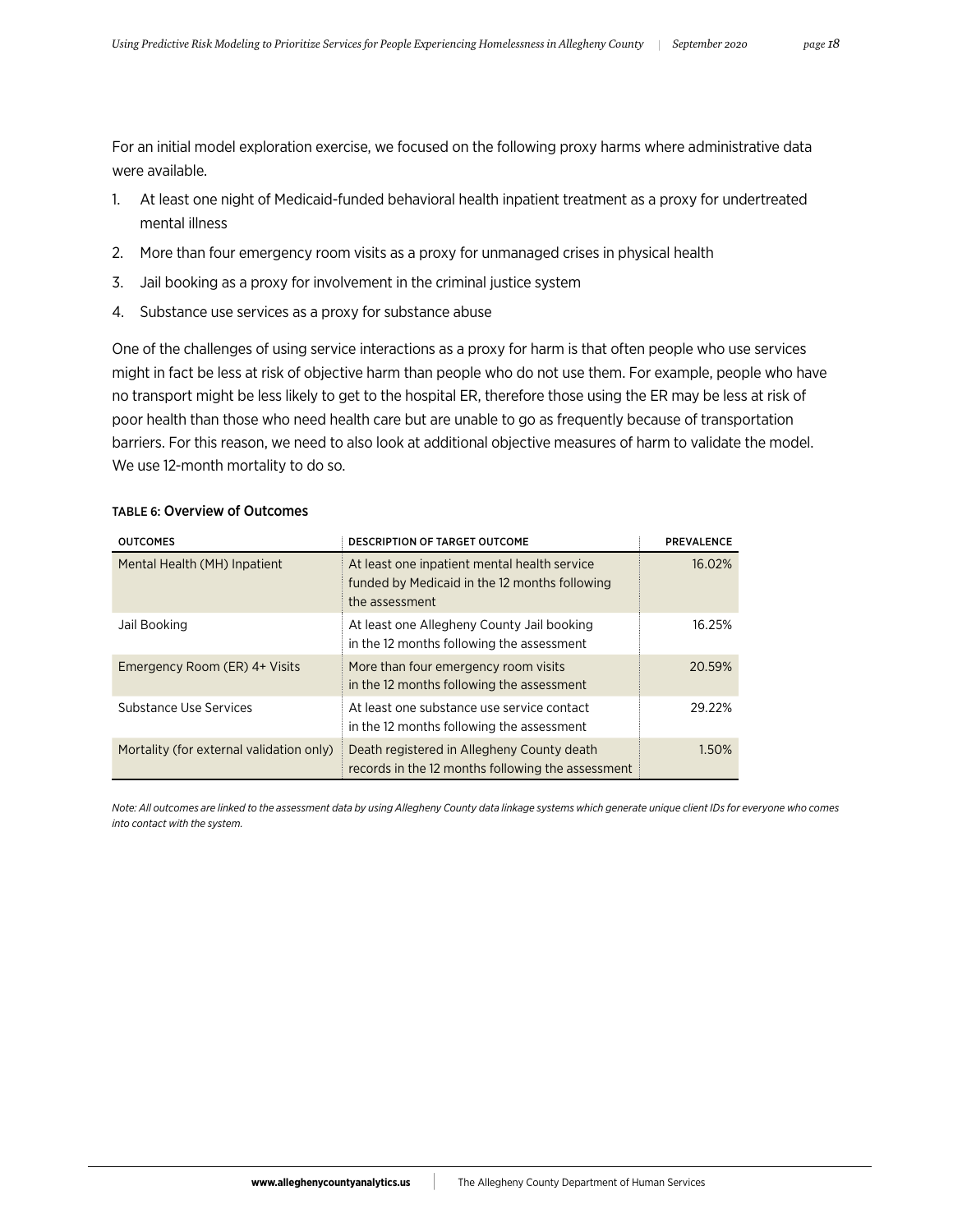#### **Domestic Violence Harm**

One of the limitations of the set of proxy outcomes outlined in Table 6 is that it does not capture victimization by violence, particularly domestic/intimate partner or sexual violence. As we explain in the section on the business rules, all clients will still be asked a list of eligibility questions in addition to administration of the AHA; one question will be asked to determine whether homelessness is due to domestic violence.

Although the absence of a suitable proxy for domestic violence might be of concern, there are policies in place that effectively prioritize housing for those experiencing homelessness due to domestic violence (e.g., all clients will continue to be asked about domestic violence, there are domestic violence-specific beds in the system, and the business rules prioritize people who self-report domestic violence). Nevertheless, this is an area that will require continuous monitoring.

#### MODELING METHODOLOGY

#### **LASSO Regularized Logistic Regression**

The likelihood of experiencing each proxy harm (target outcome) given in Table 6 was modeled separately using LASSO (Least Absolute Shrinkage and Selection Operator) Regularized Logistic Regression method (Tibshinari, 1996).

Each of these models is a function of the set of predictors summarized in Table 2. Logistic Regression models are commonly used to relate the likelihood that an outcome occurs to a linear combination of weighted features. LASSO Regularized Logistic Regression improves upon standard Logistic Regression by producing models that often rely on only a subset of available features — thereby reducing model complexity — and improving predictive accuracy when the number of available features is large, as is the case here.

First, we partitioned our research data set into a training set containing 3,805 (69%) records and a testing set holding 1,726 (31%) records. Those individuals who died within the outcome period were by definition in the testing set, because we don't have the full 12-month followup period to observe the training outcomes for these people. Furthermore, when individuals appear multiple times in the data, we partition them to be consistently either in testing or training. Additionally, if they are families, we take all members of the family and apply the partition rule to the entire family group, ensuring they appear only in testing or training. For this, we use a household identifier as the blocking variable. This may allow adults who appear in more than one family unit to be represented in both testing and training sets, although this is extremely rare.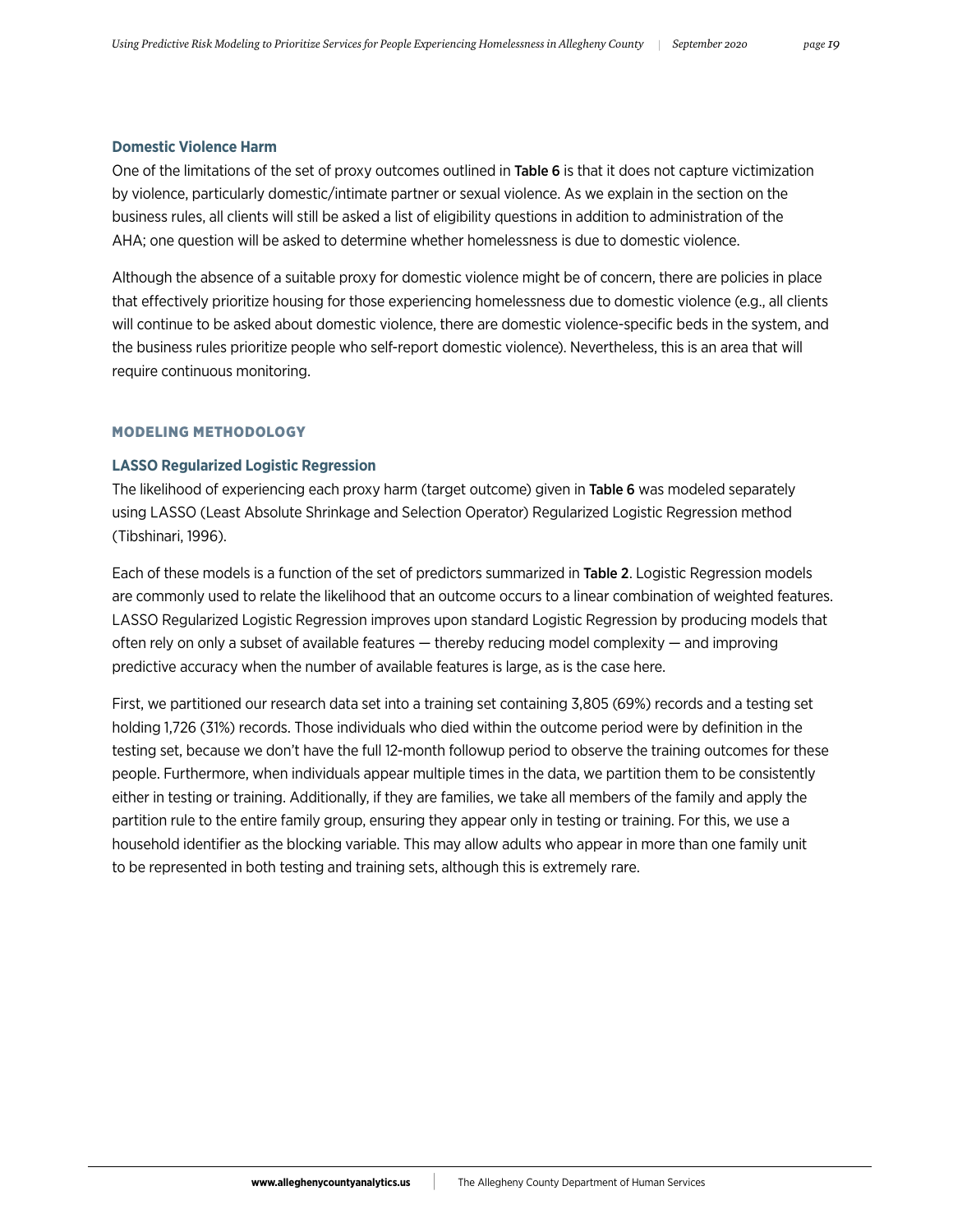After suitable partitioning, each risk model was instantiated through the R package named 'glmnet' (Friedman et al, 2010) version 3.0<sup>6</sup> (Friedman et al, 2019). In the model training phase, the LASSO parameter often symbolized as Lambda was optimized within the range of 1e-04 to 100. The Lambda parameter was tuned through a 3-times 10-fold cross- validation procedure. Repeated cross-validation is one of the standard methods to estimate classification error rates (Kim, 2009).

The Area Under the Receiver Operator Characteristic Curve (AUC) from each of the repetitions are averaged. Among 100 different Lambda values that we tested, the Lambda that corresponded to the highest AUC was considered the best Lambda and the corresponding feature weights were chosen as the final model.

All four models were trained on the complete set of predictors (1106 features). Table 7 shows the count of weighted features in the final model.

| MODFI                   | COUNT OF<br><b>WEIGHTED FEATURES</b> |
|-------------------------|--------------------------------------|
| <b>MH Inpatient PRM</b> | 77                                   |
| Jail PRM                | 34                                   |
| FR 4+ PRM               | 25                                   |
| Substance Use PRM       | 77                                   |

### TABLE 7: Weighted Feature Count, by Model

# **Model Methodology Comparisons**

Table 8 and Table 9 provide the performance of each individual model and across models. Table 10 provides the "external validation" which looks at the relative risk mortality rate of the highest risk (10%) vs. the remaining 90% for each of the methods and models.

Table 8 looks at the various measures of predictive accuracies calculated for a hold-out sample of test data (i.e., the data set of 1,726 assessments that were not used to train the model). Column 2 looks at the predictive accuracy as indicated by the AUC, which provides a generalized measure of predictive accuracy. If the AUC is 50% it means that the model provides no advantage in predicting that particular outcome, whereas an AUC of 100% means that a person who has the particular outcome (e.g., MH inpatient stay in the next year) will always get a higher risk score than someone who doesn't have that outcome. The Substance Service Use model has the highest AUC with 86% [84%, 88%] and the Jail model has the lowest at 80% [78%, 83%]. These results show that these individual models are accurate in ranking people at risk of these harms. Given a randomly selected

[https://cran.r-project.org/src/contrib/](https://cran.r-project.org/src/contrib/Archive/glmnet/) [Archive/glmnet/](https://cran.r-project.org/src/contrib/Archive/glmnet/)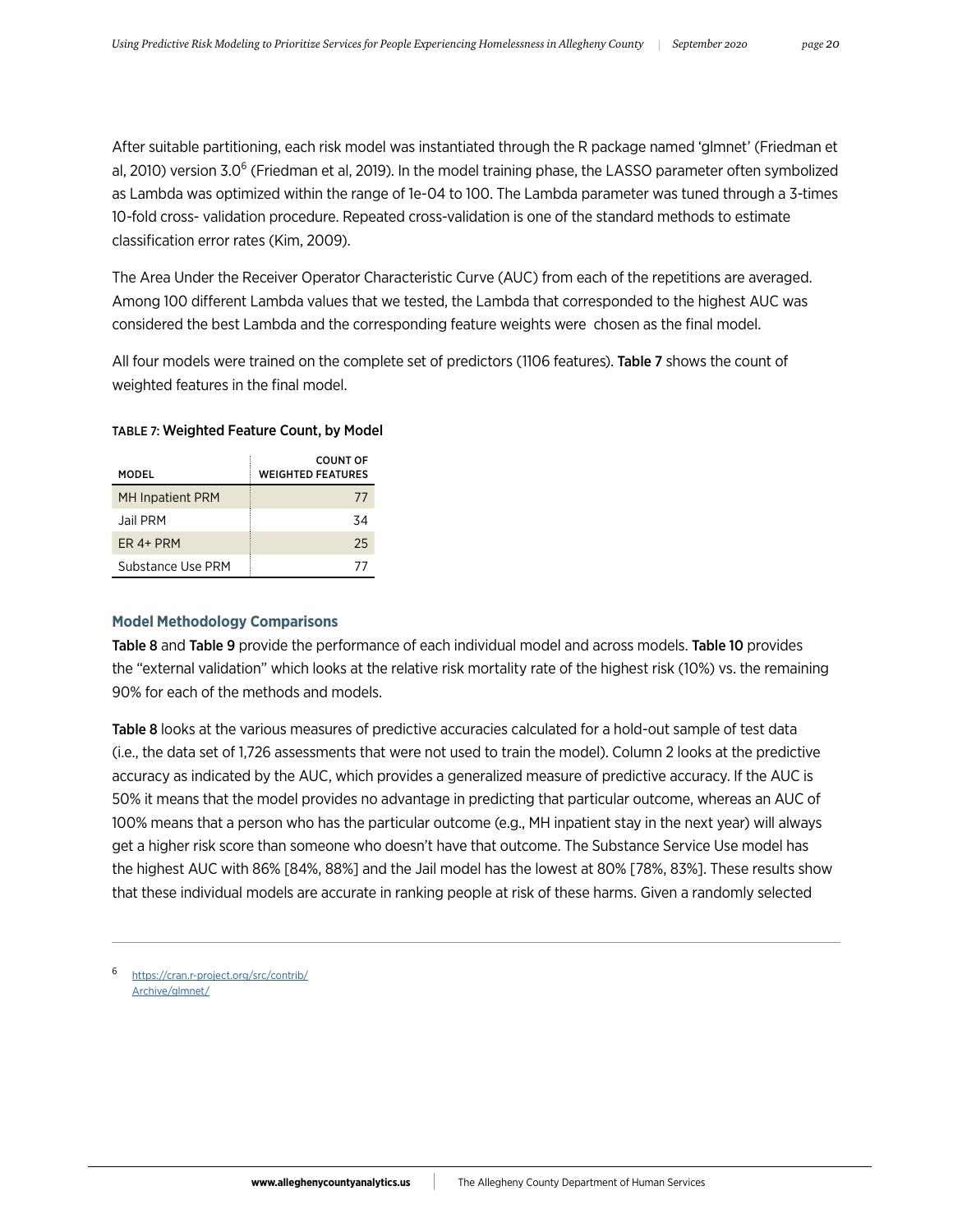case known to have the event (A), and a random selected case known to not have the event (B), the AUC is the likelihood that risk(A) > risk(B). For the purposes of ranking and prioritizing people into housing, the AUC therefore provides evidence of "ranking" ability.

Table 8, column 3, shows the positive predictive value (PPV). This is the share of people who receive a score of 10/10 ( i.e., in the top 10% of the 5,531 who are risk scored as 10 and belong to hold-out data) who end up with the outcome that the model is predicting. Of the top 10% of people in the MH inpatient model, 61.2% end up with an inpatient stay within 12 months of being assessed for homelessness services, the ER 4+ have a PPV of 71%, Jail bookings have a PPV of 51% and Substance Use services have a PPV of 84%. The PPV rate also depends on the baseline prevalence of the target outcome. To understand this, suppose the prevalence of the target outcome is 5%. Then even if we are 100% correct in predicting the event, the PPV of the top 10% would be 50%.

Table 9 displays the model's predictive power with respect to the outcomes that the model is trained on as well as the other outcomes. We calculated the AUC for the model's own outcomes using a hold-out data set that was not used to train the model. Consider the MH Inpatient PRM model, in which the AUC is 84% for predicting MH inpatient stays.

Additionally, the model is also reasonably predictive of ER4+ visits (AUC of 74%) and Substance Use (AUC of 77%) but is weaker at predicting a booking in Jail (AUC of 67%). Looking across the various models and their ability to predict the trained outcomes and untrained outcomes suggests that there is not one model that dominates in its ability to predict across the broad range of harms that we are interested in.

Table 10 provides external validation with respect to mortality. The numbers show the relative risk of mortality of those individuals scoring in the top 10% (scoring 10/10) relative to the rest of the individuals in the data set. The MH Inpatient, ER 4+ and Jail models show that high scored individuals are at considerably higher risk of mortality than those who scored in the range of 1-9, ranging from 2.55 times (95% c.i 1.52 to 4.28) for those at risk of ER 4+ visits to 1.82 (95% c.i 1.05 to 3.15) of those who score high on the Jail model.

Substance Use services shows lower levels of correlation with mortality. One reason for this could be that the training outcome (interaction with Substance Use services) is not as good a proxy for actual harm of interest (substance use) compared with the other outcomes. For instance, an unplanned mental health inpatient admission or chronic ER visits suggests poor primary care. Engagement with substance use services is more mixed, in that the fact that the person is a substance user is an adverse outcome, but that they are engaging in services is positive. For this reason, and the lack of strong correlation with mortality, we dropped substance use as a training outcome and used the MH Inpatient, ER4+ Visit, and Jail booking models.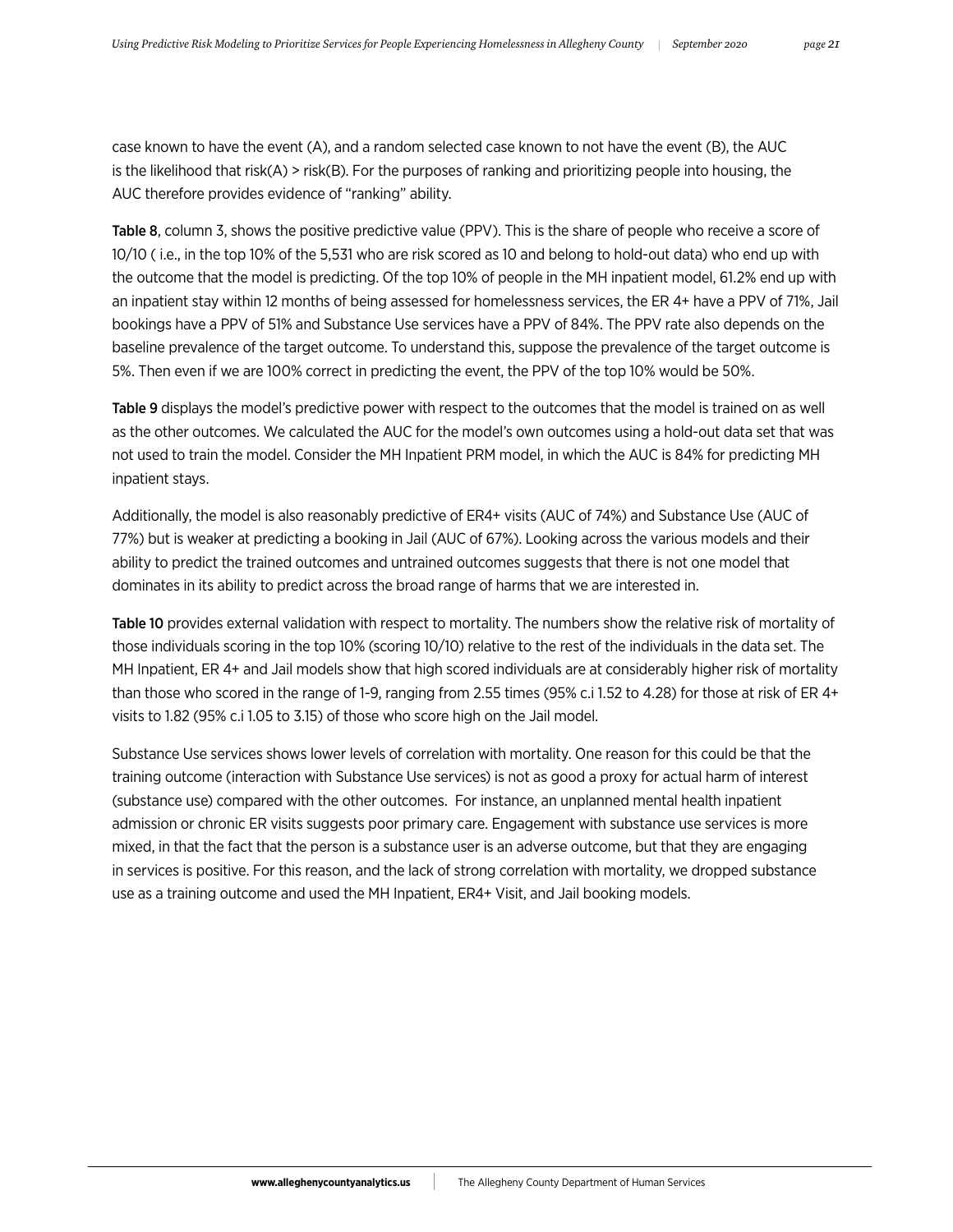| <b>MODEL</b>            | <b>AUC</b><br>(95% CONFIDENCE<br>INTERVAL) | <b>PPV</b><br><b>FOR TOP 10%</b><br><b>RISK GROUP</b> | <b>TPR</b><br><b>FOR TOP 10%</b><br><b>RISK GROUP</b> | <b>PREVALENCE</b><br>(TEST SET) |
|-------------------------|--------------------------------------------|-------------------------------------------------------|-------------------------------------------------------|---------------------------------|
| <b>MH Inpatient PRM</b> | 84%<br>$[82\%, 87\%]$                      | 62%                                                   | 41%                                                   | 15.82%                          |
| ER 4+ PRM               | 83%<br>[80%, 85%]                          | 71%                                                   | 34%                                                   | 21.61%                          |
| Jail PRM                | 80%<br>$[78\%, 83\%]$                      | 51%                                                   | 31%                                                   | 16.05%                          |
| Substance Use PRM       | 86%<br>[84%, 88%]                          | 84%                                                   | 30%                                                   | 28.74%                          |

#### TABLE 8: AUC, Positive Predictive Value (PPV) and True Positive Rates (TPR) of Each Model, Testing Set

*Notes: n= 1,726. MH Inpatient: at least one inpatient mental health service funded by Medicaid in the 12 months following the Link assessment. ER 4+ Visits: More than Four ER visits in the 12 months4 following the Link assessment. Jail booking: at least one Allegheny County Jail booking*  in the 12 months following the Link assessment. Substance Use services: At least one substance use service contact in the 12 months following *the Link assessment.*

#### TABLE 9: AUC of Each Individual Model for Testing Set and Across Models for Complete Set

|                         | <b>OUTCOMES</b>     |              |                     |                                         |  |
|-------------------------|---------------------|--------------|---------------------|-----------------------------------------|--|
| <b>MODEL</b>            | <b>MH INPATIENT</b> | ER 4+ VISITS | <b>JAIL BOOKING</b> | <b>SUBSTANCE USE</b><br><b>SERVICES</b> |  |
| <b>MH Inpatient PRM</b> | 82%                 | 74%          | 67%                 | 77%                                     |  |
| ER 4+ PRM               | 78%                 | 83%          | 63%                 | 73%                                     |  |
| Jail PRM                | 70%                 | 63%          | 80%                 | 73%                                     |  |
| Substance Use PRM       | 79%                 | 71%          | 71%                 | 86%                                     |  |

*Notes: n (modelled outcome)= 1,726 , n (non-modelled outcome)= 5,531 . MH Inpatient: at least one inpatient mental health service funded by Medicaid in the 12 months following the Link assessment. ER 4+ Visits: More than Four ER visits in the 12 months following the Link assessment. Jail booking: at least one Allegheny County Jail booking in the 12 months following the Link assessment. Substance Use services At least one substance use service contact in the 12 months following the Link assessment.*

# TABLE 10: Relative Risk of Mortality by Model (excluding those who received PSH and RRH/Bridge/Transitional Housing)

| <b>MODEL</b>            | <b>RELATIVE RISK OF MORTALITY</b><br>(12 MONTHS FOLLOWING ASSESSMENT) |
|-------------------------|-----------------------------------------------------------------------|
| <b>MH</b> Inpatient PRM | 2.20<br>[1.31, 3.70]                                                  |
| FR 4+ PRM               | 2.55<br>[1.52, 4.28]                                                  |
| Jail PRM                | 1.82<br>[1.05, 3.15]                                                  |
| Substance Use PRM       | 1.53<br>[0.85, 2.78]                                                  |

*Notes: n= 4,324. Relative risk calculated using Stata version 16.0 "glm" command. Estimated confidence intervals use robust standard errors. Mortality is measured as death registered in Allegheny County death records in the 12 months following the Link assessment. Note that due to small sample size, we have used test and training data.*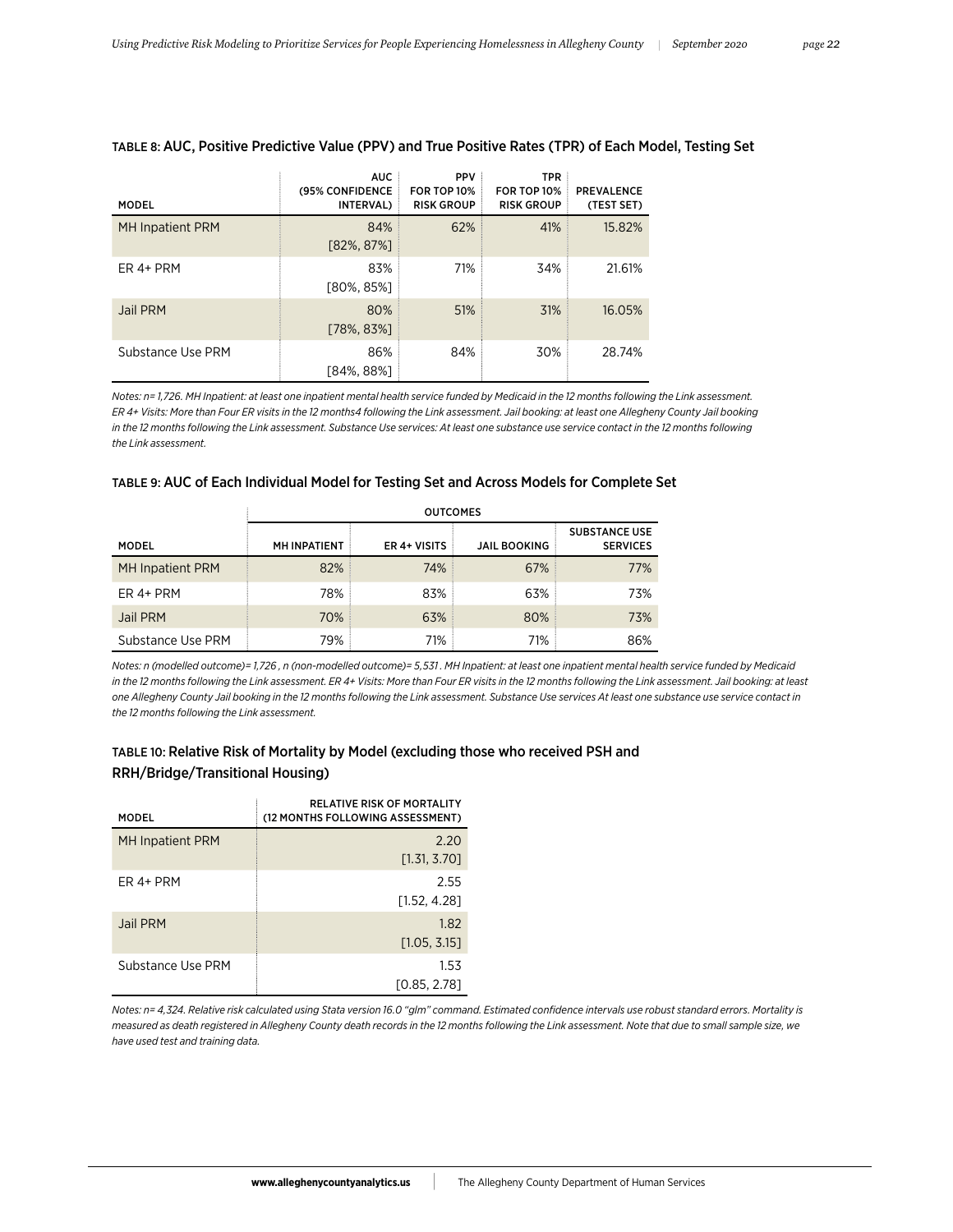# **Model Performance — Future PSH and RRH/Bridge/Transitional Housing excluded**

When building PRMs, one ideally wants access to "experimental" data where no interventions are offered that might have some impact on these outcomes. However, in our sample we have people who received PSH or RRH/Bridge/Transitional Housing and these services might have been protective of exactly the outcomes that the models are trained to predict. In this section we establish whether the models are equally accurate for people who did not receive these services. Table 11 provides the AUC, PPV and TPR for each outcome. All statistics are similar, suggesting that predictive accuracy is not being undermined by the fact that we do not have an experimental sample.<sup>7</sup>

# TABLE 11: AUC, PPV and TPR by Model (excluding people who received PSH and RRH/Bridge/Transitional Housing, Testing Set

| <b>MODEL</b>      | <b>AUC (95%</b><br><b>CONFIDENCE INTERVAL)</b> | PPV FOR TOP 10%<br><b>RISK GROUP</b> | TPR FOR TOP 10%<br><b>RISK GROUP</b> |
|-------------------|------------------------------------------------|--------------------------------------|--------------------------------------|
| MH PRM            | 83.96%<br>$[81.06\%, 86.85\%]$                 | 59.38%                               | 37.07%                               |
| ER 4+ PRM         | 83.90%<br>$[81.4\%, 86.4\%]$                   | 71.76%                               | 35.21%                               |
| Jail PRM          | 80.56%<br>[77.43%, 83.68%]                     | 52.82%                               | 34.72%                               |
| Substance Use PRM | 86.02%<br>[83.68%, 88.35%]                     | 81.3%                                | 28.25%                               |

*Notes: n= 1,341*

In responses to a reviewer's comments, we did undertake some additional tests to check if the lack of experimentation data was causing large biases in the model. In particular, rebuilding AHA (not alternate AHA) on the subset of non-PSH or TR clients and predict future adverse outcomes for the excluded subgroup. We then compared the

scores for PSH or TR clients before and after this experiment. The differences we found are not statistically significant.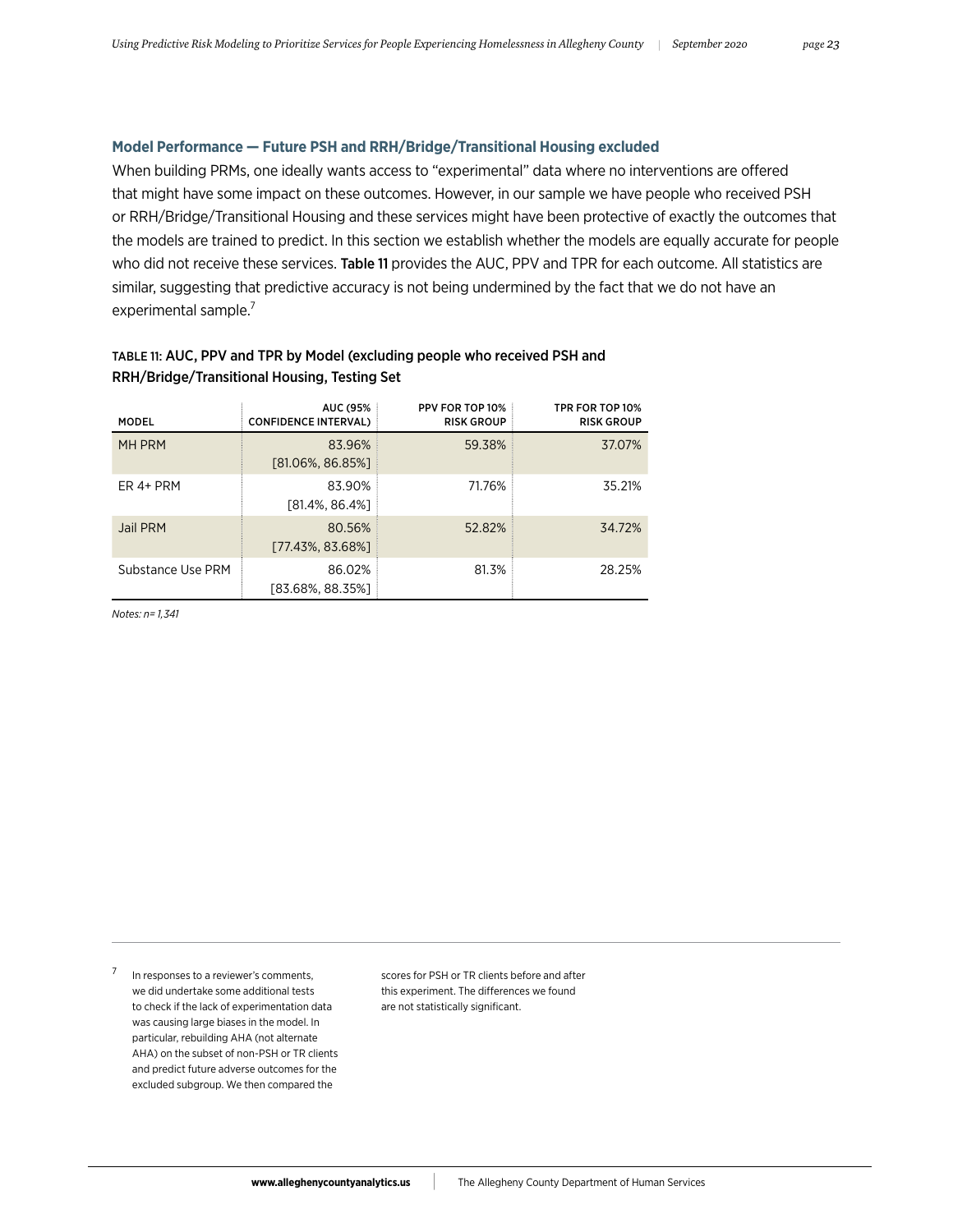#### THE ALLEGHENY HOUSING ASSESSMENT (AHA) TOOL

#### FIGURE 2: Mapping of individual PRM model scores to AHA scores



To be useful, the final tool would provide a single score that would allow the agency to prioritize people for services. One approach would be to have a single model that targets people who have at least one of the events. However, this means that people who were at higher risk of events with higher prevalence (i.e., ER 21%) would be prioritized.

We therefore decided to deploy a "combined" model, which works by scoring each person according to the score for each of the three models (MH Inpatient, Jail, ER 4+ visits) (see Figure 2). As discussed previously, we excluded the Substance Use PRM because the estimated relative risk is not significantly different from 1 and the possibility that interaction with Substance Use Services might be protective, rather than a risk or adverse outcome, because the person is seeking treatment.

The weights were translated as follows: Individuals received 5 points for each model in which they scored 20, 4 points for each model in which they scored 18–19, 3 points if they scored 15–17, 2 points if they scored 10–14, and 1 point if they received a score of 5–9. Then the sum of those weights was recalibrated for 10 equal size buckets, each of which was defined by a decile.<sup>8</sup>

Alternative approaches to generating the AHA scores included using the maximum across the models and the average. These were tested to see whether they produced better correlation with the range of outcomes than the point system – and as they did not, we decided to use the point system.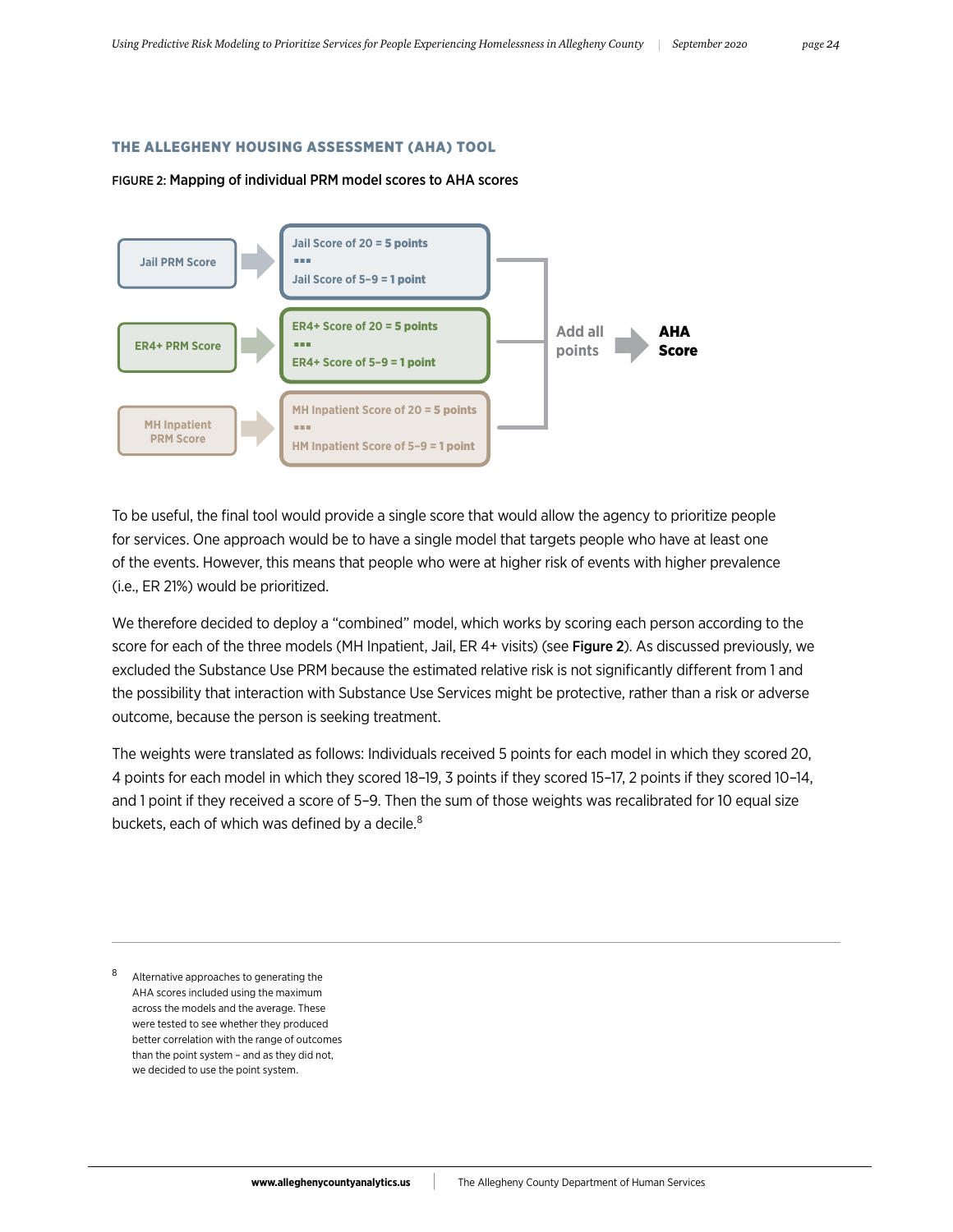Table 12 provides information on the AHA model AUC in predicting each of the three outcomes. The AHA performed well across all three outcomes of interest with an AUC between 83% for MH inpatient and 71% for Jail bookings.

Table 13 presents the TPR, PPV and Relative Risk of the AHA with respect to scoring 10. This is provided for comparison with the individual models, but as is clear in what follows, the business rules imply that more than those who score a 10 will be served with PSH or RRH/Bridge/Transitional Housing.

#### TABLE 12: AUC for AHA by Outcome, Testing Set

| <b>OUTCOMES</b>     | <b>AUC OF AHA</b> |
|---------------------|-------------------|
| <b>MH</b> inpatient | 82.70%            |
| Jail booking        | 71.23%            |
| $FR4+$              | 79.19%            |

*Notes: n= 1,726. MH Inpatient: at least one inpatient mental health service funded by Medicaid in the 12 months following the Link assessment. ER 4+ Visits: More than Four ER visits in the 12 months following the Link assessment. Jail booking: at least one Allegheny County Jail booking in the 12 months following the Link assessment.*

#### TABLE 13: TPR, PPV and RR of AHA by Outcome, Testing Set

| <b>OUTCOMES</b> | PPV FOR TOP 10%<br><b>RISK GROUP</b> | TPR FOR TOP 10%<br><b>RISK GROUP</b> |
|-----------------|--------------------------------------|--------------------------------------|
| MH Inpatient    | 63.48%                               | 26.74%                               |
| Jail booking    | 41.74%                               | 17.33%                               |
| $ER4+$          | 66.96%                               | 20.64%                               |

*Notes: n= 1,726. MH Inpatient: at least one inpatient mental health service funded by Medicaid in the 12 months following the Link assessment. ER 4+ Visits: More than Four ER visits in the 12 months following the Link assessment. Jail booking: at least one Allegheny County Jail booking in the 12 months following the Link assessment. Relative risk calculated using Stata version 16.0 "glm" command. Estimated confidence intervals use robust standard errors. Mortality is measured as death registered in Allegheny County death records in the 12 months following the Link assessment.*

#### **Comparing the predictive accuracy of the AHA with the VI-SPDAT**

An important question for Allegheny County was to understand how the AHA compared with the VI-SPDAT in its ability to identify people who are at risk of the proxy harms. Figures 3 to 5 show the rate of the harm according to the score received in the AHA and the prevalence of the outcome.

The VI-SPDAT score ranges from 0 to 22 and people do not fall equally into each of these categories. By construction, the AHA forces about 10% of clients to receive each score. To compare the VI-SPDAT with the AHA, we ranked people according to the VI-SPDAT scores and grouped them in deciles (with arbitrary tiebreaking where necessary). This means that a VI-SPDAT score of 10 indicated that the client received the highest 10% score category in the VI-SPDAT.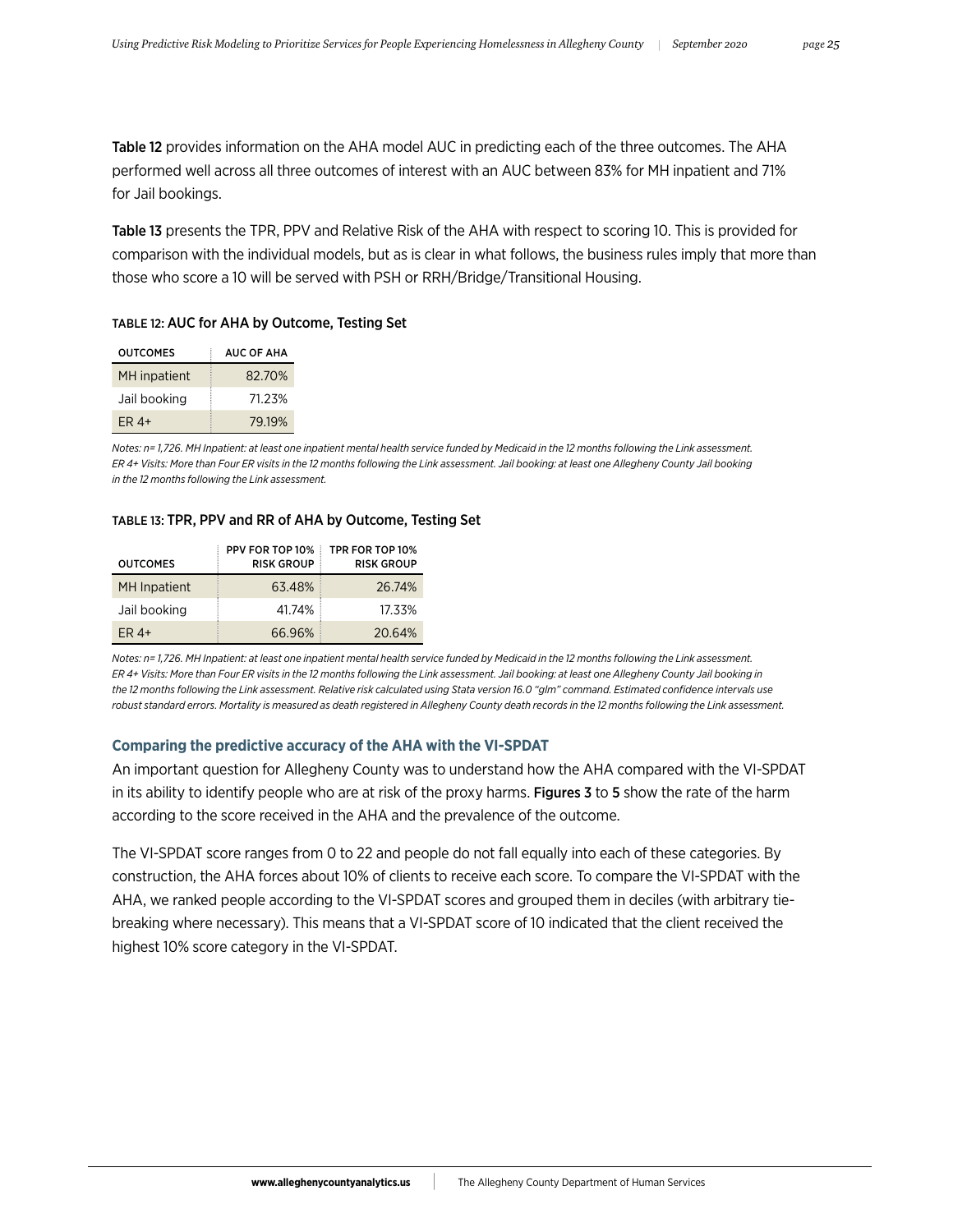| <b>OUTCOMES</b>                    | AUC OF AHA $-$<br><b>TESTING SET ONLY</b> | AUC OF VI-SPDAT |
|------------------------------------|-------------------------------------------|-----------------|
| Mental health<br>inpatient service | 82.70%                                    | 58.85%          |
| Jail booking                       | 71.23%                                    | 56.69%          |
| $ER4+$                             | 79.19%                                    | 56.78%          |

# TABLE 14: AUC of AHA vs VI-SPDAT by Outcome, Testing Set

*Notes: n= 1,726. MH Inpatient: at least one inpatient mental health service funded by Medicaid in the 12 months following the assessment. ER 4+ Visits: More than Four ER visits in the 12 months following the assessment. Jail booking: at least one Allegheny County Jail booking in the 12 months following the assessment.*

Figure 3, 4 and 5 plot the prevalence of proxy harms of Jail, Mental Health inpatient stays and ER 4 plus visits. We have plotted the assessments that were related to single and youth ("singles") separately to those related to family units. For all proxy harms, we see that the AHA is considerably more predictive than the VI-SPDAT.



FIGURE 3: Proportion of Individuals with a Jail Booking within 12 Months of Assessment, Testing Data

*Notes: Jail booking: at least one Allegheny County Jail booking in the 12 months following the assessment. Raw VI-SPDAT scores have been converted into scores with 10% of assessments in each group as follows: Score 1 means a VI-SPDAT raw score of 0-4; score 9 is raw VI-SPDAT score of 10 or 11; and score 10 is a raw VI- SPDAT score of 12 plus.*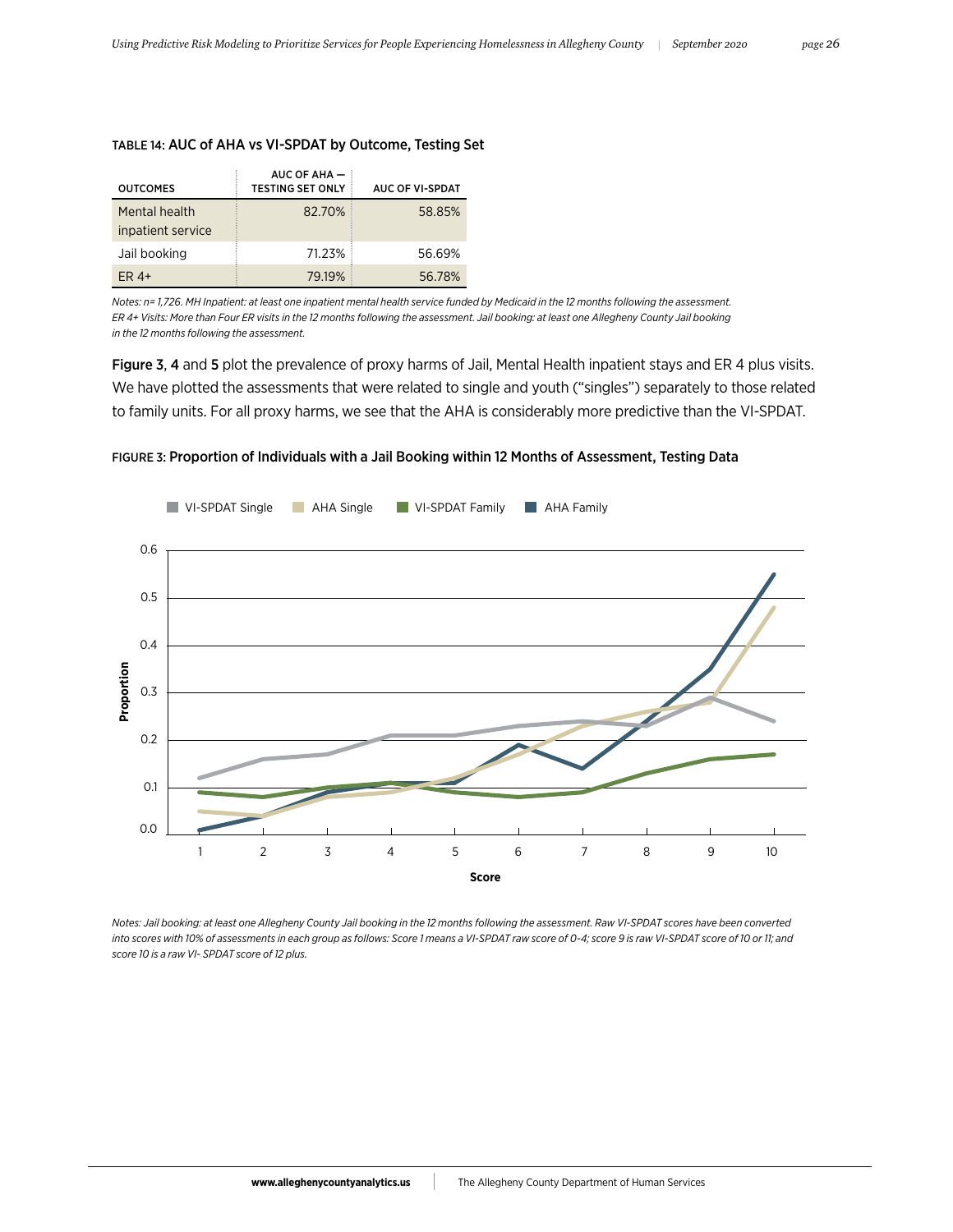# FIGURE 4: Proportion of Individuals with at Least 1 Night Inpatient Stay with a Behavioral Health Code within 12 Months of Assessment, Testing Data



*Notes: MH Inpatient: at least one inpatient mental health service funded by Medicaid in the 12 months following the assessment. Raw VI-SPDAT scores have been converted into scores with 10% of assessments in each group as follows: Score 1 means a VI-SPDAT raw score of 0-4; score 9 is raw VI-SPDAT score of 10 or 11; and score 10 is a raw VI-SPDAT score of 12 plus.*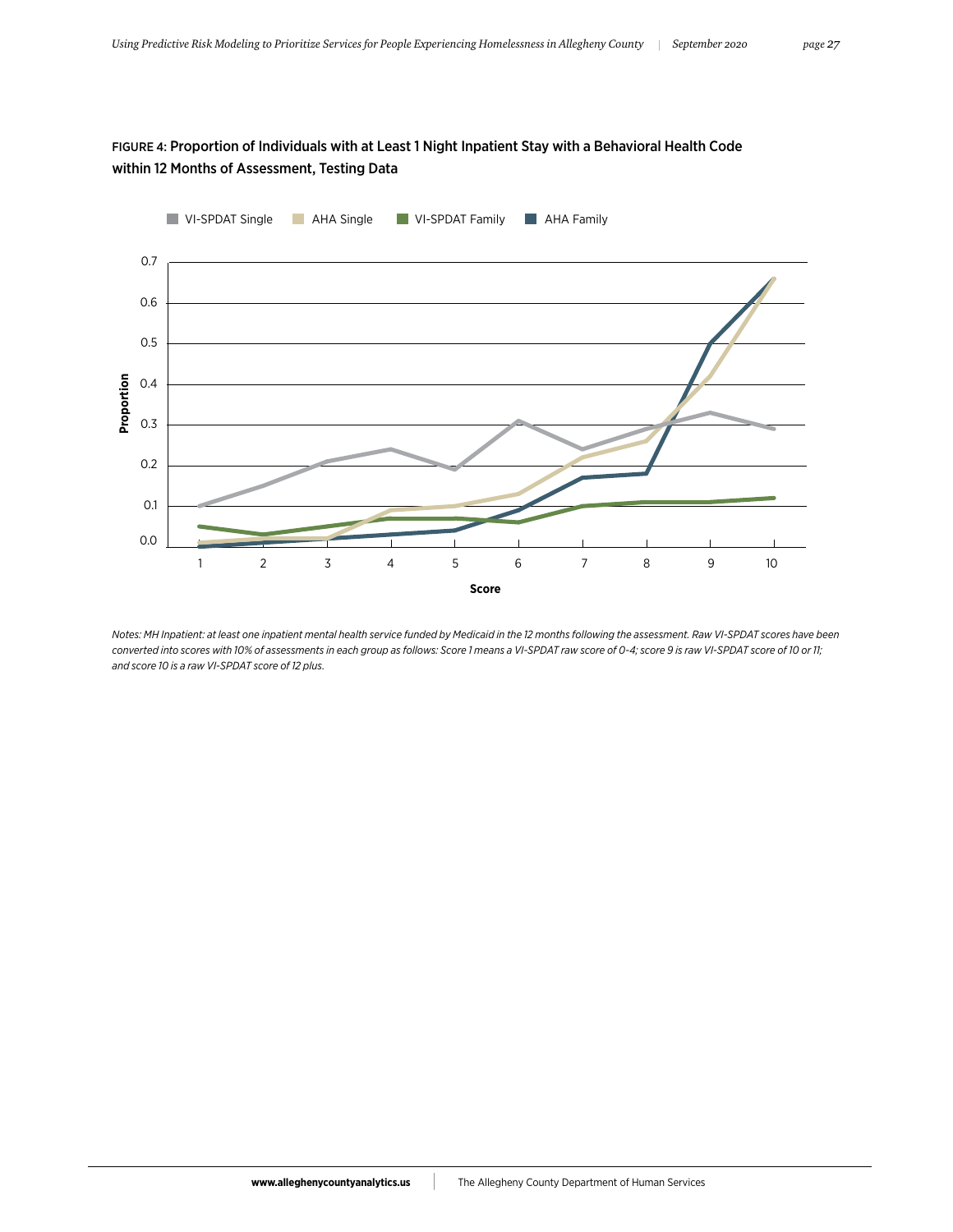

# FIGURE 5: Proportion of Individuals with More than 4 Emergency Room Visits within 12 Months of Assessment, Testing Data

*Notes: ER 4+ Visits: More than Four ER visits in the 12 months following the assessment. Raw VI-SPDAT scores have been converted into scores with 10% of assessments in each group as follows: Score 1 means a VI-SPDAT raw score of 0-4; score 9 is raw VI-SPDAT score of 10 or 11; and score 10 is a raw VI-SPDAT score of 12 plus.*

Figure 3, 4 and 5 may be indicative of a VI-SPDAT that is less accurate at predicting the proxy harms, the absence of strong association (and even the negative association) observed could be a result of these clients receiving services because of their high VI- SPDAT score. If these services (such as PSH or RRH) are protective of these proxy harms, then we might expect the VI-SPDAT to be less strongly associated with these outcomes because high VI-SPDAT clients received the protective effects of housing.

Figure 6, 7 and 8 present the same graphs, Jail, MH and ER4+ Outcomes, respectively, for singles based on VI-SPDAT scores (and excluding those who received PSH and TR services in the 12 months following the assessment) and confirms that the lack of correlation between the VI-SPDAT score and outcomes is not because of the protective effects of housing offered to high scoring VI-SPDAT.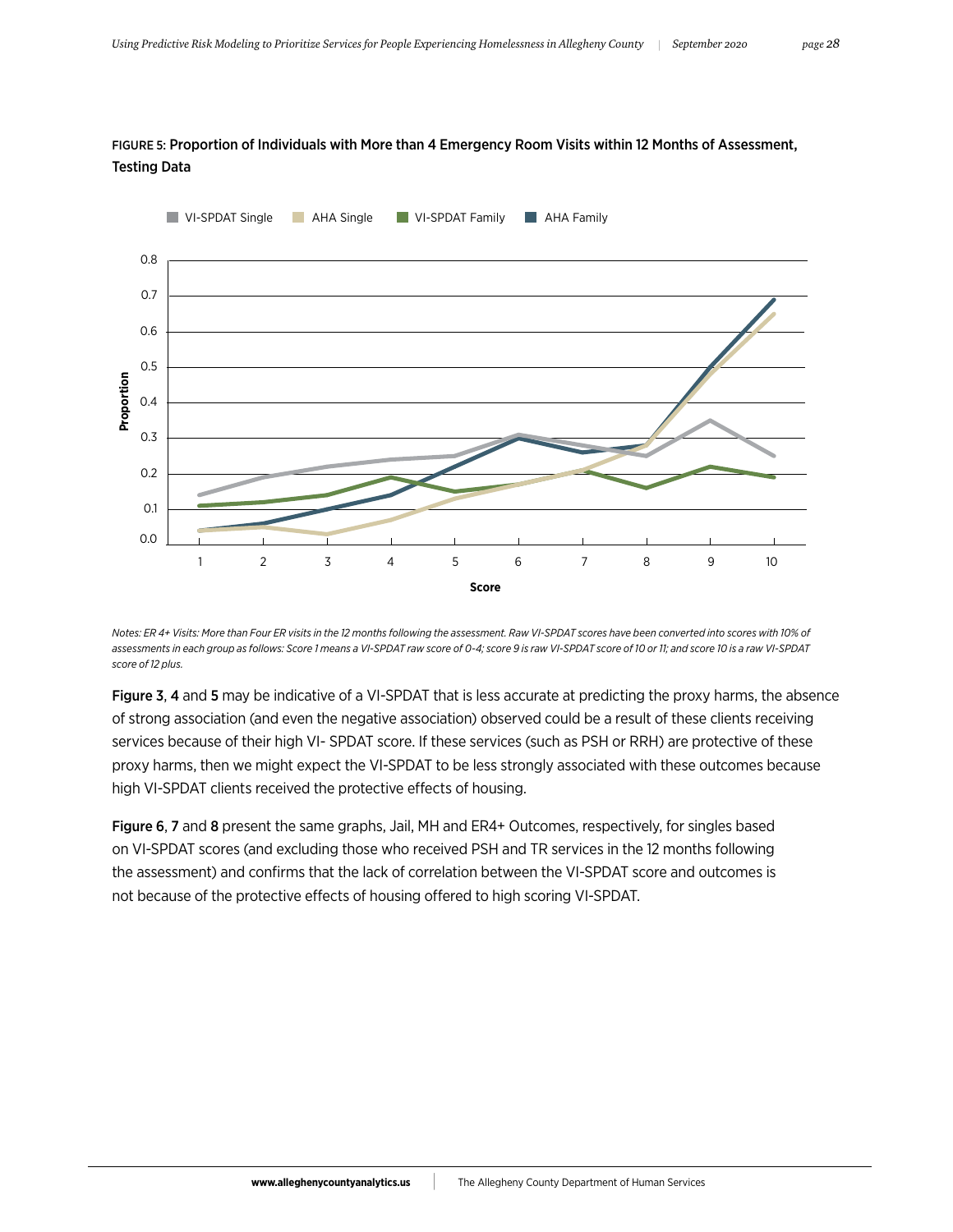

# FIGURE 6: Jail Bookings (excluding PSH, RRH and Bridge/Transitional Housing)

*Notes: Jail booking: at least one Allegheny County Jail booking in the 12 months following the assessment. Raw VI-SPDAT scores have been converted into scores with 10% of assessments in each group as follows: Score 1 means a VI-SPDAT raw score of 0-4; score 9 is raw VI-SPDAT score of 10 or 11; and score 10 is a raw VI- SPDAT score of 12 plus.*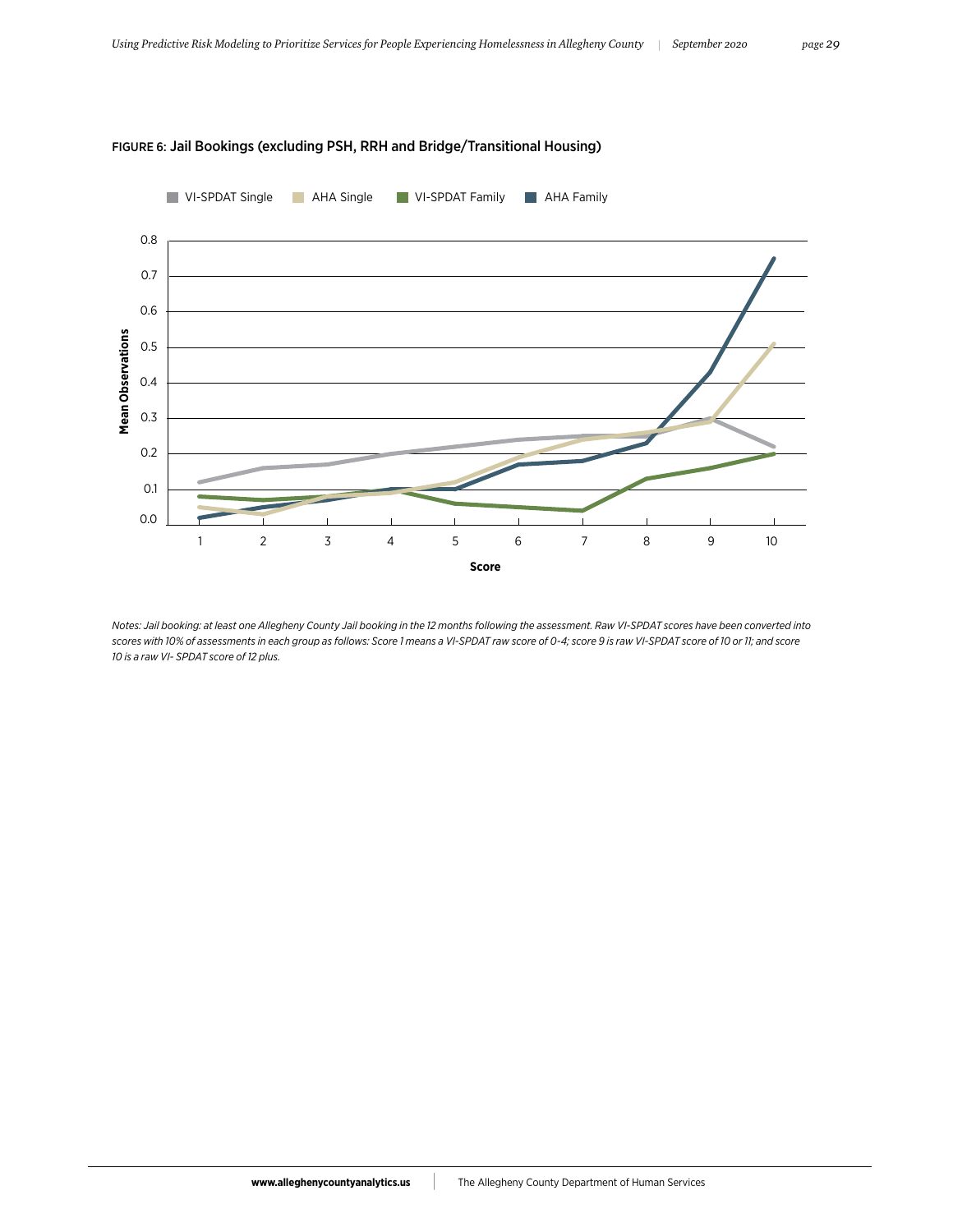

#### FIGURE 7: MH Inpatient (excluding PSH, RRH and Bridge/Transitional Housing)

*Notes: MH Inpatient: at least one inpatient mental health service funded by Medicaid in the 12 months following the assessment. Raw VI-SPDAT scores have been converted into scores with 10% of assessments in each group as follows: Score 1 means a VI-SPDAT raw score of 0-4; score 9 is raw VI-SPDAT s core of 10 or 11; and score 10 is a raw VI-SPDAT score of 12 plus.*



# FIGURE 8: ER4+ (excluding PSH, RRH and Bridge/Transitional Housing)

*Notes: ER 4+ Visits: More than Four ER visits in the 12 months following the assessment. Raw VI-SPDAT scores have been converted into scores with 10% of assessments in each group as follows: Score 1 means a VI-SPDAT raw score of 0-4; score 9 is raw VI-SPDAT score of 10 or 11; and score 10 is a raw VI-SPDAT score of 12 plus.*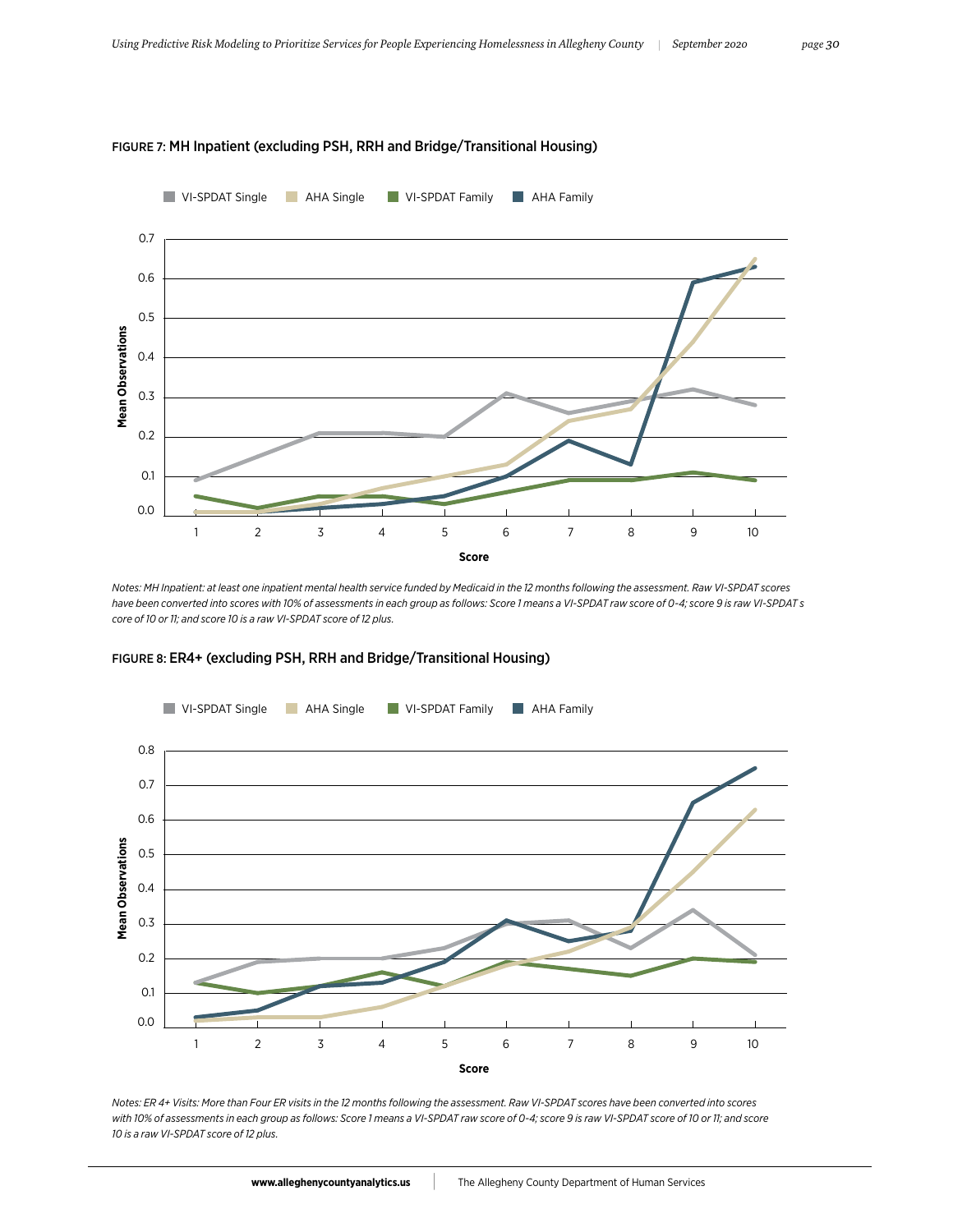As an additional test for the impact of non-experimental training data on the modeling, we also rebuilt a model that excluded those who had received housing (PSH and RRH/Bridge/Transitional Housing). We then applied this model to those who had received PSH and RRH/Bridge/Transitional Housing. That is, we treated those who had received the programs as a second hold-out testing set. We compared the scores generated by this alternative model to that of AHA for those who received housing services. The scores were not statistically significantly different (using conventional t-test) between these two models. This suggests that our decision to use the whole sample as a training set, and not to exclude those receiving PSH and RRH/Bridge/Transitional Housing, was not causing any obvious bias in the PRM tool.

### **Business Processes and the AHA**

The AHA will be used – together with eligibility rules and a set of business rules – to determine who gets prioritized onto the waiting list and then off the waiting list for beds. These rules were designed with the following principles in mind:

- Need is measured by AHA score and history of chronic homelessness.
- Highest need people on waiting lists should be the first to be offered an available bed.
- People should not be placed on waiting lists if they have no chance of getting a bed or unit.
- Specific types of beds (e.g., DV or Vet only beds) must be filled by people who meet eligibility criteria.
- Families are housed in family units.

### **Business Rules: Housing Units Prioritization Rules**

Constructing the business rules was an exercise in matching what was expected to be the supply of beds in the 2019–20 year and the demand for the 12 months following the release of the AHA (2020-21). To do this we needed the most recent data on demand. We therefore extracted assessments completed from November 2018 through December 2019 and applied the AHA to this population. In this data set there were 2,244 singles (singles and adults in the families without children) assessments and 687 family (families with children) assessments.

Note that this was done before the onset of the COVID-19 pandemic. The economic downturn that is expected at the time of writing this report suggests that high levels of unemployment are forecasted, leading to unusually high demand for homeless services.

In Table 15, we present the number of beds expected in the 2019-20 period. Note that this is not the full number of beds occupied but rather the count of beds expected to become free over the course of 12 months and those needing to be filled. Overall, we expect to fill about 101 single PSH beds - of which eight must be assigned to a veteran and two to youth (age 24 or under). There are 314 Single beds for RRH, of which 39 must be assigned to clients who are at risk of domestic violence and 61 to youth. Of the 48 PSH family beds, one will have to be assigned to a veteran. Of the 144 TH units for families, 71 are required to be assigned to clients at risk of domestic violence and five to youth. Note that eligibility rules do not imply that veterans, victims of DV or youth are not eligible for general beds. The ability to allocate general beds to special populations depends on business rules that the County adopts.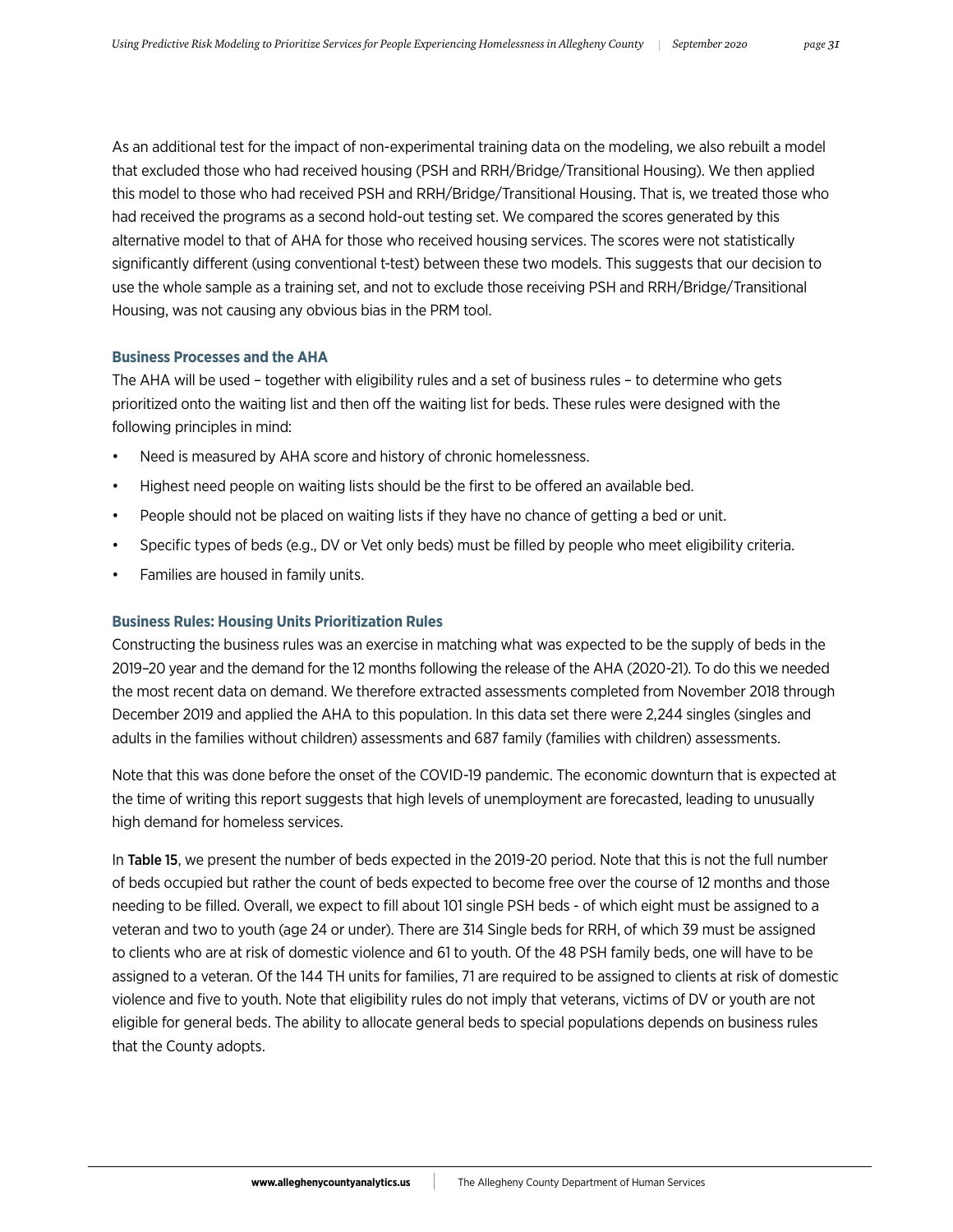| UNIT TYPE            | TOTAL COUNT | DV ONLY   | <b>VET ONLY</b> | YOUTH ONLY |
|----------------------|-------------|-----------|-----------------|------------|
| $Single - PSH$       | 101         | <b>NA</b> |                 |            |
| $Single - RRH/BH/TH$ | 314         | 39        | ΝA              | 61         |
| $Family - PSH$       | 48          | <b>NA</b> |                 | <b>NA</b>  |
| $Family - RRH/BH/TH$ | 144         |           | ΝA              |            |

#### TABLE 15: Types and Quantity of Beds Expected to be Available to be Filled in the 2019-20 period.

*Notes: Rapid Rehousing (RRH), Bridge (BH) and Transitional Housing (TH) are combined because they are similar programs in that HUD does not require the person to have a disability and the length of service is shorter (~18–24 months).*

# **Prioritization Schema**

Individuals and families who call the Link will have an AHA score generated. They will be put on a waiting list if they meet the eligibility requirement and their score is high enough. They enter the waiting list for one of four categories and, when a bed becomes available, the client waiting the longest for that type of bed within their priority group is contacted. If they meet the eligibility criteria (determined by reassessment by the AHA), they receive the bed.

For example, if a single PSH (Veterans only) bed becomes available, the County will look at its waiting list and see if there is anyone in priority group 1 who is a veteran. If there is not, they will look at priority group 2, and so on. We have constructed the schema so that the total number of people on the waiting list at any time should be constant and should not fluctuate. However, the County will have to monitor this; if they find that the waiting list is growing (or shrinking) over time, they may have to drop priority group 4 (or add an extra priority group).

# EQUITY AND FAIRNESS ANALYSIS

Eticas has conducted an extensive analysis of the underlying modeling strategy. Therefore, instead of including a standard fairness or equity analysis of the AHA, we present Eticas' conclusions in Table 16.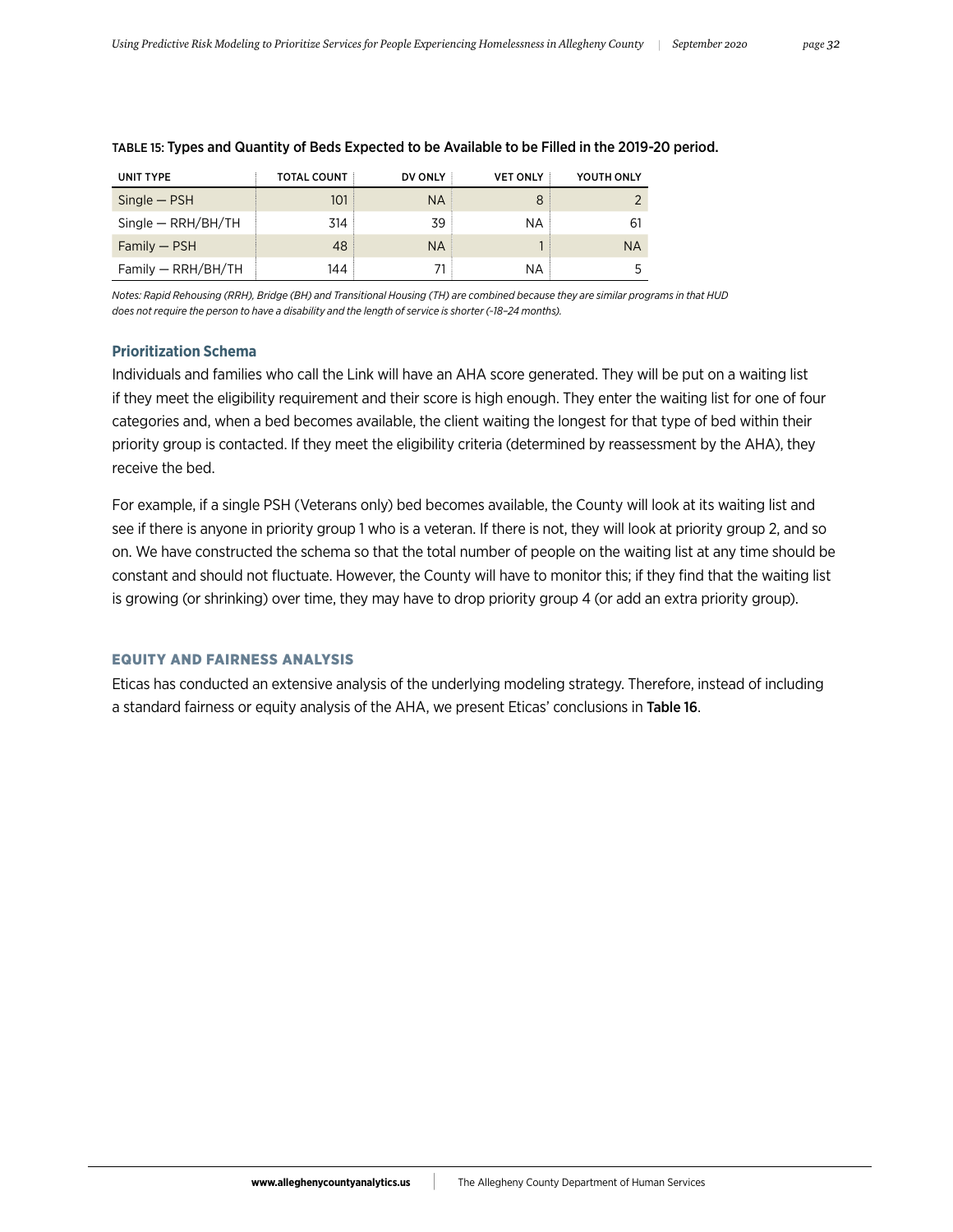| <b>HYPOTHESES</b>                                                                                                                                       | <b>RISK DEFINITION</b>                                                                                                                                                                                                                                      | <b>RESULTS FROM THE ALGORITHMIC</b><br><b>ASSESSMENT (RISK LEVEL)</b>                                                                                                          |
|---------------------------------------------------------------------------------------------------------------------------------------------------------|-------------------------------------------------------------------------------------------------------------------------------------------------------------------------------------------------------------------------------------------------------------|--------------------------------------------------------------------------------------------------------------------------------------------------------------------------------|
| Model: The combined model might<br>not effectively measure the risk of<br>homelessness in the next 12 months.                                           | Some sub-groups with a high risk of<br>becoming homeless might tend to not<br>use inpatient mental health and ER4<br>systems, nor go to jail.<br>Used data/predictors might not be<br>accurately representing the degree and<br>duration of the impairment. | LOW: only indirect evidence of limited<br>risk identification was found in the<br>cases of race, gender and veterans.<br>Discrepancies across these groups'<br>rates were low. |
| Model: People suffering chronic<br>homelessness — meaning people with<br>a disability (mental or physical) $-$<br>might be over-protected by the system | People suffering chronic homelessness<br>might be over-protected by the system.                                                                                                                                                                             | LOW: the algorithm tends to provide<br>high risk of homelessness to people<br>with a disability (requirement for chronic<br>homelessness) and also to other outcomes.          |
| Race: Misrepresentation of Black/<br>African American individuals/families                                                                              | Due to the correlation of the information<br>on the race attribute with other factors,<br>such as the amount of information about<br>health for different race groups.                                                                                      | LOW: no large discrepancies between<br>races pointing towards discrimination,<br>were found.                                                                                   |
| Gender: Lack of female data                                                                                                                             | The risk assessment is less accurate for<br>the minority group (women) due to a lack<br>of information about them.                                                                                                                                          | MEDIUM: overall, women seem to be<br>slightly under-protected by the<br>algorithm.                                                                                             |
| Age: Age might become a risk factor<br>in terms of vulnerability.                                                                                       | The age attribute may become a basis for<br>false positives and negatives, for instance<br>in the case of elderly people.                                                                                                                                   | LOW: No large discrepancies between<br>age groups are found. Rates are in line<br>with age groups under more risk of<br>homelessness.                                          |

#### TABLE 16: Preliminary Hypotheses and Results from the Algorithmic Impact Assessment by Eticas

*Note: Adapted from "[Algorithmic Impact Assessment of the predictive system for risk of homelessness developed for Allegheny County", by Eticas Research](https://www.alleghenycountyanalytics.us/wp-content/uploads/2020/08/Eticas-assessment.pdf)  [and Consulting](https://www.alleghenycountyanalytics.us/wp-content/uploads/2020/08/Eticas-assessment.pdf)," 2020, August.*

However, fairness is not just about the models themselves as analyzed by Eticas, but how the AHA is combined with business rules. Moreover, the question that agencies and communities most need to have answered is how does the AHA allocate beds compared with the VI-SPDAT?

Answering this question requires us to generate a counterfactual where the VI-SPDAT is used to allocate the same beds that are expected to become available over the 2019-2020 period, as shown in Table 15. To develop this counterfactual, we used the VI-SPDAT score similar to the AHA score and combined it with the same business rules as outlined in the schema shown in Figure 9– Figure 12.

For example, under the VI-SPDAT counterfactual scenario, priority group 1 for PSH single beds are people who score in the top decile of VI-SPDAT scores, who meet the criteria for DV, Youth or Veteran, and who have experienced chronic homelessness.

We then label people "AHA+" if they would have been assigned a bed under the AHA but not under the VI-SPDAT, and VI-SPDAT+" if they would have been assigned a bed under the VI-SPDAT but not under the AHA. Those people who would have been assigned a bed in both situations are labeled "neutral."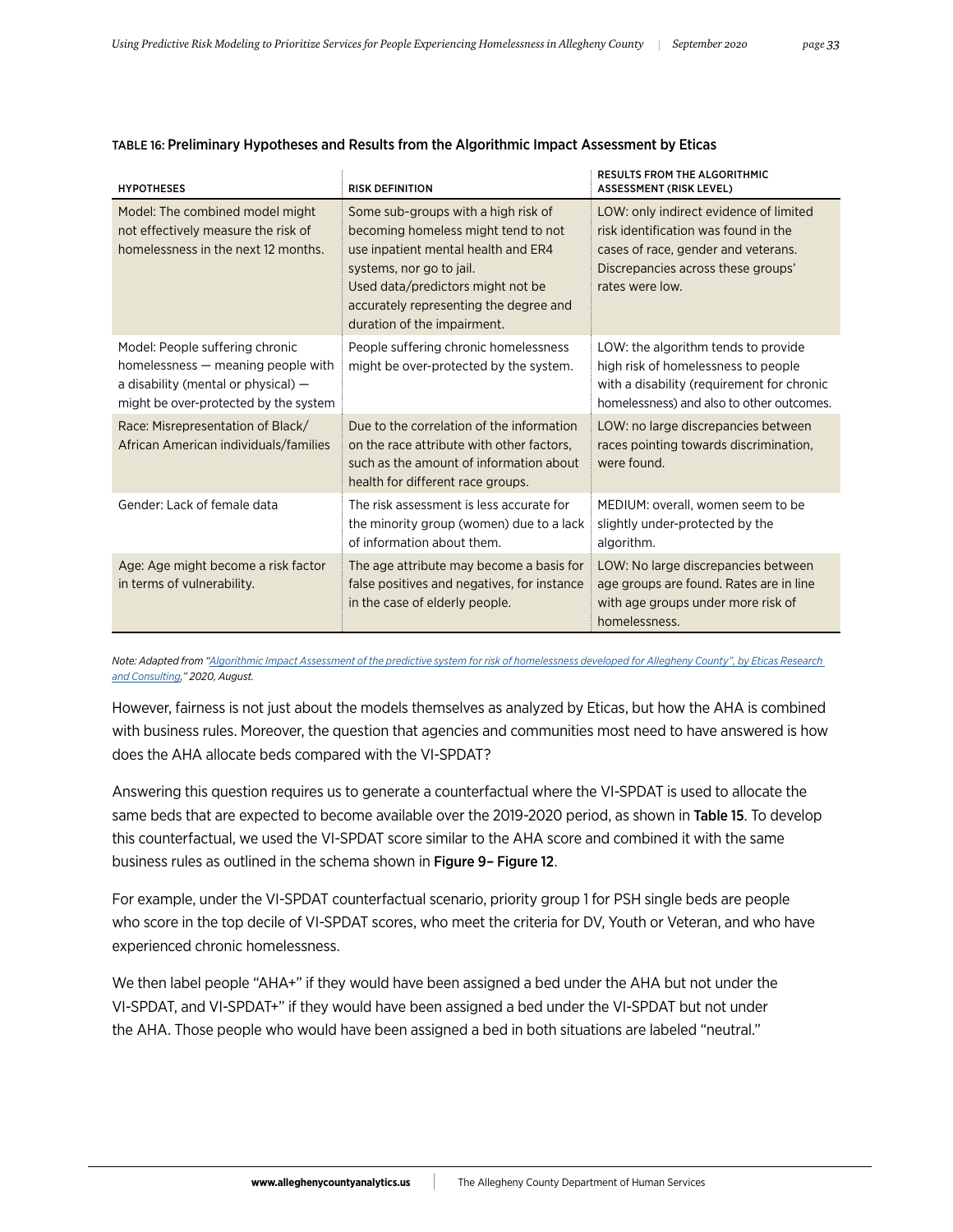Table 17 shows the AHA+ and VI-SPDAT+ from allocating the 415 single and youth beds using the AHA and the business rules outlined above. Overall, there were 176 single people who would have received a bed under both scenarios, while 239 clients would have been different under the AHA vs the VI-SPAT. Column 3 shows the AHA+ under the AHA, column 4 shows the VI-SPDAT+, and column 5 shows the difference between the two.

The greater number of VI-SPDAT+ under the AHA are people who are chronically homeless, where there are 93 AHA+ and 149 VI-SPDAT+, and therefore we have 56 fewer people who are chronically homeless receiving beds under the AHA than under the VI-SPDAT alternative (see column 5). There are also five fewer people with disabilities, four fewer with DV two fewer Veterans, and 14 fewer youth and females. The AHA+ are males (15 more) and Black (76 more).

We also look at the average PRM scores of the AHA+ vs. VI-SPDAT+. Overall, the average risk score of those who are AHA+ from the AHA have an AHA score of 9.19 compared to 4.57 of those who are VI-SPDAT+. As expected, the average score of the VI-SPDAT+ across the board is lower than the average score of the AHA+.

Table 18 shows the same information for families, where a similar pattern is observed, except for DV beds where there is an increase in the number served using the AHA compared to the VI-SPDAT, and for Black families where there are 14 fewer Black families receiving beds.

As expected, the average AHA scores of the VI-SPDAT+ are considerably lower than the average AHA scores of the AHA+.

| SUB-GROUP            | NEUTRAL | AHA+<br><b>FROM AHA</b> | VI-SPDAT+<br><b>FROM AHA</b> | AHA+<br><b>MINUS</b><br>VI-SPDAT+ | <b>AVERAGE</b><br><b>PRM SCORE</b><br>OF VI-SPDAT+ | <b>AVERAGE PRM</b><br><b>SCORE OF AHA+</b> |
|----------------------|---------|-------------------------|------------------------------|-----------------------------------|----------------------------------------------------|--------------------------------------------|
| Chronic homelessness | 149     | 93                      | 149                          | $-56$                             | 4.23                                               | 8.92                                       |
| <b>Disabled</b>      | 176     | 233                     | 238                          | -5                                | 4.58                                               | 9.26                                       |
| Domestic Violence    | 22      | 26                      | 30                           | $-4$                              | 4.83                                               | 9.54                                       |
| Veteran              | 15      | 30                      | 32                           | $-2$                              | 5.62                                               | 9.1                                        |
| All-Youth            | 22      | 41                      | 55                           | $-14$                             | 3.87                                               | 8.61                                       |
| Female               | 53      | 70                      | 84                           | $-14$                             | 4.69                                               | 9.3                                        |
| Male                 | 120     | 166                     | 151                          | 15                                | 4.56                                               | 9.22                                       |
| <b>Black</b>         | 61      | 142                     | 66                           | 76                                | 5.33                                               | 9.19                                       |
| Total                | 176     | 239                     | 239                          | $\Omega$                          | 4.57                                               | 9.19                                       |

# TABLE 17: Singles, AHA+ and VI-SPDAT+ for Beds (AHA vs. VI-SPDAT)

*Note: Chronic Homelessness, Disabled, Domestic Violence, Veterans is as reported to the Link staff in response to specific questions. Race and Gender are as recorded in the County data warehouse and come from multiple sources. Youth are households where everyone in the household is 24 or younger. Type is determined by the types of VI-SPDAT completed by the person.*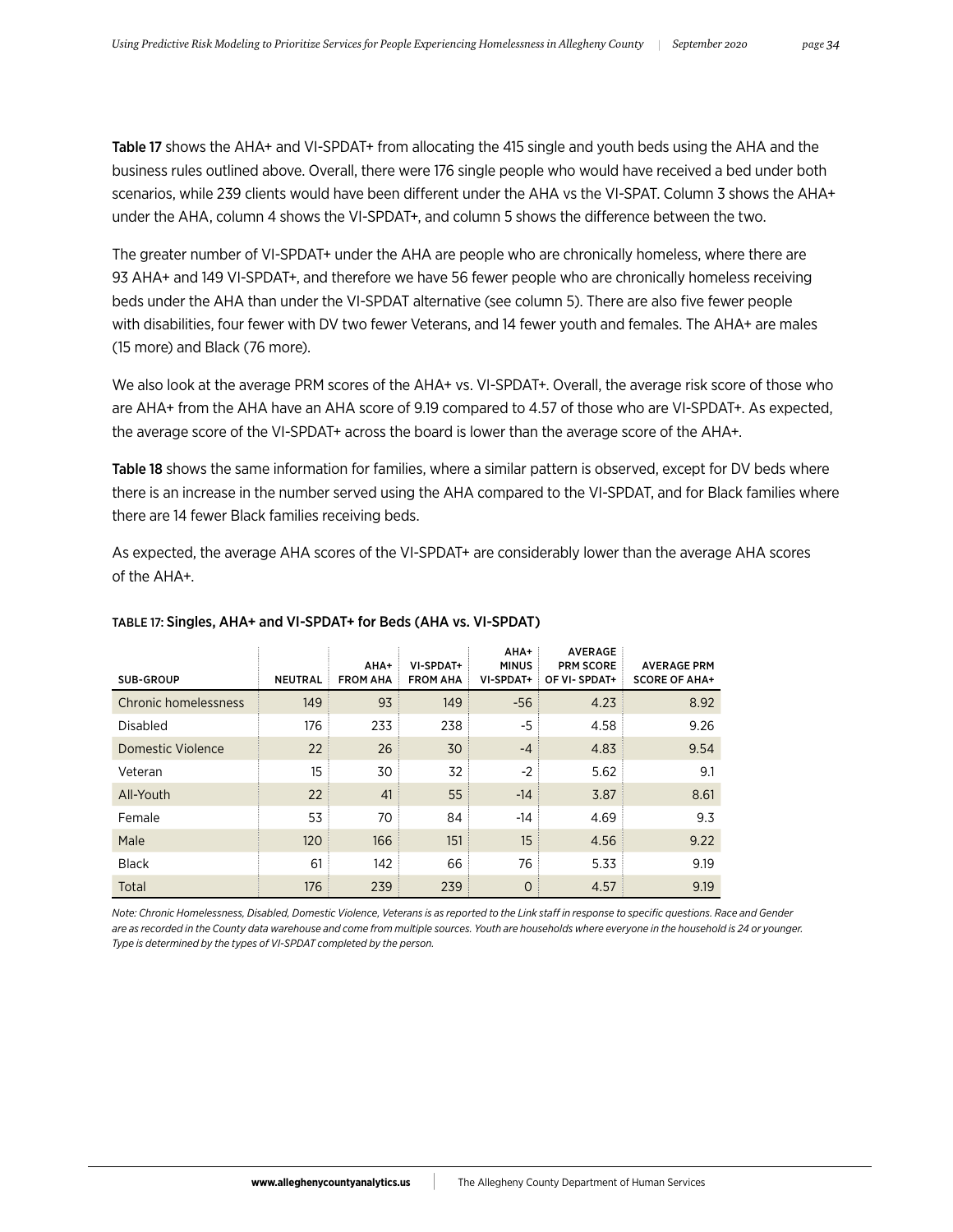| SUB-GROUP                 | <b>NEUTRAL</b> | AHA+<br><b>FROM AHA</b> | VI-SPDAT+<br><b>FROM AHA</b> | <b>AHA+ MINUS</b><br>VI-SPDAT+ | AVERAGE<br><b>PRM SCORE</b><br>OF VI-SPDAT+ | <b>AVERAGE</b><br><b>PRM SCORE</b><br>OF AHA+ |
|---------------------------|----------------|-------------------------|------------------------------|--------------------------------|---------------------------------------------|-----------------------------------------------|
| Chronic homelessness flag | 29             | 5                       | 15                           | $-10$                          | 2.73                                        | 7.4                                           |
| <b>Disabled</b>           | 83             | 92                      | 95                           | -3                             | 3.34                                        | 8                                             |
| Domestic Violence         | 35             | 52                      | 47                           | 5                              | 2.87                                        | 7.52                                          |
| Veteran                   | 2              |                         | 2                            | $-1$                           | 1.5                                         | 8                                             |
| All-Youth                 | 11             | 9                       | 11                           | $-2$                           | 3.55                                        | 7.78                                          |
| Female                    | 71             | 92                      | 94                           | $-2$                           | 3.3                                         | 7.88                                          |
| Male                      | 13             | 13                      | 12                           |                                | 3.75                                        | 8.15                                          |
| <b>Black</b>              | 33             | 52                      | 66                           | $-14$                          | 3.39                                        | 7.83                                          |
| Total                     | 86             | 106                     | 106                          | $\Omega$                       | 3.26                                        | 7.87                                          |

 $\bar{t}$ 

#### TABLE 18: Families, AHA+ and VI-SPDAT+ for Beds (AHA vs. VI-SPDAT)

*Note: Chronic Homelessness, Disabled, Domestic Violence, Veterans is as reported to the Link staff in response to specific questions. Race and Gender are as recorded in the County data warehouse and come from multiple sources. Youth are households where everyone in the household is 24 or younger (where age is from the data warehouse).*

Summarizing the main results from this AHA+ and VI-SPDAT+ analysis, we find:

- The VI-SPDAT+ group under this policy has an AHA score of between 3.26 and 4.57, suggesting that they have a low risk of any of the harms that the AHA is designed to predict.
- The largest group of VI-SPDAT+ are chronically homeless single individuals, with a bed allocation fall of 56 among singles and 10 among families.
- The largest AHA+ group are Black singles who gain an additional 76 beds allocated under the AHA compared with the VI-SPDAT.

While further research is required to ascertain exactly why there is difference in the prioritization that occurs between the VI-SPDAT and the AHA, preliminary analysis suggests that there might be systematic differences in people's willingness to self-disclose their past. For example, we find a large difference between responses from people who answer the VI- SPDAT question about whether they have ever been in jail and the results from the administrative data. Many people who have been in jail according to the administrative data answer the VI-SPDAT questions saying they have not been in jail. There is also some early evidence that this difference is not random, and we intend to explore whether this might have contributed to the VI-SPDAT score's lack of predictive power.

#### AHA ALTERNATIVE ASSESSMENT

In fewer than 10% of cases, we expect that households experiencing homelessness who contact the Link will have insufficient records in the County data warehouse because they are from outside the County or otherwise do not have administrative data records in the warehouse. In these cases, DHS will use an alternative assessment to generate the score.

To develop the alternative assessment, the model used the assessments that were used to train the AHA, but rather than using the administrative data systems, we used the answers to the existing VI-SPDAT questions that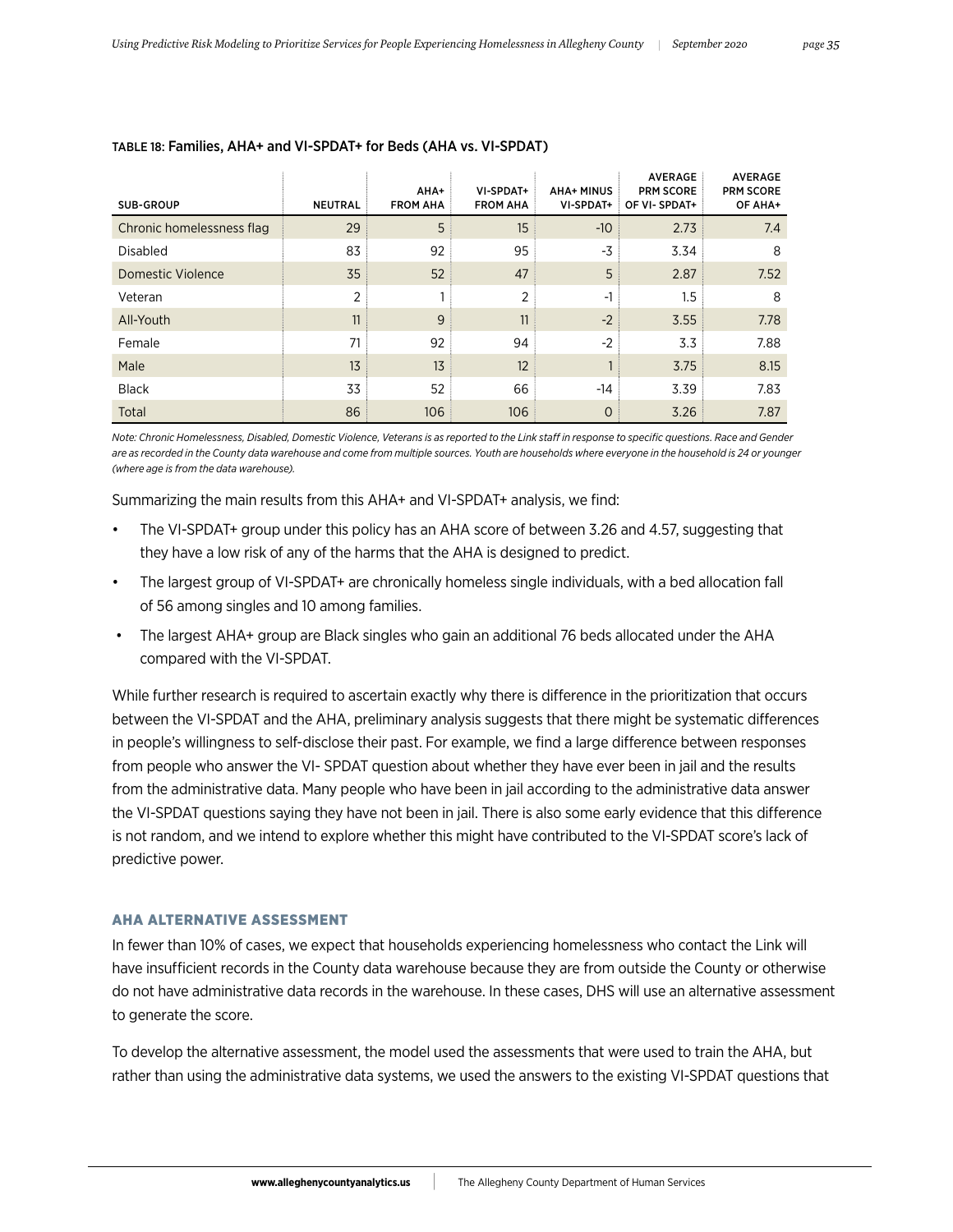had been conducted with the head of households (HOH). Because we only have VI-SPDAT data for the HOH, rather than using all the 5,531 assessments that were used to train the AHA tool, we were restricted to 5,059 HOH assessments.

We generated over 350 features from the VI-SPDAT questions and 14 features from purely demographic data collected at the time of the interview or previously stored in the data warehouse (note that race is not included). One VI-SPDAT question could generate multiple features. For example, if the answer is "Yes", "No" or "Refused," the question would generate two features (with one excluded). We then excluded 39 VI-SPDAT questions that Link staff had always been uncomfortable asking or that were found to be excessively repetitive (see Appendix D).

Using the same LASSO methods described in the methodology section, including the same partitions and the outcomes (MH Inpatient, Jail Booking and ER 4+ Visits), we trained three models. Table 20 shows the count of weighted features in the final model, as well as the best Lambda.

| TABLE 19: Best Lambda and Weighted Feature Count (AHA Alternative Assessment) |  |  |  |
|-------------------------------------------------------------------------------|--|--|--|
|-------------------------------------------------------------------------------|--|--|--|

| MODFI               | <b>COUNT OF WEIGHTED FEATURES</b> |
|---------------------|-----------------------------------|
| <b>MH</b> Inpatient | 57                                |
| Jail Booking        | 60                                |
| ER 4+ Visits        | 41                                |

Table 21 is the analog of Table 8 and shows the predictive accuracy of each of the individual alternative models. As expected, given that we are relying on a smaller set of self- disclosed risk factors, relying on VI-SPDAT questions generates lower accuracy, with a reduction in AUC of between three and 11 points.

| MODEL                | AUC (95% CONFIDENCE INTERVAL) | <b>PPV FOR TOP 10% RISK GROUP TPR FOR TOP 10% RISK GROUP</b> |        |
|----------------------|-------------------------------|--------------------------------------------------------------|--------|
| MH Inpatient ALT PRM | 78.86%<br>[76.09%, 81.45%]    | $51.53\%$                                                    | 28.57% |
| ER 4+ ALT PRM        | 71.5%<br>[68.16%, 74.91%]     | 42.07%                                                       | 27.17% |
| Jail ALT PRM         | 77.02%<br>[74.19%, 79.72%]    | 61.49%                                                       | 27.81% |

| TABLE 20: AUC, PPV and TPR of Each Individual Harm Model, Testing Set (Alternative Assessment test) |  |
|-----------------------------------------------------------------------------------------------------|--|
|-----------------------------------------------------------------------------------------------------|--|

*Notes: n= 1,582. MH Inpatient: at least one inpatient mental health service funded by Medicaid in the 12 months following the assessment. ER 4+ Visits:*  More than Four ER visits in the 12 months following the assessment. Jail booking: at least one Allegheny County Jail booking in the 12 months following *the assessment.*

Using the same rules as shown in Figure 2, we used the individual alternative models to develop a single AHA Alternative Assessment score of one to 10. Table 22 is the analog of Table 12 and Table 23 is an analog of Table 13. As expected, the AUC of the AHA Alternative Assessment ranges between 70% and 78%, which is lower than for the AHA where the AUC ranges from 74% and 84%. Both models show highest AUC for MH Inpatient and lowest for Jail. AHA Alternative Assessment is more predictive of these harms than VI- SPDAT scores where AUC ranges from 57% to 59% (see Table 14).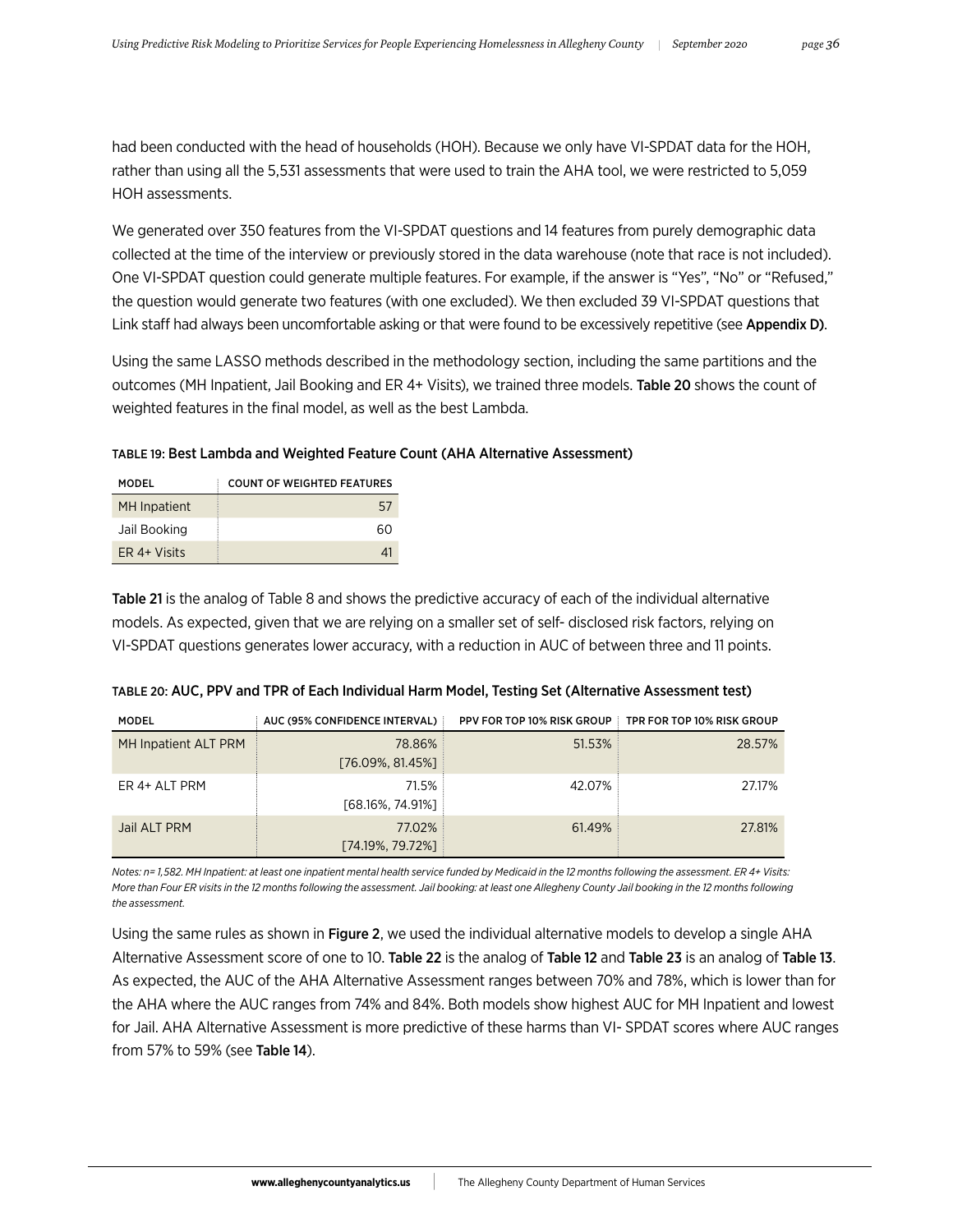Relative risk of mortality among those scoring 10 vs. those scoring between one and nine is also lower in the AHA Alternative Assessment (2.6 vs 3.6).

#### TABLE 21: AUC of AHA Alternative Assessment (for Each Outcome)

| <b>OUTCOME</b>      | <b>AUC OF AHA</b><br><b>ALTERNATIVE ASSESSMENT</b> |
|---------------------|----------------------------------------------------|
| <b>MH</b> Inpatient | 78.14% [ 76.55%, 79.73%]                           |
| Jail booking        | 69.98% [ 68.17%, 71.79%]                           |
| $FR4+$              | 73.68% [71.96%, 75.4%]                             |

*Notes: n= 5,059. MH Inpatient: at least one inpatient mental health service funded by Medicaid in the 12 months following the assessment. ER 4+ Visits:*  More than Four ER visits in the 12 months following the assessment. Jail booking: at least one Allegheny County Jail booking in the 12 months following *the assessment.*

| <b>OUTCOME</b> | $TPR - TOP 10%$ | $PPV - TOP 10%$ | <b>RELATIVE RISK OF</b><br><b>MORTALITY (TOP 10%)</b> |
|----------------|-----------------|-----------------|-------------------------------------------------------|
| MH Inpatient   | 26.84%          | 47.35%          |                                                       |
| Jail booking   | 19.62%          | 33.33%          | 2.64<br>[1.53, 4.55]                                  |
| ER $4+$        | 24.31%          | 50.74%          |                                                       |

#### TABLE 22: PPV, TPR and RR of AHA Alternative Assessment (for Each Outcome)

*MH Inpatient: at least one inpatient mental health service funded by Medicaid in the 12 months following the assessment. ER 4+ Visits: More than Four ER visits in the 12 months following the assessment. Jail booking: at least one Allegheny County Jail booking in the 12 months following the assessment.*

During the client's interaction with Link staff (in person or over the phone), the Link staff will generate the household's AHA score after they have assessed and confirmed that the household is homeless and meets eligibility requirements. The generated AHA score will also include a "quality indicator" that indicates whether sufficient client history exists in the County's data warehouse to generate a usable AHA score. All people with records in the data warehouse are assigned a unique client identification number called a master client index (MCI) number. In cases where a client does not already have an MCI number prior to their call with the Link, an MCI number will be created during their interaction with the Link staff. The Link staff collect sufficient identifying information during their interaction with the client (prior to calculating the AHA score) to determine if the client already has an MCI number, and the AHA score is generated for that client's MCI number.

For single households, a client will have a quality indicator of 0 or 1. A quality indicator of 0 indicates that the client's MCI number was created less than 90 days before their interaction with the Link. A quality indicator of 1 indicates that the client's MCI number has existed for at least 90 days. In cases where the quality indicator is 0 (expected to be less than 10% of cases), the Link staff will utilize the AHA alternative assessment. In cases where the quality indicator is 1, the generated AHA score will be used.

For households with children, there can be multiple adults (age 18 or older) in the household. A household will also receive a quality indicator based on the average of all adult quality indicators in the household. For example, a household with two adults where one adult has had an MCI number for greater than 90 days (quality indicator of 1) and an adult who has had an MCI number for less than 90 days (quality indicator of 0) would have a household quality indicator of 0.5. In these cases where the household quality indicator is less than one, Link staff will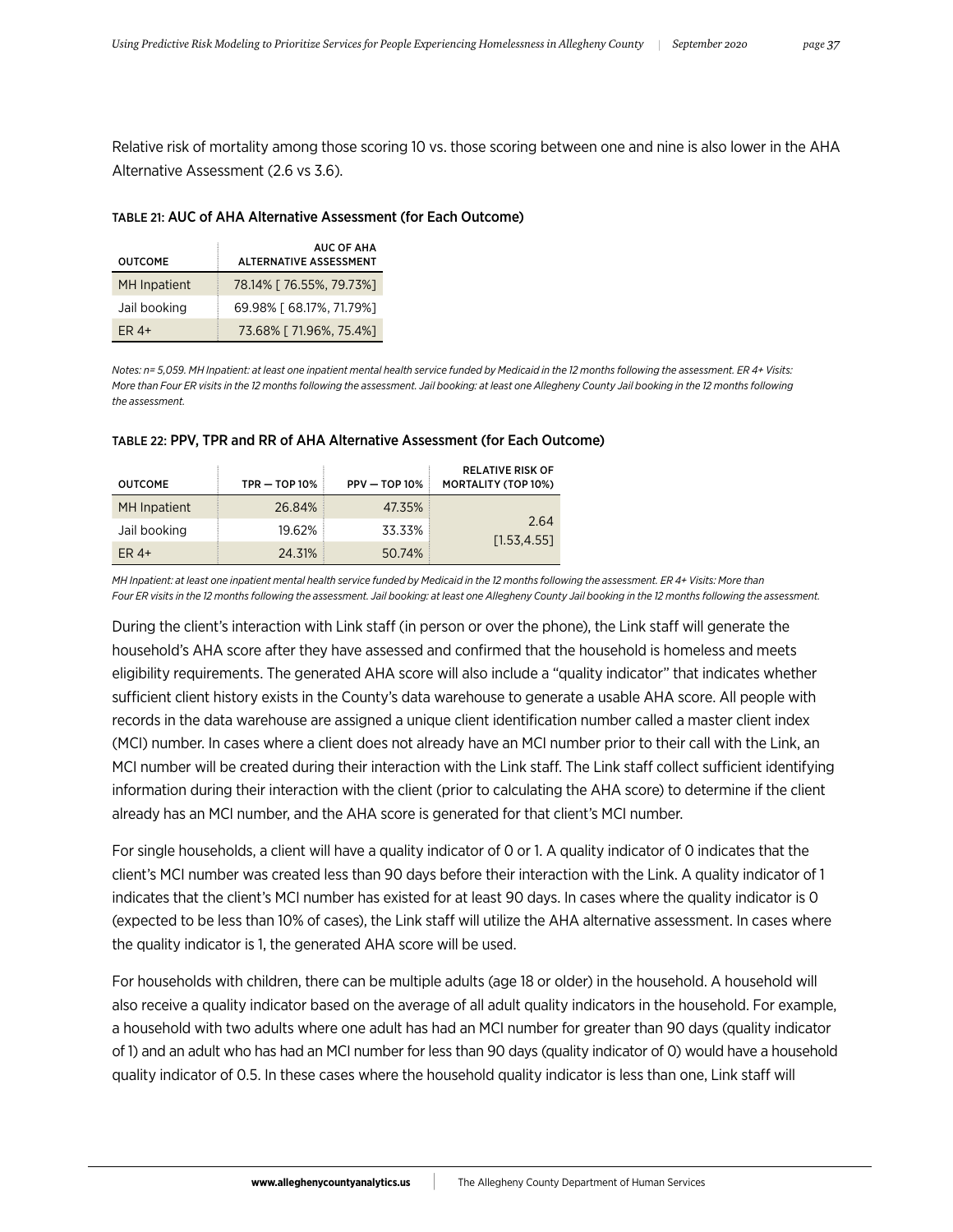proceed to assess the household using the self-report alternative assessment tool. The higher of the two scores generated, either the AHA score or Alternative Assessment score, will be used as the household's score for prioritization.

# **CONCLUSION**

When the number of homeless people in need of longer-term housing programs (PSH, RRH/Bridge/Transitional Housing) exceeds the number of beds that are available, all prioritization systems will result in some people remaining unhoused. This essential fact cannot be "fixed" by a prioritization system. It requires more investment in services.

The AHA tool replaces the VI-SPDAT, a prioritization system without local validation. In Allegheny County, the score generated by the VI-SPDAT was uncorrelated to any of the observed harms from which homelessness services are designed to protect. It is important to state here that the current version of the AHA tool is the first version and will be refined over time.

#### REFERENCES

Friedman, J., Hastie, T., & Tibshirani, R. (2010). Regularization paths for generalized linear models via coordinate descent. Journal of statistical software, 33(1), 1.1-22.<http://www.jstatsoft.org/v33/i01/>.

Friedman, J., Hastie, T., & Tibshirani, R. (2019). Lasso and Elastic-Net Regularized Generalized Linear Models. R package 'glmnet', version 3.0. Available at: [https://cran.r- project.org/src/contrib/Archive/glmnet/](https://cran.r-project.org/src/contrib/Archive/glmnet/).

Friedman, J., Hastie, T., Tibshirani, R., Narasimhan, B.,Tay, K.,Simon, N., & Qian, J. (2019). Lasso and Elastic-Net Regularized Generalized Linear Models. R Package 'glmnet', version 4.0-2. [https://cran.r-project.org/web/](https://cran.r-project.org/web/packages/glmnet/glmnet.pd) [packages/glmnet/glmnet.pdf](https://cran.r-project.org/web/packages/glmnet/glmnet.pd)

Kim, J. H. (2009). Estimating classification error rate: Repeated cross-validation, repeated hold-out and bootstrap. Computational statistics & data analysis, 53(11), 3735-3745.

Tibshirani, Robert (1996). Regression Shrinkage and Selection via the lasso. *Journal of the Royal Statistical Society*. Series B (methodological). Wiley. 58(1): 267–88. [JSTOR 2346178](https://en.wikipedia.org/wiki/JSTOR)

Eticas Research and Consulting. (2020, August). Algorithmic Impact Assessment of the predictive system for risk of homelessness developed for the Allegheny County. Retrieved from [https://www.alleghenycountyanalytics.us/](https://www.alleghenycountyanalytics.us/wp-content/uploads/2020/08/Eticas-assessment.pdf) [wp-content/uploads/2020/08/Eticas-assessment.pdf](https://www.alleghenycountyanalytics.us/wp-content/uploads/2020/08/Eticas-assessment.pdf)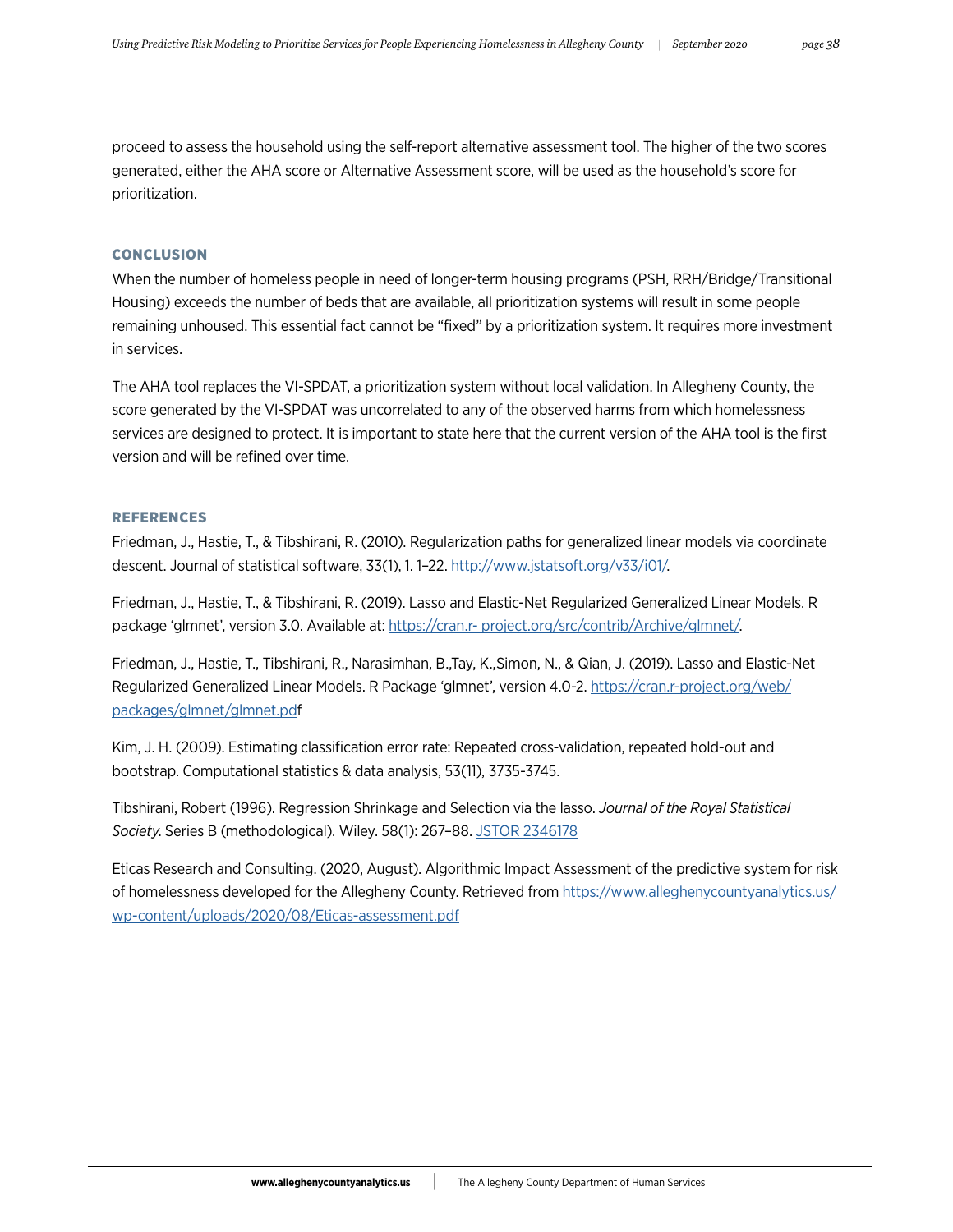### APPENDIX A: PREDICTING FUTURE HOMELESSNESS SERVICES

As discussed in the main report, objective measures of future homelessness are not available as a target outcome — since there is no ground truth survey of whether people are rough sleeping or homeless. We therefore experimented with a range of suitable proxies (see Table 24). Additional models were built for these proxies of chronic homelessness as observed in the administrative data, in which we tried to reflect as close as possible the spirit of the HUD definition of homelessness (the individual should have resided in a shelter or institutional setting for more than 12 months over a 36-month period).

We do not have a three-year follow-up period in our data, so Proxy 1 requires that the person has shelter or street outreach contact in four separate months of the 12 months following the assessment (i.e., one-third of the time). The prevalence of this event is10%. Proxy 2 imposes a lower threshold, requiring only two separate interactions (at least one of which should be with street outreach or shelter) in the 12 months following the assessment (but after the initial two months following the assessment). The latter condition ensures that we are focusing on a long-term event. Many people being assessed are currently living in shelter and therefore might meet criteria associated with more proximate shelter stays.

Proxy 3 broadens the services that can be considered to include *any* service.

Using the LASSO regression (and the methodology described in LASSO Regularized Logistic Regression), we built three models. The best Lambda and weighted features for each of the models is shown in Table 25.

Table 26 shows the accuracy and relative mortality rates. While the accuracy is not good (AUCs ranging from 66% to 72%), what is particularly undesirable about these models are that those identified as at highest risk have lower relative risk of mortality (i.e., RR of mortality is lower than one as reported in Table 26). Part of the reason for this is clearly that there is survivor bias (to meet the requirement of multiple shelter stays, the person must survive to the end of 12 months). The other PRM models (Jail, MH inpatient. ER 4+) also have this survivor bias, but individuals who score a 10 and are identified as at highest risk are nonetheless at higher relative risk of mortality. This suggests that people who are seen in the administrative data as "long term homeless" are unlikely to be those with highest risk of ground-truth homelessness. For this reason, we decided not to pursue a PRM model that predicted homelessness.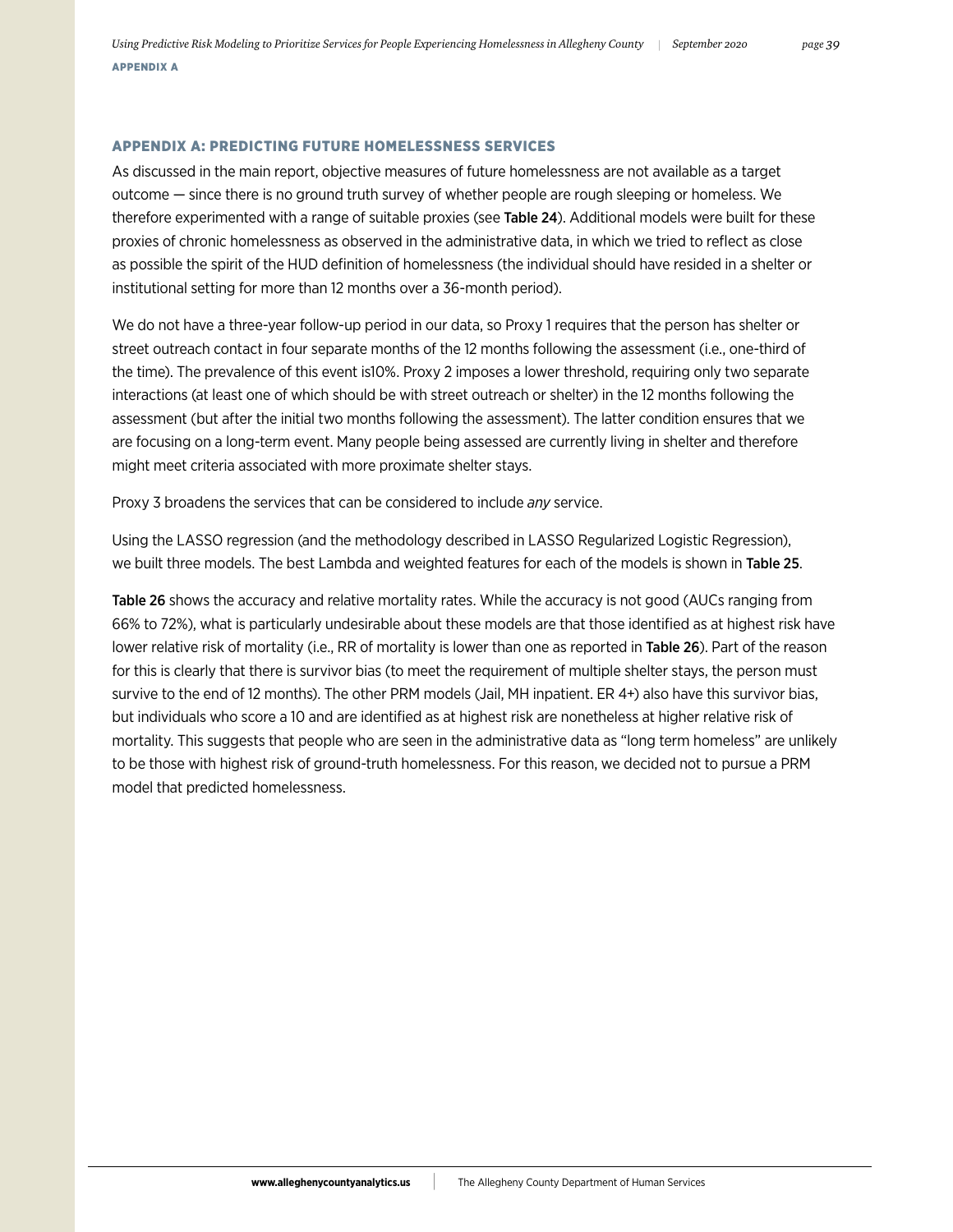# TABLE 24: Outcomes Used for Future Homelessness Models

| <b>MODEL</b> | <b>DESCRIPTION OF TARGET OUTCOME</b>                                                                                                                                                   | <b>PREVALENCE</b> |
|--------------|----------------------------------------------------------------------------------------------------------------------------------------------------------------------------------------|-------------------|
| Proxy 1      | Had at least one shelter or street outreach homelessness service contact<br>in $4/12$ unique months in the 12 months following assessment.                                             | 10.47%            |
| Proxy 2      | Interaction with either of the two services (street outreach or shelter) in<br>the 12 months following the assessment (after current episode-60 days).                                 | 20.99%            |
| Proxy 3      | Interaction with any of the four services (street outreach, shelter, Bridge/<br>Transitional/RRH or PSH) in the 12 months following the assessment (after<br>current episode-60 days). | 32.94%            |

# TABLE 25: Best Lambda and Weighted Feature Count (Chronic Homelessness PRMs)

| <b>MODEL</b> | COUNT OF WEIGHTED FEATURES<br>AMONG 964 FFATURES |
|--------------|--------------------------------------------------|
| Proxy 1      | 26                                               |
| Proxy 2      | 120                                              |
| Proxy 3      | 154                                              |

# TABLE 26: AUC, PPV, TPR and Relative Risk of mortality of Future Homelessness Models, Testing Data

| <b>MODEL</b> | <b>AUC-TEST</b>            | PPV-TOP 10%-TEST | TPR-TOP 10%-TEST | <b>RELATIVE MORTALITY</b><br>OF TOP 10 |
|--------------|----------------------------|------------------|------------------|----------------------------------------|
| Proxy 1      | 72.07%<br>[67.92%, 76.22%] | 26.32%           | 28.85%           | 0.96<br>[0.47, 1.98]                   |
| Proxy 2      | 66.96%<br>[63.59%, 70.33%] | 41.18%           | 22.08%           | 0.58<br>[0.23, 1.42]                   |
| Proxy 3      | 66.46%<br>[63.56%, 69.36%] | 62.50%           | 19.66%           | 0.58<br>[0.23, 1.42]                   |

*Notes: n= 1,726. Proxy 1 is having at least one shelter or street outreach homelessness service contact in 4 / 12 unique months in the 12 months following assessment. Proxy 2 is having any interaction with any of the two services, street outreach or shelter in the 12 months following the assessment (after current episode-60 days). Proxy 3 is having any interaction with any of the four services: street outreach, shelter, Bridge/Transitional/RRH, or PSH in the 12 months following the assessment (after current episode-60 days).*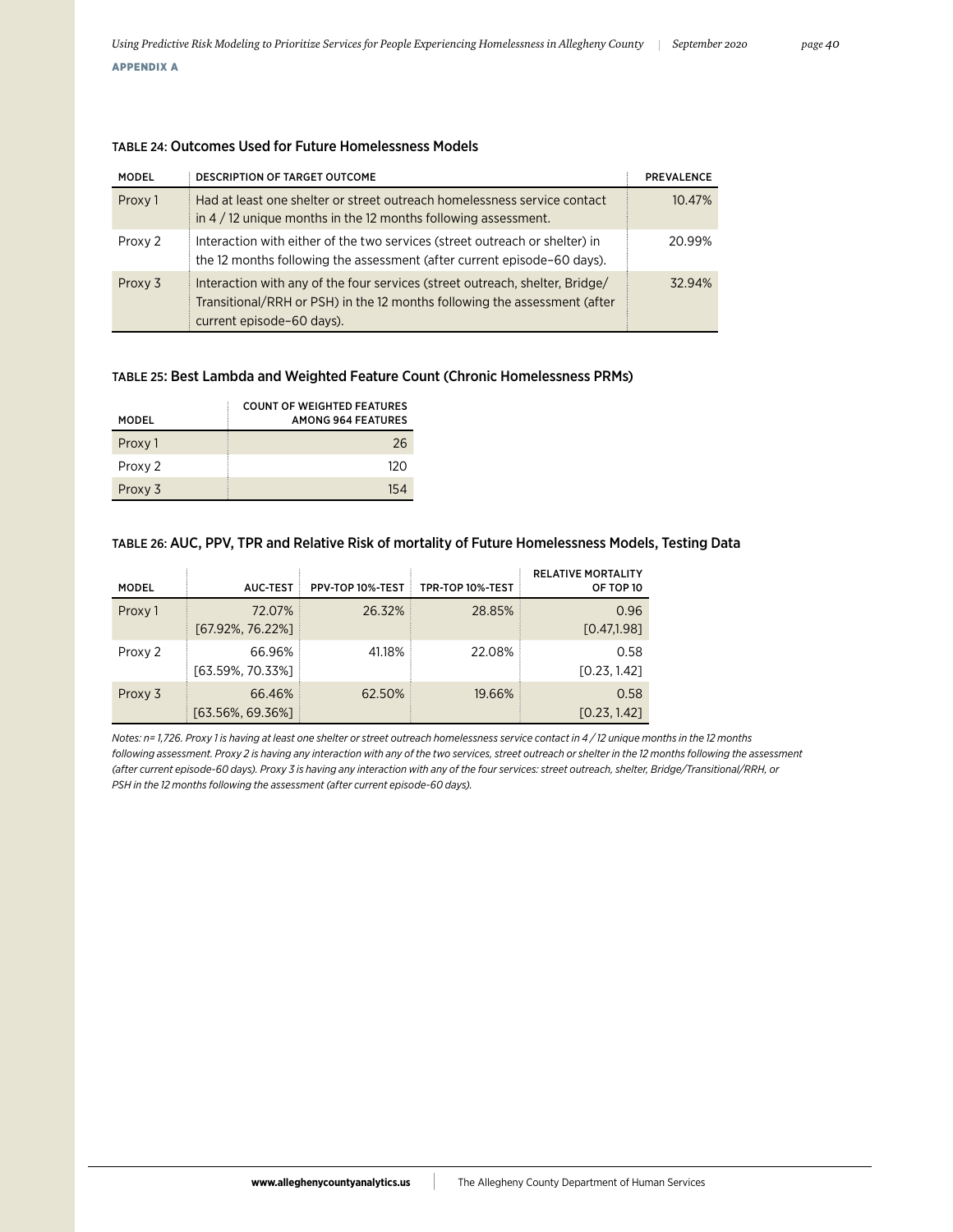# APPENDIX B: FEATURES USED FOR THE AHA MODEL

| <b>VARIABLE NAME</b>          | <b>VARIABLE DESCRIPTION</b>                                                                                                               | MН<br><b>INPATI ENT</b> | <b>JAIL</b><br><b>BOOKING</b> | ER 4+<br><b>VISITS</b> |
|-------------------------------|-------------------------------------------------------------------------------------------------------------------------------------------|-------------------------|-------------------------------|------------------------|
| PRI_BH_ASSMNT_EVER_COUNT      | count of prior behavioral health assessments<br>for the focus client                                                                      |                         | ٠                             |                        |
| PRI_BH_IP_DETOX_COUNT_3       | total number of days the focus client<br>received an inpatient detox service in<br>the last 1,095 days                                    | ٠                       |                               |                        |
| PRI_BH_IP_REHAB_COUNT_3       | total number of days the focus client<br>received an inpatient rehab service in<br>the last 1,095 days                                    |                         | ٠                             |                        |
| PRI_BH_IP_REHAB_COUNT_3_OA    | maximum number of days (of all adults in the<br>household) the client received an inpatient<br>rehab service in the last 1,095 days       | ٠                       |                               |                        |
| PRI_BH_IP_REHAB_DUMMY_NOW     | dummy = 1 if focus client received an<br>inpatient rehab service in the last 3 months<br>or at the time of assessment                     | ٠                       |                               |                        |
| PRI_BH_IP_REHAB_EVER_COUNT_OA | maximum number of days (of all adults in the<br>household) the client received an inpatient<br>rehab service in the past                  | ٠                       |                               |                        |
| PRI BH LATEST DAYS OA         | Dummy if any adult in the household had<br>an active behavior health incident                                                             | ٠                       | ÷                             |                        |
| PRI BH MH CRISIS COUNT 1      | total number of days the focus client<br>received mental health crisis services<br>in the last 365 days                                   |                         |                               |                        |
| PRI_BH_MH_CRISIS_DUMMY_NOW    | dummy = 1 if focus client received a mental<br>health crisis service in the last 3 months or<br>at time of assessment                     | ٠                       |                               |                        |
| PRI_BH_MH_CRISIS_DUMMY_NOW_OA | number of adults in the household who<br>received a mental health crisis service in the<br>last 3 months or at time of assessment (count) | ٠                       |                               |                        |
| PRI BH MH CRISIS EVER COUNT   | count of days focus client has received a<br>mental health crisis service in the past                                                     | ٠                       |                               |                        |
| PRI_BH_MH_EMRGNCY_COUNT_3_OA  | maximum number of days (of all adults in the<br>household) the client received mental health<br>emergency services in the last 1,095 days |                         |                               |                        |
| PRI_BH_MH_EMRGNCY_DUMMY_NOW   | dummy = 1 if focus client received a mental<br>health emergency service in the last 3 months<br>or at time of assessment                  |                         |                               |                        |
|                               |                                                                                                                                           |                         |                               |                        |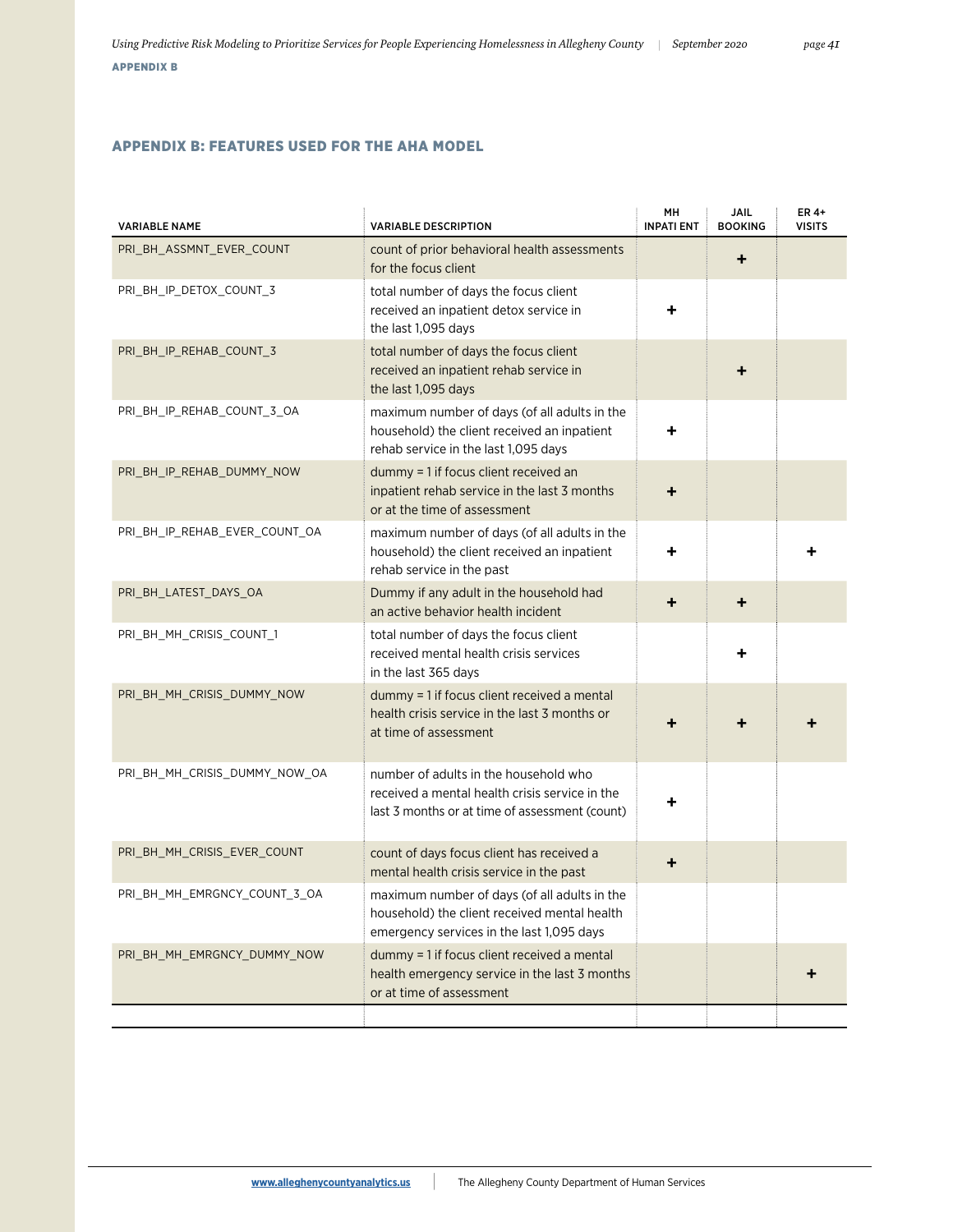|  |  |  | <b>APPENDIX</b> |  |
|--|--|--|-----------------|--|
|  |  |  |                 |  |

| <b>VARIABLE NAME</b>            | <b>VARIABLE DESCRIPTION</b>                                                                                                                                       | MH<br><b>INPATI ENT</b> | JAIL<br><b>BOOKING</b> | ER 4+<br><b>VISITS</b> |
|---------------------------------|-------------------------------------------------------------------------------------------------------------------------------------------------------------------|-------------------------|------------------------|------------------------|
| PRI_BH_MH_EMRGNCY_DUMMY_NOW_OA  | number of adults in the household that<br>received a mental health emergency<br>service in the last 3 months or at time of<br>assessment (count)                  | ٠                       |                        |                        |
| PRI_BH_MH_INPTNT_COUNT_1_OA     | maximum number of days (of all adults in the<br>household) the client received mental health<br>inpatient services in the last 365 days                           | ٠                       |                        |                        |
| PRI_BH_MH_INPTNT_DUMMY_NOW      | dummy = 1 if focus client received a mental<br>health inpatient service in the last 3 months<br>or at time of assessment                                          |                         |                        |                        |
| PRI_BH_MH_INPTNT_DUMMY_NOW_OA   | number of adults in the household that<br>received mental health inpatient services<br>in the last 3 months or at time of assessment<br>(count)                   |                         |                        |                        |
| PRI_BH_MH_INPTNT_EVER_COUNT     | count of days focus client ever received<br>mental health inpatient services                                                                                      | ٠                       |                        |                        |
| PRI_BH_OP_DA_COUNT_1            | total number of days the focus client received<br>outpatient substance use services in the last<br>365 days                                                       |                         |                        |                        |
| PRI_BH_OP_DA_DUMMY_NOW          | dummy = 1 if focus client received outpatient<br>substance use services in the last 3 months or<br>at time of assessment                                          | ٠                       |                        |                        |
| PRI_BH_VIC_DX_F25_DUMMY_EVER    | Dummy if focus client had a prior diagnosis<br>of Schizoaffective disorder                                                                                        |                         | ٠                      |                        |
| PRI_BH_VIC_DX_F28_DUMMY_EVER    | Dummy if focus client had a prior diagnosis of<br>Oth psych disorder not due to a sub or known<br>physiol cond                                                    |                         |                        |                        |
| PRI_BH_VIC_DX_F28_DUMMY_EVER_OA | number of adults in the household with prior<br>diagnosis of Oth psych disorder not due to a<br>sub or known physiol cond                                         |                         |                        |                        |
| PRI BH VIC DX F31 DUMMY EVER    | Dummy if focus client had a prior diagnosis of<br>Bipolar disorder Dummy if focus client had a<br>prior diagnosis of Major depressive disorder,<br>single episode |                         |                        |                        |
| PRI BH VIC DX F32 DUMMY EVER OA | number of adults in the household with a<br>prior diagnosis of Major depressive disorder,<br>single episode                                                       | ٠                       |                        |                        |
| PRI_BH_VIC_DX_F39_DUMMY_EVER    | Dummy if focus client had a prior diagnosis<br>of Unspecified mood [affective] disorder                                                                           |                         |                        |                        |
| PRI BH VIC DX F39 DUMMY EVER OA | number of adults in the household who<br>had a prior diagnosis of Unspecified mood<br>[affective] disorder                                                        |                         |                        |                        |
|                                 |                                                                                                                                                                   |                         |                        |                        |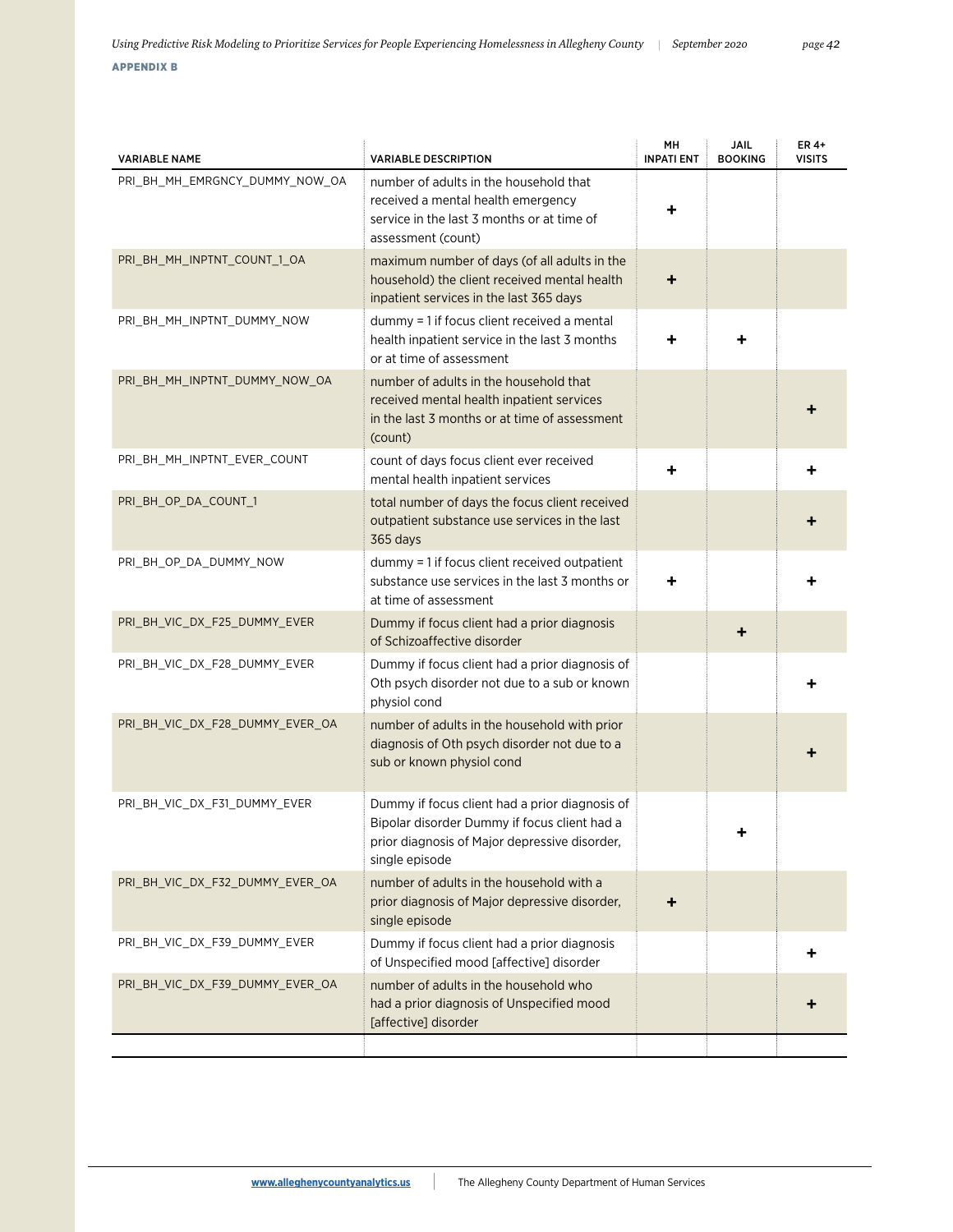| <b>VARIABLE NAME</b>                              | <b>VARIABLE DESCRIPTION</b>                                                                                                                  | MH<br><b>INPATI ENT</b> | <b>JAIL</b><br><b>BOOKING</b> | ER 4+<br><b>VISITS</b> |
|---------------------------------------------------|----------------------------------------------------------------------------------------------------------------------------------------------|-------------------------|-------------------------------|------------------------|
| PRI_BH_VIC_DX_F41_DUMMY_EVER                      | Dummy if focus client had a prior diagnosis<br>of Other anxiety disorders                                                                    | ٠                       |                               |                        |
| PRI_BH_VIC_DX_F50_DUMMY_EVER                      | Dummy if focus client had a prior diagnosis<br>of Eating disorders                                                                           | ٠                       |                               |                        |
| PRI_BH_VIC_DX_F50_DUMMY_EVER_OA                   | number of adults in the household who had<br>a prior diagnosis of Eating disorders                                                           | ٠                       |                               |                        |
| PRI BH VIC DX F84 DUMMY EVER OC                   | number of children in the household who had<br>a prior diagnosis of Pervasive developmental<br>disorders                                     | ٠                       |                               |                        |
| PRI_HL_ACJ_COUNT_1                                | count of months the focus client was<br>incarcerated in the Allegheny County Jail<br>in the last year                                        |                         |                               |                        |
| PRI_HL_ACJ_COUNT_1_OA                             | Maximum number of months (of all adults in<br>the household) the client was incarcerated<br>in the Allegheny County Jail in the last year    |                         |                               |                        |
| PRI_HL_ACJ_COUNT_2                                | count of months the focus client was<br>incarcerated in the Allegheny County<br>Jail in the last 2 years                                     |                         |                               |                        |
| PRI_HL_ACJ_COUNT_2_OA                             | maximum number of months (of all adults in<br>the household) the client was incarcerated in<br>the Allegheny County Jail in the last 2 years |                         |                               |                        |
| PRI_HL_ACJ_COUNT_3_OA                             | maximum number of months (of all adults in<br>the household) the client was incarcerated in<br>the Allegheny County Jail in the last 3 years |                         |                               |                        |
| PRI_HL_ACJ_DUMMY_EVER                             | count of months the focus client was<br>incarcerated in the Allegheny County<br>Jail in the past                                             |                         |                               |                        |
| PRI_HL_CRT_ALL_COUNT_1                            | count of months the focus client was active<br>in the Courts in the last year                                                                |                         | ٠                             |                        |
| PRI_HL_CRT_ALL_DUMMY_EVER                         | count of months the focus client was<br>court-active in the past                                                                             |                         | ٠                             |                        |
| PRI HL CRT ALL DUMMY NOW                          | dummy if the focus client was court-active at<br>the time of the assessment                                                                  | +                       |                               |                        |
| PRI_HL_CRT_CM_PLS_CRM_ACV_DUMMY<br>$_{\rm \_NON}$ | dummy if focus client was active in<br>Common Pleas - ACV court at the time<br>of the assessment                                             |                         |                               |                        |
| PRI_HL_CRT_CM_PLS_CRM_DUMMY_NOW                   | dummy if focus client was active in criminal<br>court at the time of assessment                                                              |                         | ٠                             |                        |
| PRI_HL_CRT_FAM_DUMMY_EVER_OA                      | maximum count of months (of all adults in<br>the household) the client was active in family<br>court in the past                             | ٠                       |                               |                        |
|                                                   |                                                                                                                                              |                         |                               |                        |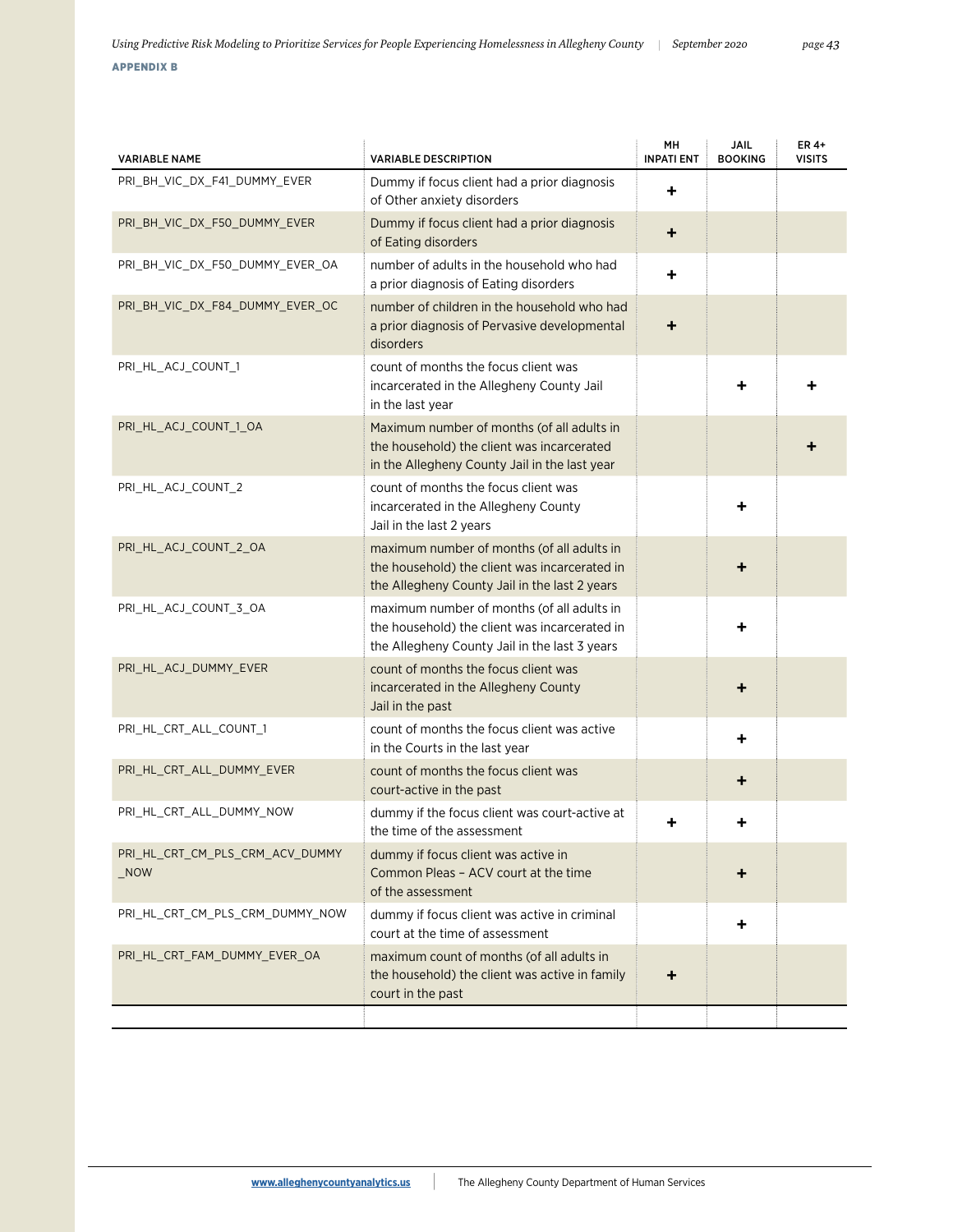| <b>VARIABLE NAME</b>                                | <b>VARIABLE DESCRIPTION</b>                                                                                                                       | MH<br><b>INPATI ENT</b> | <b>JAIL</b><br><b>BOOKING</b> | ER 4+<br><b>VISITS</b> |
|-----------------------------------------------------|---------------------------------------------------------------------------------------------------------------------------------------------------|-------------------------|-------------------------------|------------------------|
| PRI_HL_CRT_MAJ_DIST_CRM_COUNT_1                     | count of months the focus client was<br>active with the Magisterial District Court<br>in the last year                                            |                         | ÷                             |                        |
| PRI_HL_CRT_MAJ_DIST_CRM_COUNT_2                     | count of months the focus client was<br>active with the Magisterial District Court<br>in the last 2 years                                         |                         |                               |                        |
| PRI HL CRT MAJ DIST CRM DUMMY NOW                   | dummy if the focus client was active with<br>the Magisterial District Court at the time<br>of assessment                                          |                         |                               |                        |
| PRI_HL_CRT_MAJ_DIST_CRM_DUMMY_<br>NOW OA            | number of adults in the household that were<br>active with the Magisterial District Court at<br>the time of assessment                            |                         |                               |                        |
| PRI_HL_CRT_MAJ_DIST_NTR_DUMMY_NOW                   | dummy if focus client was active with the<br>Magisterial District Court - NTR at the time<br>of assessment                                        |                         |                               |                        |
| PRI_HL_CRT_MAJ_DIST_TRF_DUMMY_EVER                  | count of months the focus client was active<br>with the Magisterial District Court - TRF in<br>the past                                           | +                       |                               |                        |
| PRI_HL_CRT_PROB_DUMMY_EVER                          | count of months the focus client was under<br>probation supervision in the past                                                                   |                         |                               |                        |
| PRI_HL_CYF_REF_ACCEPT_FOR_SERVICE_<br>EVER_COUNT_OC | maximum count of prior child welfare<br>referrals (of all children in the household)<br>that were screened-in/accepted for<br>service             |                         |                               |                        |
| PRI_HL_CYF_REF_CHIL_SCI_1_COUNT                     | count of child welfare referrals for the<br>focus client in the last 1 year that were<br>screened in                                              | ٠                       |                               |                        |
| PRI HL CYF REF CHIL SCI 3 COUNT OA                  | maximum count of child welfare referrals<br>(of all adults in the household) for the<br>focus client in the last 3 years that were<br>screened in |                         |                               |                        |
| PRI_HL_CYF_REF_CHIL_SCO_1_COUNT_OC                  | maximum count of child welfare<br>referrals (of all children in the household)<br>for the child in the last 1 year that were<br>screened out      |                         |                               |                        |
|                                                     |                                                                                                                                                   |                         |                               |                        |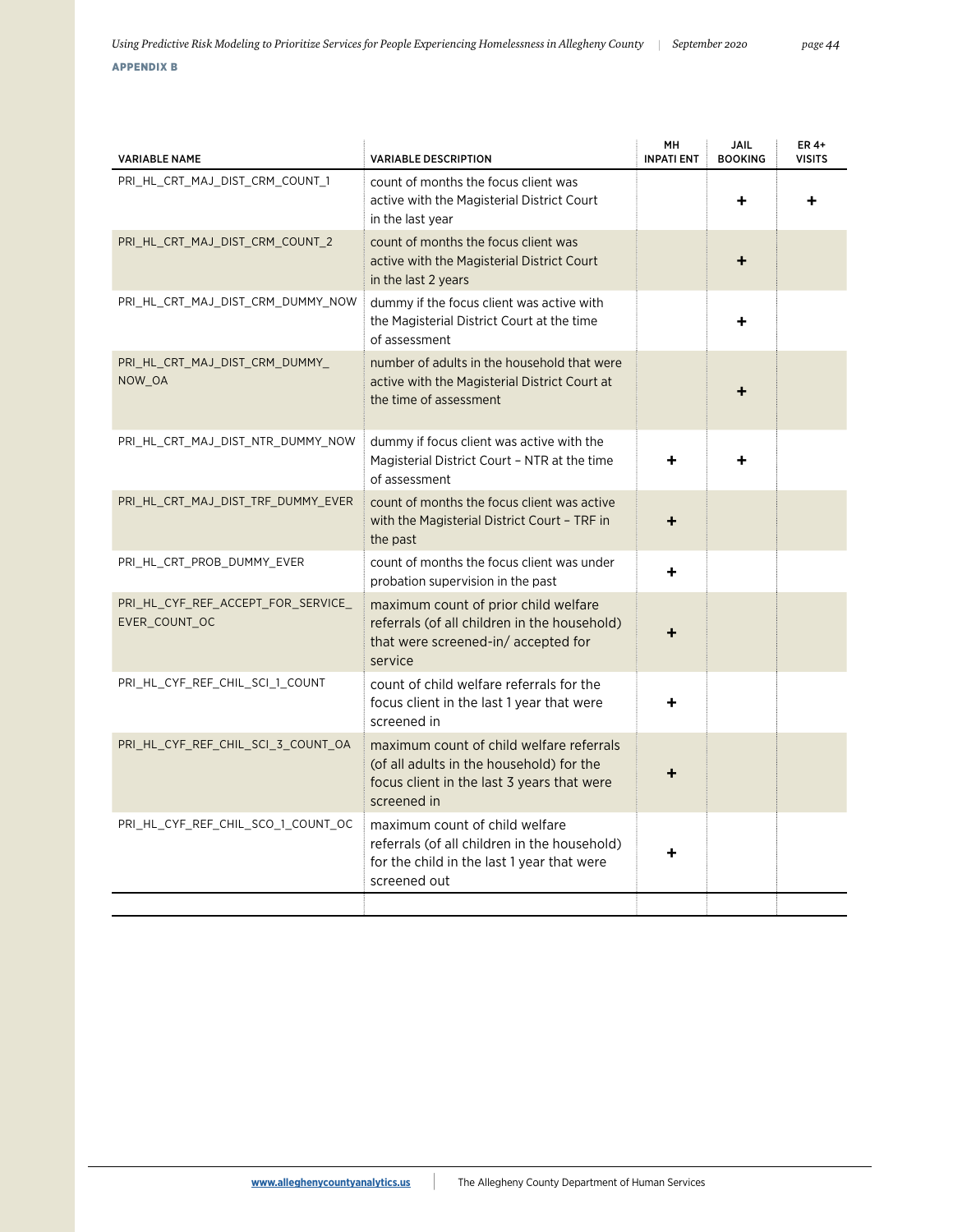| <b>VARIABLE NAME</b>                   | <b>VARIABLE DESCRIPTION</b>                                                                                                                                                                                       | MH<br><b>INPATI ENT</b> | <b>JAIL</b><br><b>BOOKING</b> | ER 4+<br><b>VISITS</b> |
|----------------------------------------|-------------------------------------------------------------------------------------------------------------------------------------------------------------------------------------------------------------------|-------------------------|-------------------------------|------------------------|
| PRI HL CYF REF CHIL SCO 3 COUNT OC     | maximum count of child welfare referrals<br>(of all children in the household) for<br>the child in the last 3 years that were<br>screened out                                                                     | ٠                       |                               |                        |
| PRI_HL_CYF_REF_CHIL_SCO_EVER_COUNT     | count of child welfare referrals for the<br>focus client in the last 1 year that were<br>screened in                                                                                                              | ٠                       |                               |                        |
| PRI_HL_CYF_REF_OTHE_SCI_1_COUNT_OA     | maximum count of child welfare<br>referrals (of all adults in the household)<br>for the client in the last 1 year that were<br>screened in                                                                        | +                       |                               |                        |
| PRI_HL_CYF_REF_OTHE_SCI_2_COUNT        | count of child welfare referrals for the<br>focus client in the last 2 years that were<br>screened in                                                                                                             | ٠                       |                               |                        |
| PRI HL CYF REF OTHE SCI 2 COUNT OA     | maximum count of child welfare referrals<br>(of all adults in the household) for the<br>client in the last 2 years that were<br>screened in                                                                       |                         |                               |                        |
| PRI_HL_CYF_REF_OTHE_SCO_3_COUNT_<br>0A | maximum count of child welfare r<br>eferrals (of all adults in the household)<br>for the client in the last 3 years that were<br>screened out                                                                     | ٠                       |                               |                        |
| PRI_HL_CYF_REF_PARE_SCA_1_COUNT        | count of child welfare referrals for the<br>focus client in the last 1 year with a role of<br>parent that were received while the family<br>had an open child welfare case                                        |                         |                               |                        |
| PRI_HL_CYF_REF_PARE_SCI_3_COUNT        | count of child welfare referrals for<br>member in the last 3 years with a role<br>of parent that were screened in                                                                                                 | ٠                       |                               |                        |
| PRI_HL_CYF_REF_PERP_SCA_2_COUNT        | count of child welfare referrals for the<br>focus client in the last 2 years with a role<br>of perpetrator that were received while<br>the family had an open child welfare case                                  |                         |                               |                        |
| PRI_HL_CYF_REF_PERP_SCA_3_COUNT        | count of child welfare referrals for the<br>focus client in the last 3 years with a role<br>of perpetrator that were received while<br>the family had an open child welfare case                                  |                         |                               |                        |
| PRI_HL_CYF_REF_VICT_SCA_2_COUNT_OA     | maximum count of child welfare referrals<br>(of all adults in the household) for the<br>client in the last 2 years with a role of<br>victim that were received while the family<br>had an open child welfare case |                         |                               |                        |
|                                        |                                                                                                                                                                                                                   |                         |                               |                        |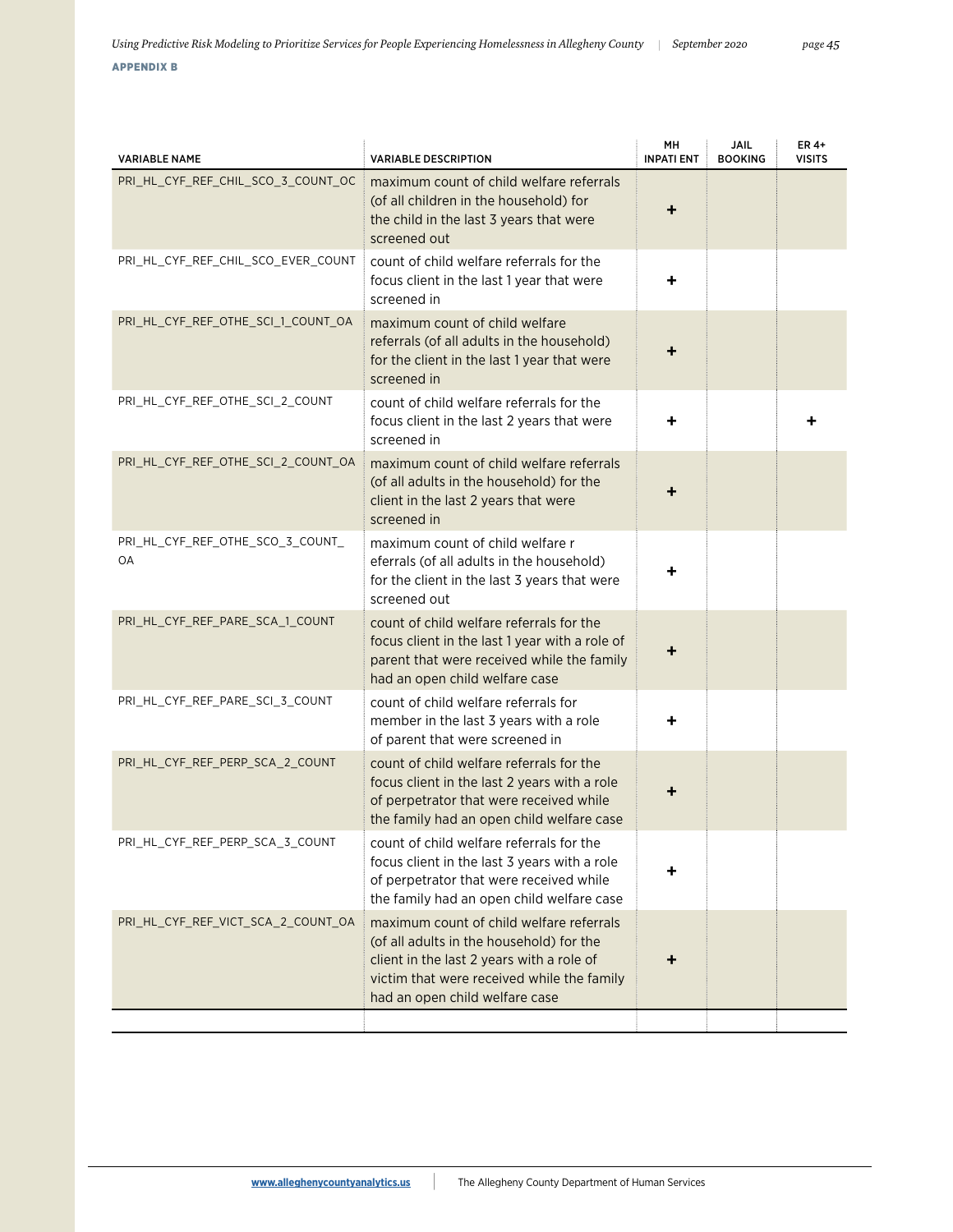| . . |  | PPENDIX |  |  |  |
|-----|--|---------|--|--|--|
|     |  |         |  |  |  |

| <b>VARIABLE NAME</b>                      | <b>VARIABLE DESCRIPTION</b>                                                                                                                                                                                       | MH<br><b>INPATI ENT</b> | JAIL<br><b>BOOKING</b> | ER 4+<br><b>VISITS</b> |
|-------------------------------------------|-------------------------------------------------------------------------------------------------------------------------------------------------------------------------------------------------------------------|-------------------------|------------------------|------------------------|
| PRI_HL_CYF_REF_VICT_SCA_3_COUNT_OA        | maximum count of child welfare referrals<br>(of all adults in the household) for the<br>client in the last 3 years with a role of<br>victim that were received while the family<br>had an open child welfare case | ٠                       |                        |                        |
| PRI_HL_CYF_REF_VICT_SCA_EVER_<br>COUNT_OA | maximum count of all prior child welfare<br>referrals (of all adults in the household)<br>for the client with a role of perpetrator<br>while the family had an open child<br>welfare case                         | ٠                       |                        |                        |
| PRI_HL_CYF_REF_VICT_SCO_EVER_COUNT        | count of all prior child welfare referrals for<br>the focus client with a role of victim that<br>were screened out                                                                                                | ٠                       |                        |                        |
| PRI_HL_HA_RES_ACHA_DUMMY_EVER             | count of months the focus client was<br>ever in assisted housing from Allegheny<br>County Housing Authority (ACHA)                                                                                                |                         |                        |                        |
| PRI_HL_HA_RES_ACHA_DUMMY_EVER_OA          | maximum count of months (of all adults in<br>the household) the client ever in assisted<br>housing from Allegheny maximum county<br>Housing Authority (ACHA)                                                      |                         |                        |                        |
| PRI_HL_HA_RES_HACP_DUMMY_EVER_OC          | maximum count of months (of all children<br>in the household) the child was ever in<br>assisted housing from Housing Authority<br>of the City of Pittsburgh (HACP)                                                |                         |                        |                        |
| PRI_HL_HA_S8_HACP_COUNT_3_OA              | count of months the focus client was ever<br>in Section 8 housing with the Housing<br>Authority of the City of Pittsburgh (HACP)                                                                                  |                         |                        |                        |
| PRI_HL_HH_PREVENTION_DAYS_3               | count of days the focus client received<br>homeless prevention services in the<br>last 3 years                                                                                                                    | ٠                       |                        |                        |
| PRI_HL_HH_PREVENTION_EPISODES_1           | ount of episodes the focus client had in<br>a homeless prevention program in the<br>last year                                                                                                                     |                         |                        |                        |
| PRI_HL_HH_PREVENTION_EPISODES_2           | count of episodes the focus client had in<br>a homeless prevention program in the last<br>2 years                                                                                                                 | ٠                       |                        |                        |
| PRI_HL_HH_PSH_DAYS_1                      | count of days the focus client was in<br>Permanent Supportive Housing in the<br>last year                                                                                                                         |                         |                        |                        |
| PRI_HL_HH_PSH_DAYS_1_OA                   | count of days the focus client was in<br>Permanent Supportive Housing in the<br>last two years                                                                                                                    |                         |                        |                        |
|                                           |                                                                                                                                                                                                                   |                         |                        |                        |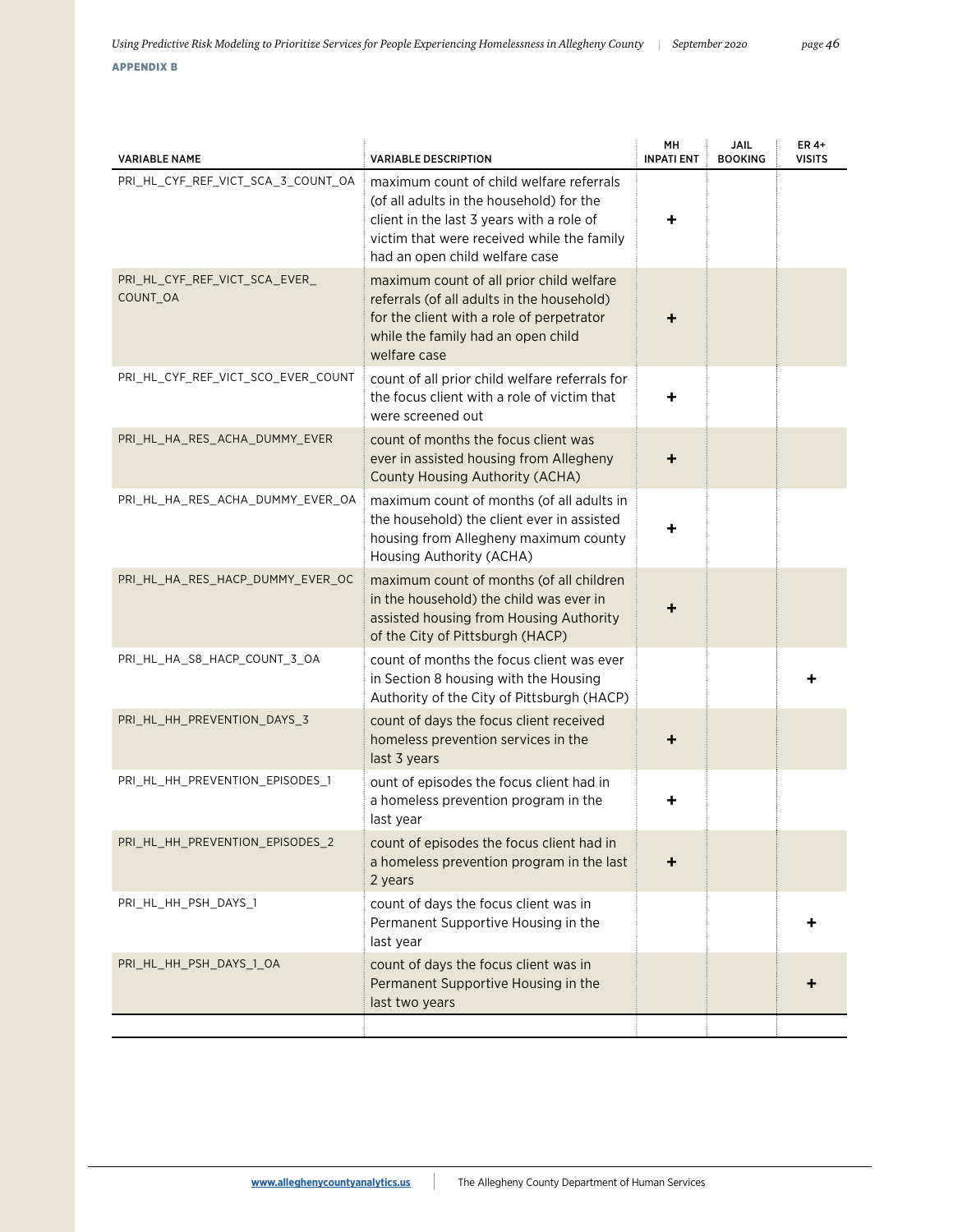| <b>VARIABLE NAME</b>                           | <b>VARIABLE DESCRIPTION</b>                                                                                                          | MН<br><b>INPATI ENT</b> | <b>JAIL</b><br><b>BOOKING</b> | ER 4+<br><b>VISITS</b> |
|------------------------------------------------|--------------------------------------------------------------------------------------------------------------------------------------|-------------------------|-------------------------------|------------------------|
| PRI HL HH PSH DAYS DUMMY EVER OC               | maximum number of days (of all children<br>in the household) the child was in<br>Permanent Supportive Housing                        | ÷                       |                               |                        |
| PRI_HL_HH_PSH_EPISODES_1_OA                    | maximum number of episodes (of all<br>adults in the household) the client was in<br>Permanent Supportive Housing in the<br>last year | ÷                       |                               |                        |
| PRI_HL_HH_PSH_EPISODES_2                       | count of episodes in Permanent<br>Supportive Housing the focus client<br>had in the last 2 years                                     |                         |                               |                        |
| PRI_HL_HH_PSH_EPISODES_DUMMY_<br>EVER_OC       | count of children in the household who<br>have lived in Permanent Supportive<br>Housing                                              |                         |                               |                        |
| PRI_HL_HH_SERVICE_EPISODES_DUMMY_<br>EVER_OC   | Count of children in the household who<br>have received homeless and housing<br>support services                                     | ٠                       |                               |                        |
| PRI_HL_HH_SHELTER_DAYS_1                       | count of days the focus client was in<br>a homeless shelter in the last year                                                         | ٠                       |                               |                        |
| PRI_HL_HH_SHELTER_DAYS_3_OA                    | maximum number of days (of all adults<br>in the household) the client was in a<br>homeless shelter in the last3 years                |                         |                               |                        |
| PRI_HL_HH_SHELTER_DUMMY_NOW                    | dummy if the focus client was in a<br>homeless shelter at the time of the<br>assessment                                              | ٠                       |                               |                        |
| PRI_HL_HH_STREET_OUTREACH_DUMMY_<br><b>NOW</b> | dummy if the member was in Street<br>Outreach at the time of the assessment                                                          |                         | ٠                             |                        |
| PRI_HL_HH_TRANSITIONAL_DAYS_<br>DUMMY_EVER_OA  | maximum number of days (of all adults in<br>the household) the client was ever in<br>Bridge/Transition al/Rapid Re-Housing           |                         | +                             |                        |
| PRI_HL_HH_TRANSITIONAL_DUMMY_<br>NOW_OA        | total number of adults in the household in<br>Bridge/Transitional/Rapid Re-housing at<br>the time of the assessment                  | ٠                       |                               |                        |
| PRI_HL_POV_DUMMY_0                             | dummy = 1 if poverty rate code = $0$ ; 0<br>otherwise (based on zip code)                                                            | ٠                       |                               |                        |
| PRI_HL_POV_DUMMY_OVER_30                       | dummy = 1 if poverty rate is greater than<br>30; 0 otherwise (based on zip code)                                                     |                         | ٠                             |                        |
| PRI_MCI_UNIQ_AGE                               | Focus client's age at assessment                                                                                                     |                         | ٠                             |                        |
| PRI_MCI_UNIQ_AGE_17BELOW                       | dummy = 1 if the focus client was less                                                                                               |                         |                               |                        |

than 17 years old at time of assessment;

+ + <sup>+</sup>

0 otherwise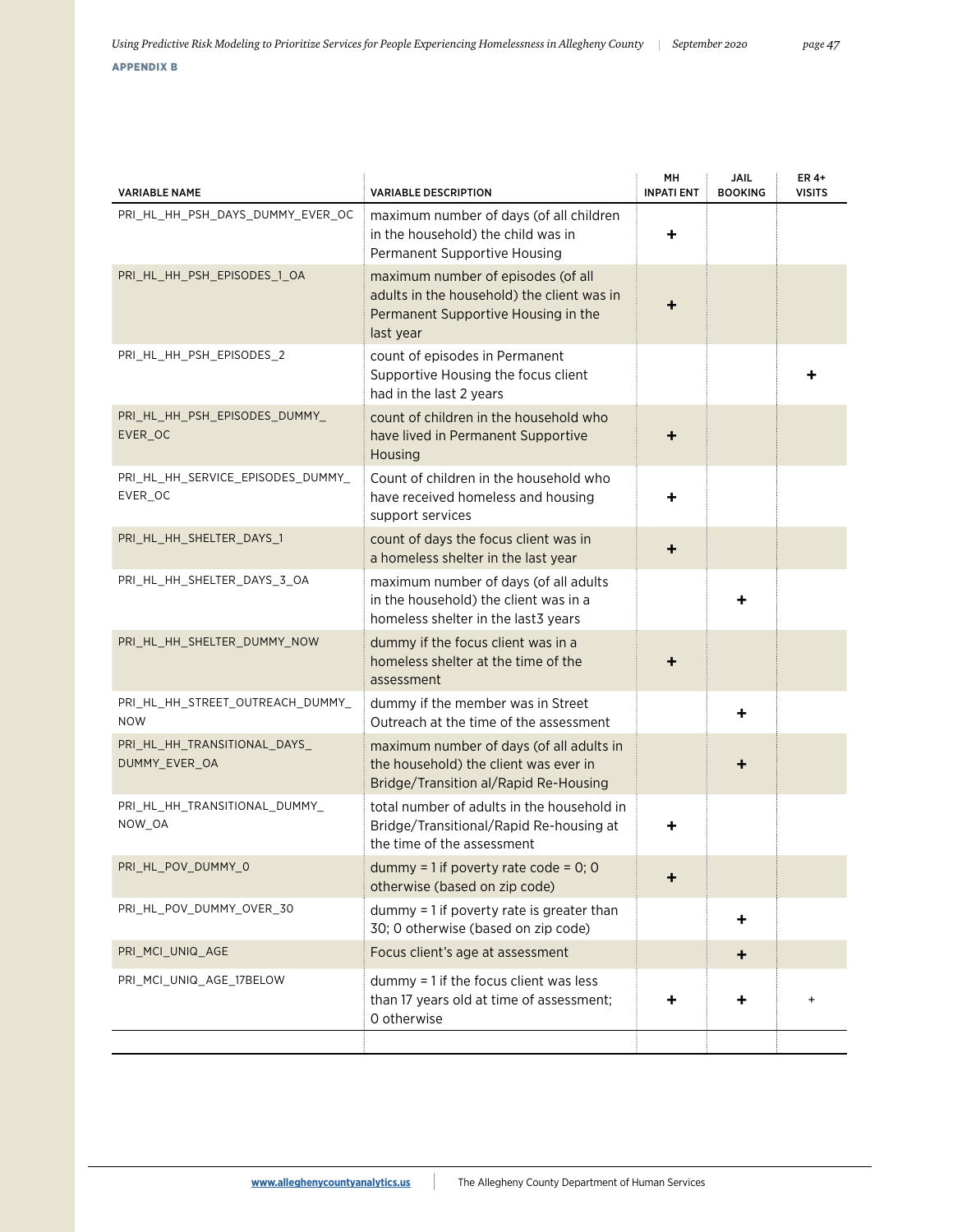| <b>VARIABLE NAME</b>            | <b>VARIABLE DESCRIPTION</b>                                                                                        | MН<br><b>INPATI ENT</b> | <b>JAIL</b><br><b>BOOKING</b> | ER 4+<br><b>VISITS</b> |
|---------------------------------|--------------------------------------------------------------------------------------------------------------------|-------------------------|-------------------------------|------------------------|
| PRI_MCI_UNIQ_AGE_20_24_DUMMY_OA | Count of adults in the household between<br>the ages of 20-24                                                      | ٠                       |                               |                        |
| PRI_MCI_UNIQ_AGE_25_29          | dummy=1 if the focus client was<br>between the ages of 25 and 29 at<br>the time of assessment                      |                         |                               |                        |
| PRI MCI UNIQ AGE 25 29 DUMMY OA | Count of adults in the household<br>between the ages of 25-29                                                      | ٠                       |                               |                        |
| PRI_MCI_UNIQ_AGE_30_34          | dummy=1 if the focus client was<br>between the ages of 30 and 34 at<br>the time of assessment                      | ٠                       |                               |                        |
| PRI_MCI_UNIQ_AGE_50_59          | I dummy=1 if the focus client was<br>between the ages of 50 and 59 at<br>the time of assessment                    | ٠                       |                               |                        |
| PRI_MCI_UNIQ_AGE_60_69_DUMMY_OA | Count of adults in the household between<br>the ages of 60-69                                                      | ٠                       |                               |                        |
| PRI_MCI_UNIQ_AGE_ADULT_DUMMY_OA | Count of clients in the household that are<br>>=18 years old at the time of assessment                             | +                       |                               |                        |
| PRI_MCI_UNIQ_AGE_CHILD_DUMMY_OC | Count of clients in the household that are<br><18 years old at the time of assessment                              | ٠                       | ٠                             |                        |
| PRI_MCI_UNIQ_AGE_SC2_DUMMY_OC   | Count of clients in the household that are<br>between the ages of 3 and 6 at the time<br>of assessment             | ٠                       |                               |                        |
| PRI_MCI_UNIQ_AGE_TEEN_DUMMY_OC  | Count of clients in the household that are<br>between the ages of 13 and 18 at the time<br>of assessment           | ٠                       |                               |                        |
| PRI_MCI_UNIQ_FEMALE_DUMMY_OA    | Count of adults in the household that are<br>female                                                                | ٠                       | +                             |                        |
| PRI_PH_DUMMY_NOW                | dummy = 1 if focus client received a<br>Physical health service in the last 3<br>months or at time of assessment   | ÷                       |                               |                        |
| PRI PH ED COUNT 1               | total number of times the focus<br>client visited the Emergency Room in the<br>last 365 days                       | ٠                       |                               |                        |
| PRI_PH_ED_DUMMY_NOW             | dummy = 1 if the focus client had an<br>emergency room visit in the last three<br>months at the time of assessment |                         |                               |                        |
| PRI_PH_EVER_COUNT               | count of physical health services focus<br>client received in the past                                             |                         |                               |                        |
| PRI_REF_POV_DUMMY_UNDER_10_OC   | Count of children in a zip code with<br>poverty rate less than 10                                                  |                         | ٠                             |                        |
| PRI_REF_POV_DUMMY_UNDER_30_OA   | Count of adults in a zip code with poverty<br>rate greater than 20 and less than 30                                | ٠                       |                               |                        |
|                                 |                                                                                                                    |                         |                               |                        |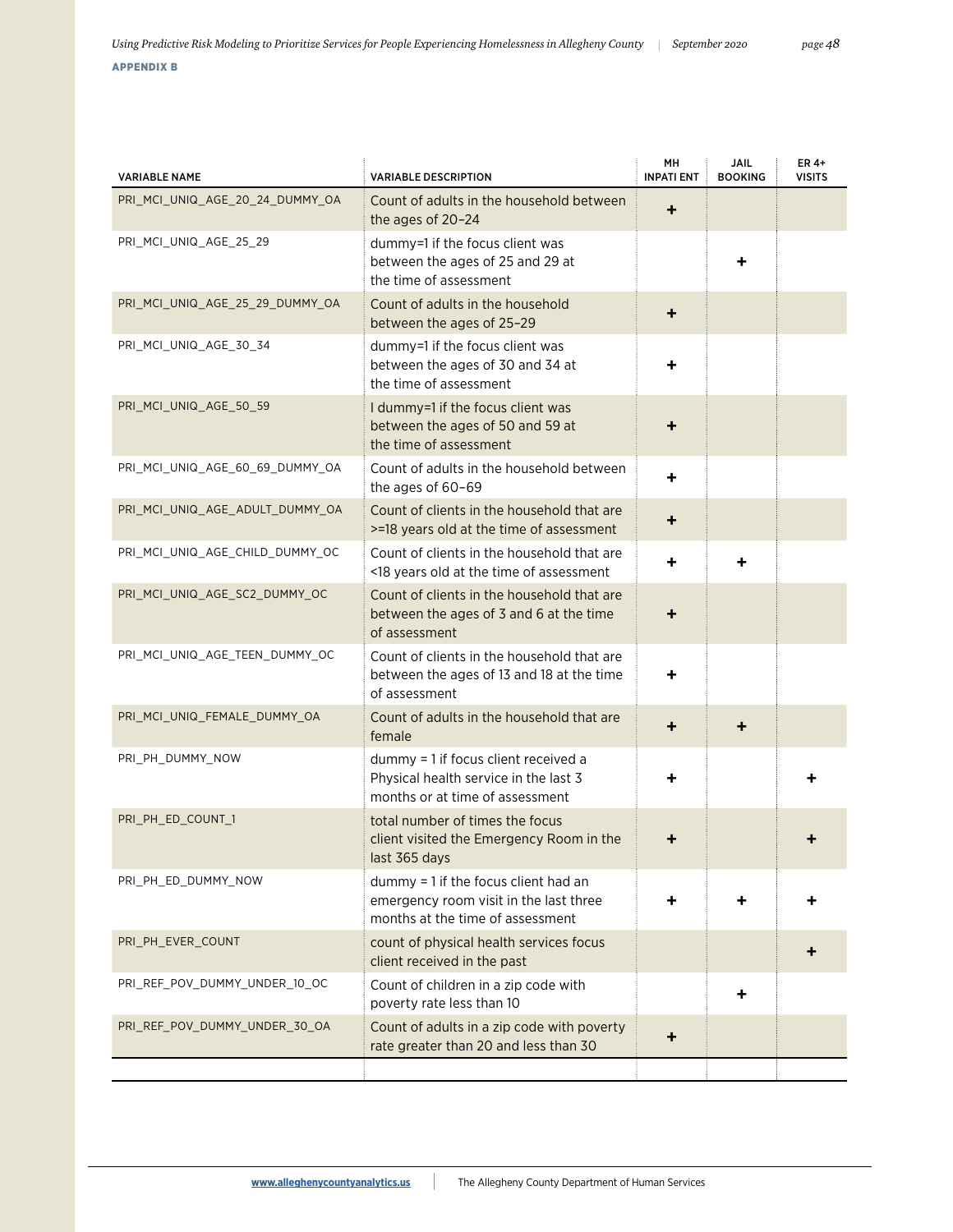|  | ÷. | - 1 | - |  |
|--|----|-----|---|--|
|  |    |     |   |  |

| <b>VARIABLE NAME</b>           | <b>VARIABLE DESCRIPTION</b>                                                                                                                                                          | MН<br><b>INPATI ENT</b> | JAIL<br><b>BOOKING</b> | ER 4+<br><b>VISITS</b> |
|--------------------------------|--------------------------------------------------------------------------------------------------------------------------------------------------------------------------------------|-------------------------|------------------------|------------------------|
| PRI REF POV DUMMY UNDER 30 OC  | Count of children in a zip code with<br>poverty rate greater than 20 and less<br>than 30                                                                                             | ┿                       |                        |                        |
| PRI REF POV DUMMY UNMATCHED OC | Count of children with poverty rate<br>unknown, zip code not available                                                                                                               | ┿                       |                        |                        |
| PRI REF POV POVERTY RATE OC    | Poverty Rate obtained using externally<br>provided Zipcode poverty rate file,<br>this file comes from the 2008-2012 5-year<br>American Community Survey (ACS) ZIP<br>code statistics |                         |                        |                        |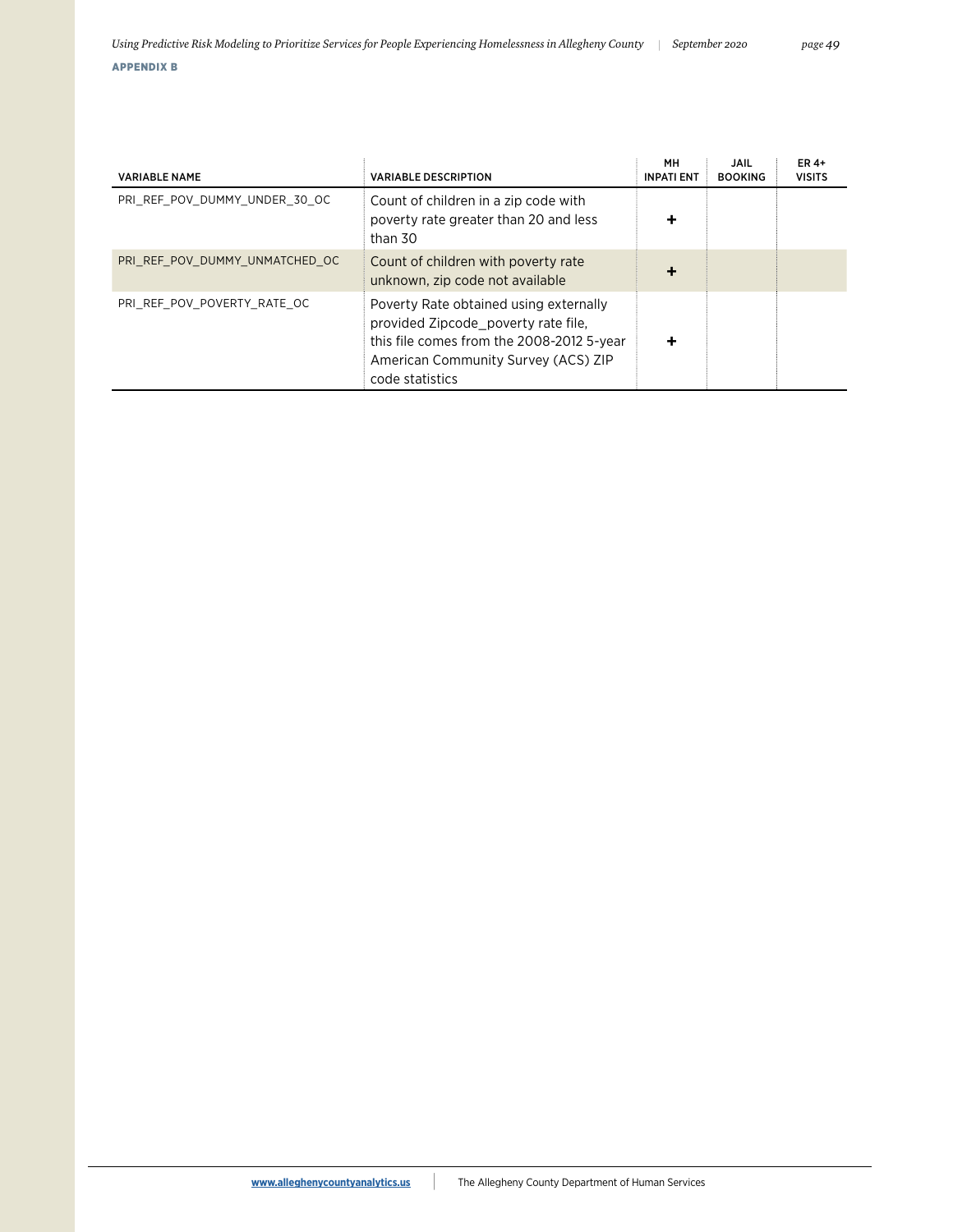# APPENDIX C: VI-SPDAT QUESTIONS EXCLUDED PRIOR TO TRAINING THE AHA ALTERNATIVE ASSESSMENT

| <b>VI-SPDAT NUMBER</b> | QUESTION TEXT                                                                                                                                                                                                                                                                                                                                                                           |
|------------------------|-----------------------------------------------------------------------------------------------------------------------------------------------------------------------------------------------------------------------------------------------------------------------------------------------------------------------------------------------------------------------------------------|
| Q1                     | What is your current housing crisis?                                                                                                                                                                                                                                                                                                                                                    |
| Q1880                  | If facing eviction, how many months behind in rent?                                                                                                                                                                                                                                                                                                                                     |
| Q1881                  | Is this individual 60 years of age or older?                                                                                                                                                                                                                                                                                                                                            |
| Q1884                  | Where do you sleep most frequently? Where do you and your family sleep most frequently?                                                                                                                                                                                                                                                                                                 |
| Q1886                  | In the last three years, how many times have you been homeless? Or in the last three years,<br>how many times have you and your family been homeless?                                                                                                                                                                                                                                   |
| Q1900                  | Have you or anyone in your family been attacked or beaten up since they've become homeless?                                                                                                                                                                                                                                                                                             |
| Q1901                  | Have you or anyone in your family threatened to or tried to harm themself or anyone else in<br>the last year?                                                                                                                                                                                                                                                                           |
| Q1902                  | Does anyone have a criminal history?                                                                                                                                                                                                                                                                                                                                                    |
| Q1906                  | Does anybody force or trick you to do things that you do not want to do? Does anybody force<br>or trick anyone in your family to do things that you do not want to do?                                                                                                                                                                                                                  |
| Q1914                  | Are you currently able to take care of basic needs like bathing, changing clothes, using a<br>restroom, getting food and clean water and other things like that? Is everyone in your family<br>currently able to take care of basic needs like bathing, changing clothes, using a restroom,<br>getting food and clean water and other things like that?                                 |
| Q1915                  | Is your current homelessness in any way caused by a relationship that broke down, an unhealthy<br>or abusive relationship, or because family or friends caused you to become evicted? Is your<br>family's current homelessness in any way caused by a relationship that broke down, an unhealthy<br>or abusive relationship, or because family or friends caused you to become evicted? |
| Q1918                  | Does the HoH have a chronic health condition?                                                                                                                                                                                                                                                                                                                                           |
| Q1921                  | If there was a space available in a program that specifically assists people that live with HIV<br>or AIDS, would that be of interest to you?                                                                                                                                                                                                                                           |
| Q1922                  | Do you have any physical disabilities that would limit the type of housing you could access,<br>or would make it hard to live independently because you'd need help?                                                                                                                                                                                                                    |
| Q1928                  | Do you use drugs or alcohol? Do you or anyone in your household use drugs or alcohol?                                                                                                                                                                                                                                                                                                   |
| Q1929                  | When was the last time you used drugs or alcohol? When was the last time they used drugs<br>or alcohol?                                                                                                                                                                                                                                                                                 |
| Q1930                  | Are you willing to not use drugs and alcohol to be eligible for a housing program?                                                                                                                                                                                                                                                                                                      |
| Q1932                  | Will drinking or drug use make it difficult for you to stay housed or afford your housing? Will<br>drinking or drug use make it difficult for your family to stay housed or afford your housing?                                                                                                                                                                                        |
| Q1938                  | Do you have any mental health or brain issues that would make it hard for you to live<br>independently because you'd need help?                                                                                                                                                                                                                                                         |
| Q1939                  | Are there any medications that a doctor said you should be taking that, for whatever reason,<br>you are not taking?                                                                                                                                                                                                                                                                     |
| Q1940                  | Are there any medications like painkillers that you don't take the way the doctor prescribed<br>or where you sell the medication?                                                                                                                                                                                                                                                       |
| Q2001                  | Does any single member of your household have a medical condition, mental health concern,<br>and experience problematic substance use?                                                                                                                                                                                                                                                  |
|                        |                                                                                                                                                                                                                                                                                                                                                                                         |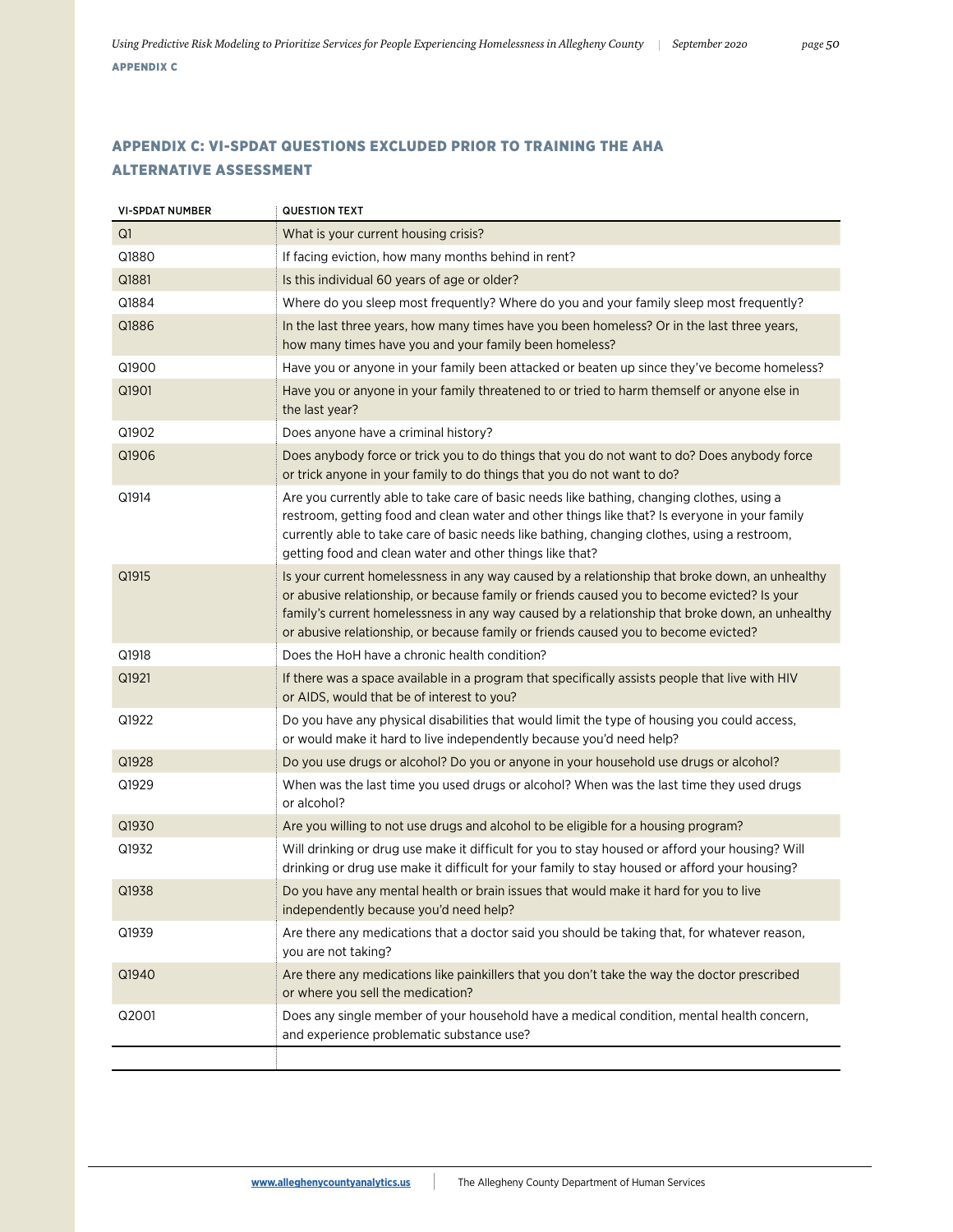# VI-SPDAT NUMBER **QUESTION TEXT** Q2007 Do you have any family legal issues that are being resolved in court or need to be resolved in court that would impact your housing or who may live within your housing? Q2008 In the last 180 days have any children lived with family or friends because of your homelessness or housing situation? Q2009 Has any child in the family experienced abuse or trauma in the last 180 days? Q2011 Have the members of your family changed in the last 180 days, due to things like divorce, your kids coming back to live with you, someone leaving for military service or incarceration, a relative moving in, or anything like that? Q2012 Do you anticipate any other adults or children coming to live with you within the first 180 days of being housed? Q2013 Do you have two or more planned activities each week as a family such as outings to the park, going to the library, visiting other family, watching a family movie, or anything like that? Q2015 After school, or on weekends or days when there isn't school, is the total time children spend each day where there is no interaction with you or another responsible adult 3 or more hours per day for children aged 13 or older? Q2016 After school, or on weekends or days when there isn't school, is the total time children spend each day where there is no interaction with you or another responsible adult 2 or more hours per day for children aged 12 or younger? Q2017 IF THERE ARE CHILDREN BOTH 12 AND UNDER 13 AND OVER: Do your older kids spend 2 or more hours on a typical day helping their younger sibling(s) with things like getting ready for school, helping with homework, making them dinner, bathing them, or anything like that? Q2055 How many parents are in this household? Q2084 **IS this individual 17 years of age or less?** Q2083 **If a housing provider asked you to take a drug test-would you pass?** Q2091 Is your current lack of stable housing: Because you ran away from your family home, a group home or a foster home? Q2093 Is your current lack of stable housing: Because your family or friends caused you to become homeless? Q2096 Is your current lack of stable housing: Because of an unhealthy or abusive relationship, either at home or elsewhere? Q2097 If you've ever used marijuana, did you ever try it at 12 or younger? Q2574 Are you currently working with any of the Street Outreach teams?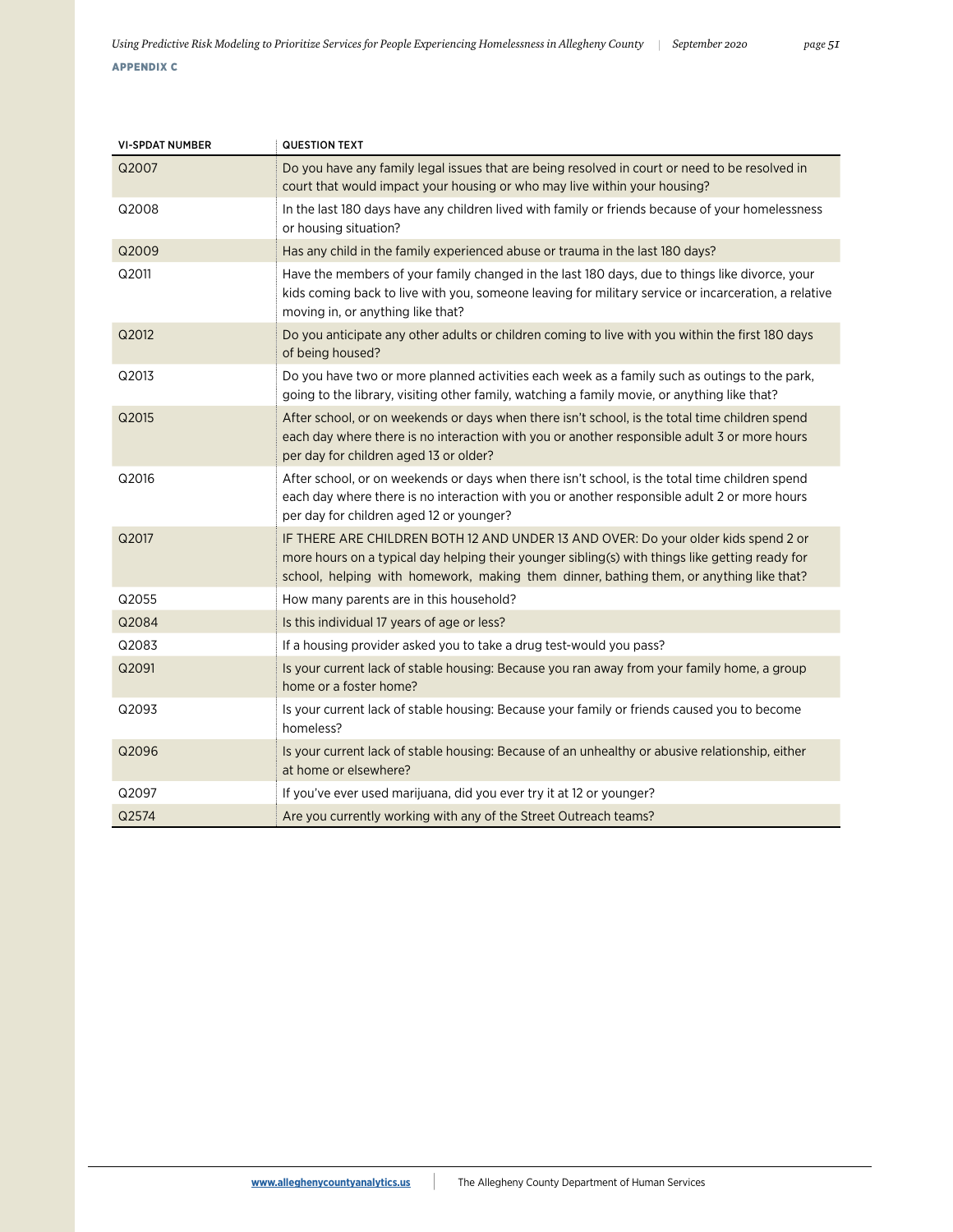# APPENDIX D: QUESTIONS FROM VI-SPDAT USED FOR THE AHA ALTERNATIVE ASSESSMENT MODEL

| <b>VARIABLE NAME</b>                       | <b>VARIABLE DESCRIPTION</b>                                                     | <b>QUESTION DESCRIPTION</b>                                                                                                                                                     | MH<br><b>INPATIENT</b> | <b>JAIL</b><br><b>BOOKING</b> | ER 4+<br><b>VISITS</b> |
|--------------------------------------------|---------------------------------------------------------------------------------|---------------------------------------------------------------------------------------------------------------------------------------------------------------------------------|------------------------|-------------------------------|------------------------|
| PRI MCI UNIQ AGE 18 19                     | dummy if the individual is<br>between the ages of 18 and<br>19 at time of retro | Date of birth                                                                                                                                                                   |                        | ٠                             |                        |
| PRI_MCI_UNIQ_AGE_20_24                     | dummy if the individual is<br>between the ages of 20 and<br>24 at time of retro | Date of birth                                                                                                                                                                   | ٠                      |                               |                        |
| PRI MCI UNIQ AGE 25 29                     | dummy the individual is<br>between the ages of 25 and<br>29 at time of retro    | Date of birth                                                                                                                                                                   | $\ddot{}$              |                               |                        |
| PRI_MCI_UNIQ_AGE_30_34                     | dummy if the individual is<br>between the ages of 30 and<br>34 at time of retro | Date of birth                                                                                                                                                                   | ٠                      |                               |                        |
| PRI_MCI_UNIQ_AGE_50_59                     | dummy if the individual is<br>between the ages of 50 and<br>59 at time of retro | Date of birth                                                                                                                                                                   |                        | ┿                             |                        |
| PRI_MCI_UNIQ_AGE_60_69                     | dummy if the individual is<br>between the ages of 60 and<br>69 at time of retro | Date of birth                                                                                                                                                                   | ٠                      |                               |                        |
| PRI_MCI_UNIQ_AGE_AT_<br>RETRO_DATE         | Numeric age at the Retro<br>Date                                                | Date of birth                                                                                                                                                                   |                        | ٠                             |                        |
| PRI MCI UNIQ AGE LESS<br>THAN_18           | dummy if the individual<br>is less than 18 years old<br>at time of retro        | Date of birth                                                                                                                                                                   | ٠                      |                               |                        |
| PRI_MCI_UNIQ_FEMALE_<br><b>DUMMY</b>       | Dummy if female                                                                 | Gender                                                                                                                                                                          | ٠                      | ٠                             |                        |
| PRI_Q1885_Q1956_Dummy_<br>More_than_a_year | Dummy if the answer for<br>Q1885 is "More than a year"                          | How long has it been since<br>you have lived in permanent<br>stable housing? Or how long<br>has it been since you and<br>your family have lived in<br>permanent stable housing? |                        |                               |                        |
| PRI_Q1889_Q1952_Dummy_<br>No               | Dummy if the answer<br>for Q1889 is "no"                                        | Have you served in the<br>military? / Has anyone in<br>your household served in<br>the military?                                                                                |                        |                               |                        |
| PRI_Q1889_Q1952_Dummy_<br>Yes              | Dummy if the answer<br>for Q1889 is "yes"                                       | Have you served in the<br>military? / Has anyone in<br>your household served in<br>the military?                                                                                | +                      |                               |                        |
|                                            |                                                                                 |                                                                                                                                                                                 |                        |                               |                        |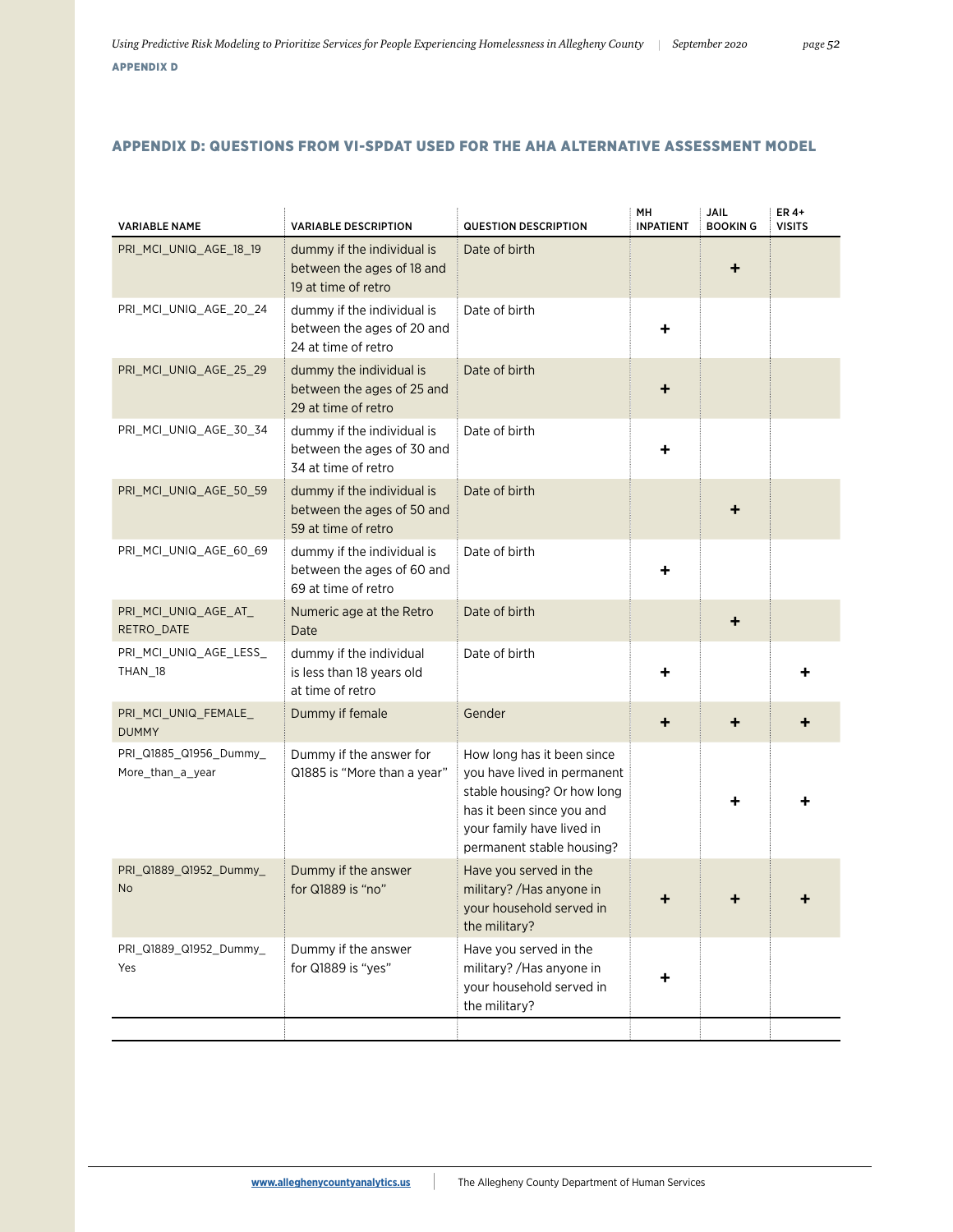| <b>VARIABLE NAME</b>            | <b>VARIABLE DESCRIPTION</b>                        | <b>QUESTION DESCRIPTION</b>                                                                                                                    | MH<br><b>INPATIENT</b> | <b>JAIL</b><br><b>BOOKING</b> | ER 4+<br><b>VISITS</b> |
|---------------------------------|----------------------------------------------------|------------------------------------------------------------------------------------------------------------------------------------------------|------------------------|-------------------------------|------------------------|
| PRI Q1891 Q1953 Dummy No        | Dummy if the answer<br>for Q1891 is "no"           | Are you living with a<br>disability? / Is anyone in<br>the household living with<br>a disability?                                              | ╈                      |                               |                        |
| PRI_Q1894_Q1960_Dummy_0         | Dummy if the answer<br>for Q1894 is 0              | In the past six months,<br>how many times have<br>you or anyone in your<br>family received health<br>care at an emergency<br>department/room?  | ٠                      |                               |                        |
| PRI_Q1894_Q1960_Dummy_1         | Dummy if the answer<br>for Q1894 is 1              | In the past six months,<br>how many times have you<br>or anyone in your family<br>received health care at an<br>emergency department/<br>room? |                        |                               |                        |
| PRI_Q1894_Q1960_Dummy_3         | Dummy if the answer<br>for Q1894 is 3              | In the past six months,<br>how many times have<br>you or anyone in your<br>family received health<br>care at an emergency<br>department/room?  | +                      |                               |                        |
| PRI_Q1894_Q1960_Dummy_4         | Dummy if the answer<br>for Q1894 is 4              | In the past six months,<br>how many times have you<br>or anyone in your family<br>received health care at an<br>emergency department/<br>room? |                        |                               |                        |
| PRI_Q1894_Q1960_Dummy_5         | Dummy if the answer<br>for Q1894 is 5              | In the past six months,<br>how many times have<br>you or anyone in your<br>family received health<br>care at an emergency<br>department/room?  |                        |                               |                        |
| PRI_Q1894_Q1960_<br>Dummy 6PLUS | Dummy if the answer for<br>Q1894 is no less than 6 | In the past six months,<br>how many times have<br>you or anyone in your<br>family received health<br>care at an emergency<br>department/room?  |                        | ٠                             |                        |
| PRI_Q1895_Q1961_Dummy_0         | Dummy if the answer<br>for Q1895 is 0              | In the past six months,<br>how many times have you<br>or anyone in your family<br>taken an ambulance to<br>thehospital?                        |                        |                               |                        |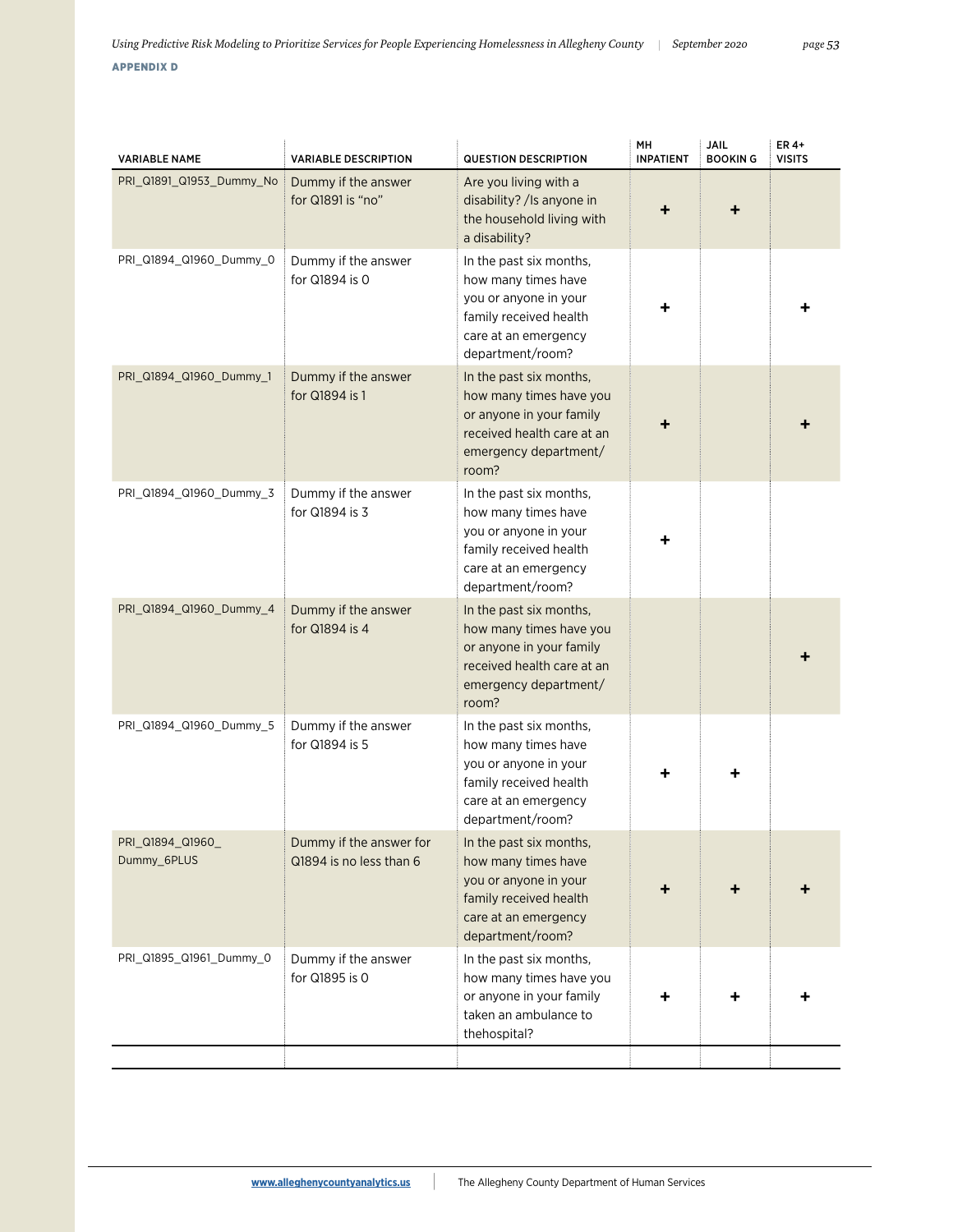VARIABLE NAME VARIABLE DESCRIPTION QUESTION DESCRIPTION MH INPATIENT JAIL BOOKIN G ER 4+ VISITS PRI\_Q1895\_Q1961\_Dummy\_1 Dummy if the answer for Q1895 is 1 In the past six months, how many times have you or anyone in your family taken an ambulance to the hospital?  $\ddotmark$ PRI\_Q1895\_Q1961\_Dummy\_3 Dummy if the answer for Q1895 is 3 In the past six months, how many times have you or anyone in your family taken an ambulance to the hospital? + PRI\_Q1895\_Q1961\_Dummy\_5 Dummy if the answer for Q1895 is 5 In the past six months, how many times have you or anyone in your family taken an ambulance to the hospital? + PRI\_Q1895\_Q1961\_ Dummy\_6PLUS Dummy if the answer for Q1895 is no less than 6 In the past six months, how many times have you or anyone in your family taken an ambulance to the hospital? + + PRI\_Q1895\_Q1961\_Dummy\_ Refused Dummy if the answer for Q1895 is "Refused" In the past six months, how many times have you or anyone in your family taken an ambulance to the hospital? + PRI\_Q1896\_Q1962\_Dummy\_0 Dummy if the answer for Q1896 is 0 In the past six months, how many times have you or anyone in your family been hospitalized as an inpatient? + + PRI\_Q1896\_Q1962\_Dummy\_4 Dummy if the answer for Q1896 is 4 In the past six months, how many times have you or anyone in your family been hospitalized as an inpatient? + PRI\_Q1896\_Q1962\_ Dummy\_5PLUS Dummy if the answer for Q1896 is no less than 5 In the past six months, how many times have you or anyone in your family been + +

hospitalized as an inpatient?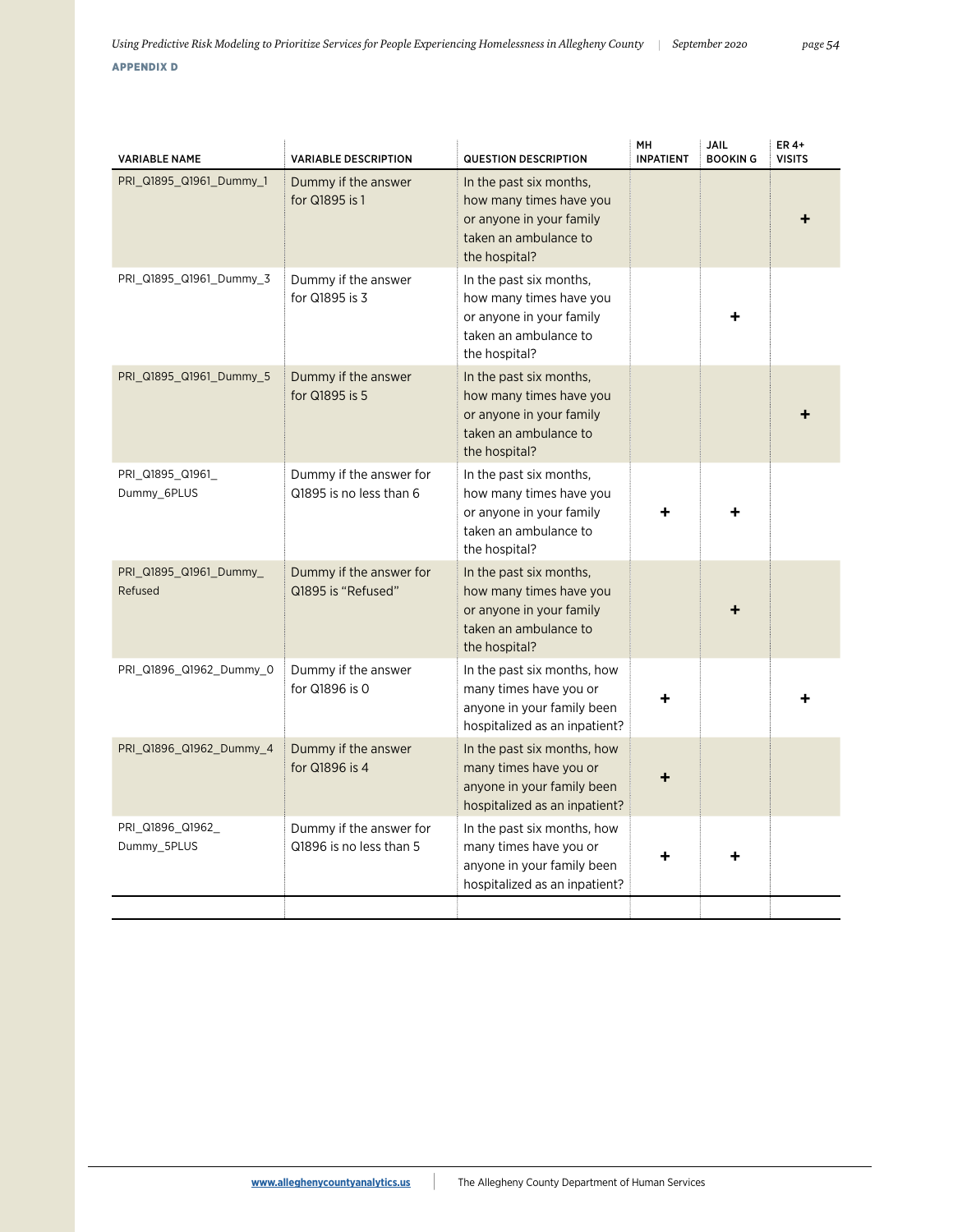| PRI Q1897 Q1963 Dummy 0         | Dummy if the answer                                |                                                                                                                                                                                                                                                                 |   |   | <b>VISITS</b> |
|---------------------------------|----------------------------------------------------|-----------------------------------------------------------------------------------------------------------------------------------------------------------------------------------------------------------------------------------------------------------------|---|---|---------------|
|                                 | for Q1897 is 0                                     | In the past six months, how<br>many times have you or<br>anyone in your family used<br>a crisis service, including<br>sexual assault crisis, mental<br>health crisis, family. Or,<br>intimate violence, distress<br>centers and suicide<br>prevention hotlines? | + |   |               |
| PRI Q1897 Q1963 Dummy 3         | Dummy if the answer<br>for Q1897 is 3              | In the past six months, how<br>many times have you or<br>anyone in your family used<br>a crisis service, including<br>sexual assault crisis, mental<br>health crisis, family. Or,<br>intimate violence, distress<br>centers and suicide<br>prevention hotlines? |   | ٠ |               |
| PRI_Q1897_Q1963_Dummy_4         | Dummy if the answer<br>for Q1897 is 4              | In the past six months, how<br>many times have you or<br>anyone in your family used<br>a crisis service, including<br>sexual assault crisis, mental<br>health crisis, family. Or,<br>intimate violence, distress<br>centers and suicide<br>prevention hotlines? | ٠ |   |               |
| PRI_Q1897_Q1963_Dummy_5         | Dummy if the answer<br>for Q1897 is 5              | In the past six months, how<br>many times have you or<br>anyone in your family used<br>a crisis service, including<br>sexual assault crisis, mental<br>health crisis, family. Or,<br>intimate violence, distress<br>centers and suicide<br>prevention hotlines? |   |   |               |
| PRI_Q1897_Q1963_<br>Dummy 6PLUS | Dummy if the answer for<br>Q1897 is no less than 6 | In the past six months, how<br>many times have you or<br>anyone in your family used<br>a crisis service, including<br>sexual assault crisis, mental<br>health crisis, family. Or,<br>intimate violence, distress<br>centers and suicide<br>prevention hotlines? | ÷ |   |               |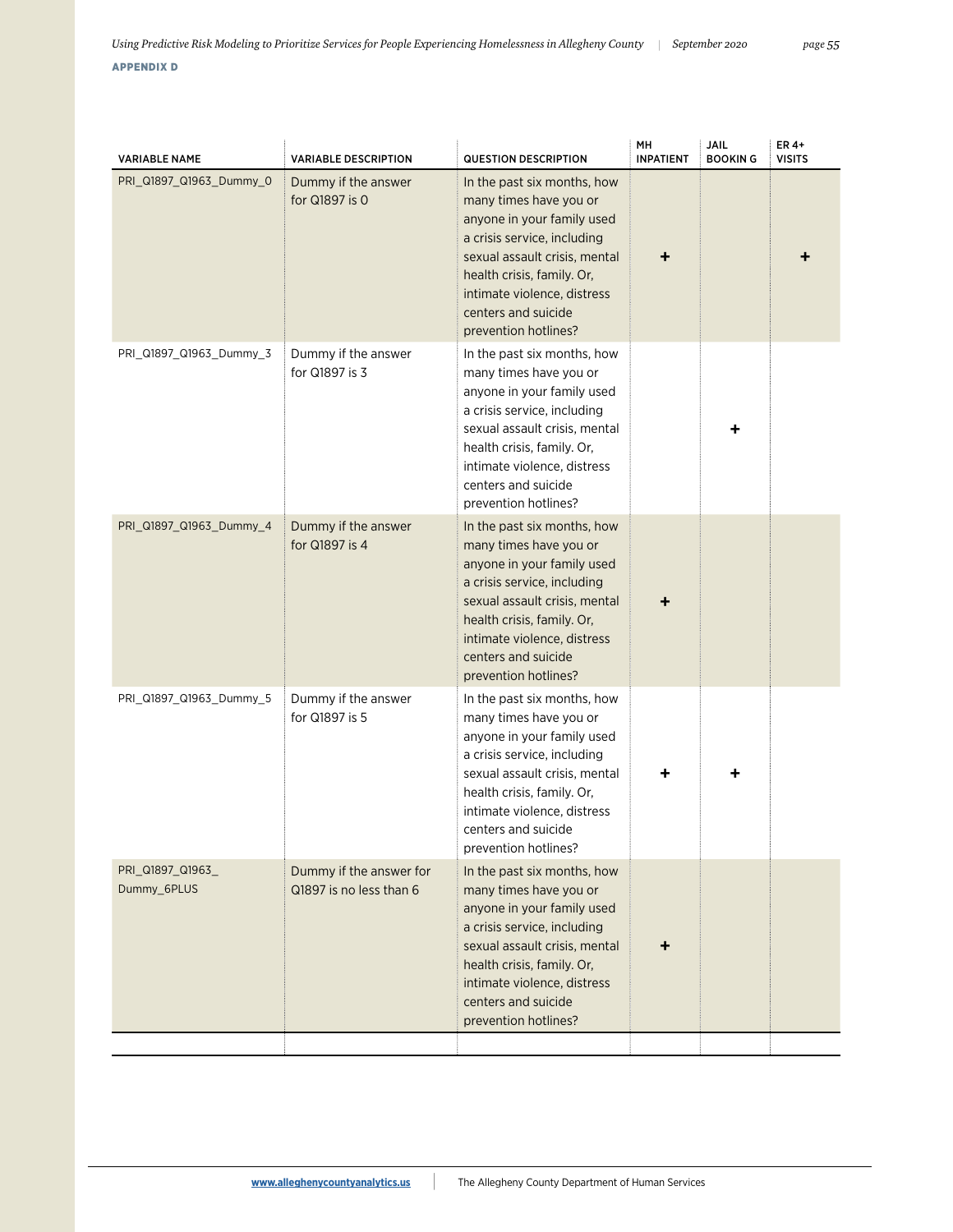| PRI_Q1898_Q1964_Dummy_0         | Dummy if the answer<br>for Q1898 is 0              | In the past six months,                                                                                                                                                                                                                                                        |  |  |
|---------------------------------|----------------------------------------------------|--------------------------------------------------------------------------------------------------------------------------------------------------------------------------------------------------------------------------------------------------------------------------------|--|--|
|                                 |                                                    | how many times have you<br>or anyone in your family<br>talked to police because<br>you witnessed a crime,<br>were the victim of a crime,<br>or the alleged perpetrator<br>of a crime or because the<br>police told you that you<br>must move along?                            |  |  |
| PRI_Q1898_Q1964_Dummy_3         | Dummy if the answer<br>for Q1898 is 3              | In the past six months, how<br>many times have you or<br>anyone in your family talked<br>to police because you<br>witnessed a crime, were the<br>victim of a crime, or the<br>alleged perpetrator of a<br>crime or because the police<br>told you that you must<br>move along? |  |  |
| PRI_Q1898_Q1964_Dummy_4         | Dummy if the answer<br>for Q1898 is 4              | In the past six months,<br>how many times have you<br>or anyone in your family<br>talked to police because<br>you witnessed a crime,<br>were the victim of a crime,<br>or the alleged perpetrator<br>of a crime or because the<br>police told you that you<br>must move along? |  |  |
| PRI_Q1898_Q1964_<br>Dummy_6PLUS | Dummy if the answer for<br>Q1898 is no less than 6 | In the past six months,<br>how many times have you<br>or anyone in your family<br>talked to police because<br>vou witnessed a crime.<br>were the victim of a crime,<br>or the alleged perpetrator<br>of a crime or because the<br>police told you that you<br>must move along? |  |  |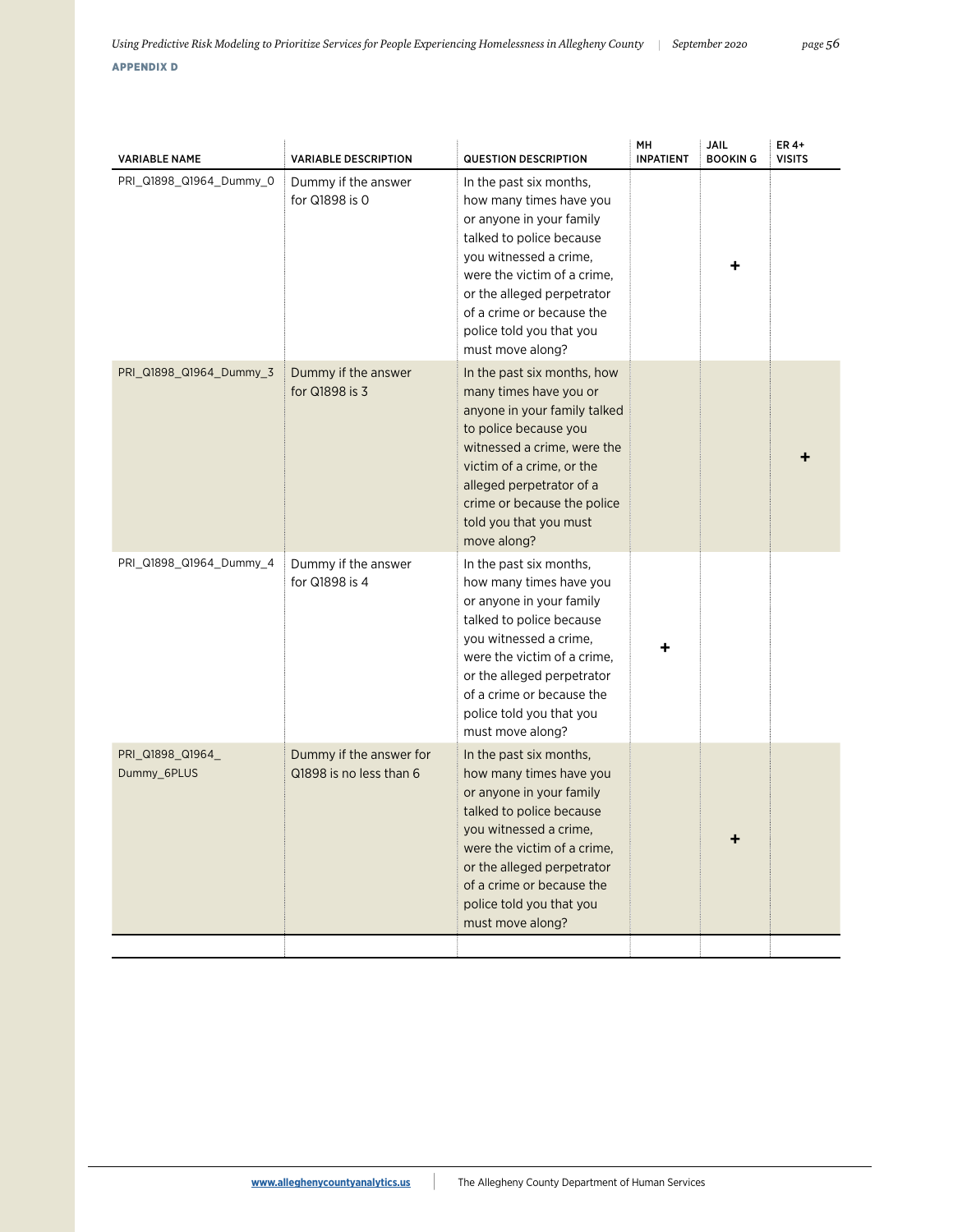| <b>VARIABLE NAME</b>              | <b>VARIABLE DESCRIPTION</b>                   | <b>QUESTION DESCRIPTION</b>                                                                                                                                                                                                                                                      | MH<br><b>INPATIENT</b> | JAIL<br><b>BOOKING</b> | ER 4+<br><b>VISITS</b> |
|-----------------------------------|-----------------------------------------------|----------------------------------------------------------------------------------------------------------------------------------------------------------------------------------------------------------------------------------------------------------------------------------|------------------------|------------------------|------------------------|
| PRI_Q1898_Q1964_Dummy_<br>Refused | Dummy if the answer<br>for Q1898 is "Refused" | In the past six months,<br>how many times have you<br>or anyone in your family<br>talked to police because<br>you witnessed a crime,<br>were the victim of a crime,<br>or the alleged perpetrator<br>of a crime or because the<br>police told you that you<br>must move along?   |                        |                        |                        |
| PRI_Q1898_Q1964_MISS_<br>Dummy    | Dummy if the answer<br>for Q1898 is missing   | In the past six months,<br>how many times have you<br>or anyone in your family<br>talked to police because<br>you witnessed a crime,<br>were the victim of a crime,<br>or the alleged perpetrator<br>of a crime or because the<br>police told you that you<br>must move along?   |                        | +                      |                        |
| PRI_Q1899_Dummy_0                 | Dummy if the answer<br>for Q1899 is 0         | In the past six months,<br>how many times have you<br>or anyone in your family<br>stayed one night in a<br>holding cell, jail or prison,<br>whether thatwas a short-<br>term stay like a drunk tank,<br>a longer stay for a more<br>serious offence, oranything<br>in between?   |                        | ٠                      |                        |
| PRI_Q1899_Dummy_2                 | Dummy if the answer<br>for Q1899 is 2         | In the past six months,<br>how many times have you<br>or anyone in your family<br>stayed one night in a<br>holding cell, jail or prison,<br>whether that was a short-<br>term stay like a drunk tank,<br>a longer stay for a more<br>serious offence, or<br>anything in between? | ٠                      | +                      |                        |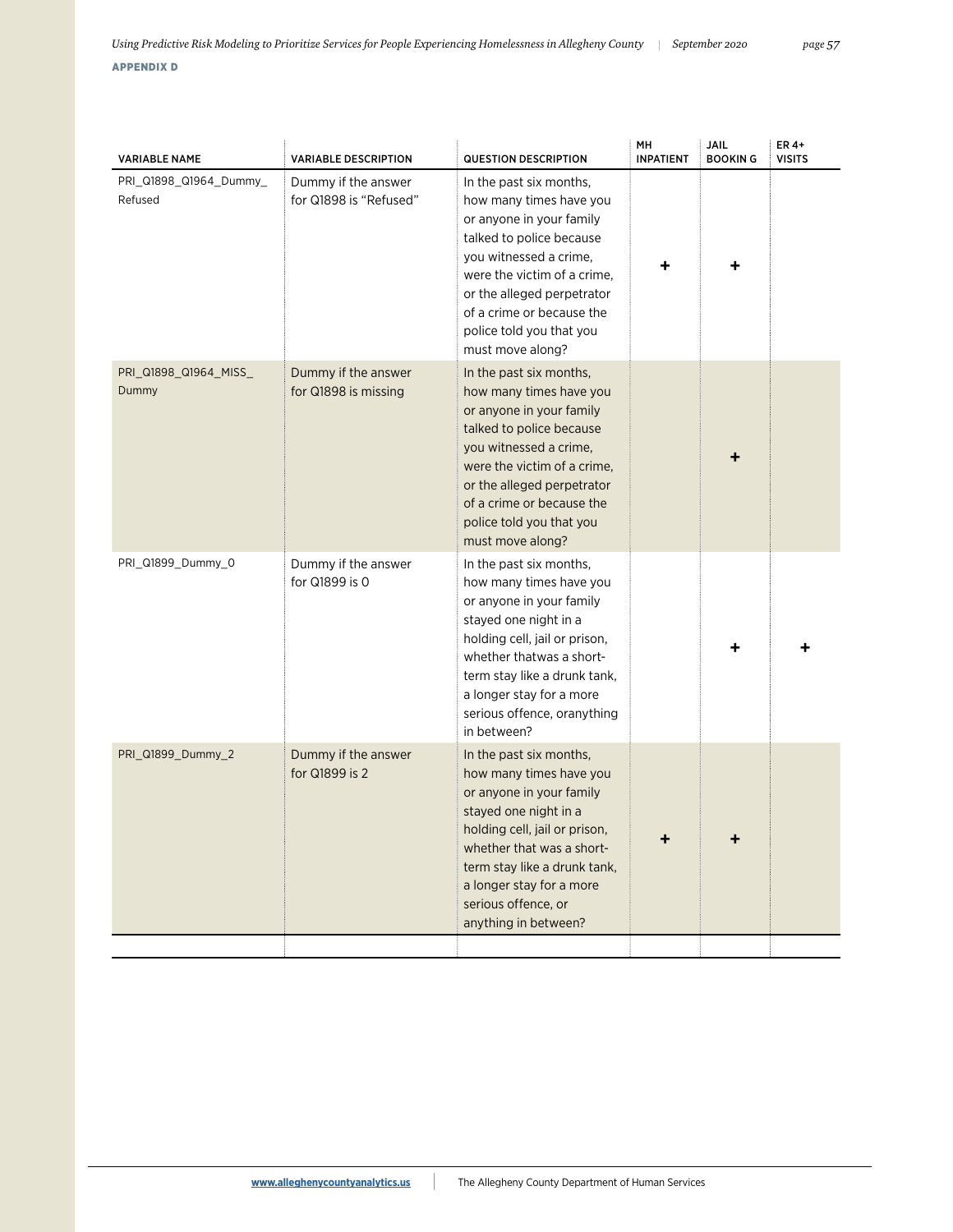| <b>VARIABLE NAME</b>          | <b>VARIABLE DESCRIPTION</b>                        | <b>QUESTION DESCRIPTION</b>                                                                                                                                                                                                                                                                                                                                                                        | MH<br><b>INPATIENT</b> | <b>JAIL</b><br><b>BOOKING</b> | ER 4+<br><b>VISITS</b> |
|-------------------------------|----------------------------------------------------|----------------------------------------------------------------------------------------------------------------------------------------------------------------------------------------------------------------------------------------------------------------------------------------------------------------------------------------------------------------------------------------------------|------------------------|-------------------------------|------------------------|
| PRI_Q1899_Dummy_3PLUS         | Dummy if the answer for<br>Q1899 is no less than 3 | In the past six months,<br>how many times have you<br>or anyone in your family<br>stayed one night in a<br>holding cell, jail or prison,<br>whether that was a short-<br>term stay like a drunk tank,<br>a longer stay for a more<br>serious offence, or anything<br>in between?                                                                                                                   |                        |                               |                        |
| PRI_Q1899_Dummy_Refused       | Dummy if the answer<br>for Q1899 is "Refused"      | In the past six months,<br>how many times have you<br>or anyone in your family<br>stayed one night in a<br>holding cell, jail or prison,<br>whether that was a short-<br>term stay like a drunk tank,<br>a longer stay for a more<br>serious offence, or<br>anything in between?                                                                                                                   | ٠                      | ┿                             |                        |
| PRI_Q1903_Q1969_Dummy_<br>No  | Dummy if the answer<br>for Q1903 is "no"           | Megan's Law Registrant                                                                                                                                                                                                                                                                                                                                                                             |                        | ÷                             |                        |
| PRI_Q1903_Q1969_Dummy_<br>Yes | Dummy if the answer<br>for Q1903 is "yes"          | Megan's Law Registrant                                                                                                                                                                                                                                                                                                                                                                             | +                      |                               |                        |
| PRI_Q1904_Q1970_Dummy_<br>Yes | Dummy if the answer<br>for Q1904 is "yes"          | Arson Conviction                                                                                                                                                                                                                                                                                                                                                                                   | +                      | ٠                             |                        |
| PRI_Q1905_Q1971_Dummy_No      | Dummy if the answer<br>for Q1905 is "no"           | Do you have any legal<br>stuff going on right now<br>that may result in you being<br>locked up, having to pay<br>fines, or that make it more<br>difficult to rent a place to<br>live? Does anyone in your<br>family have any legal<br>stuff going on right now<br>that may result in you<br>being locked up, having<br>to pay fines, or that make<br>it more difficult to rent a<br>place to live? |                        |                               |                        |
|                               |                                                    |                                                                                                                                                                                                                                                                                                                                                                                                    |                        |                               |                        |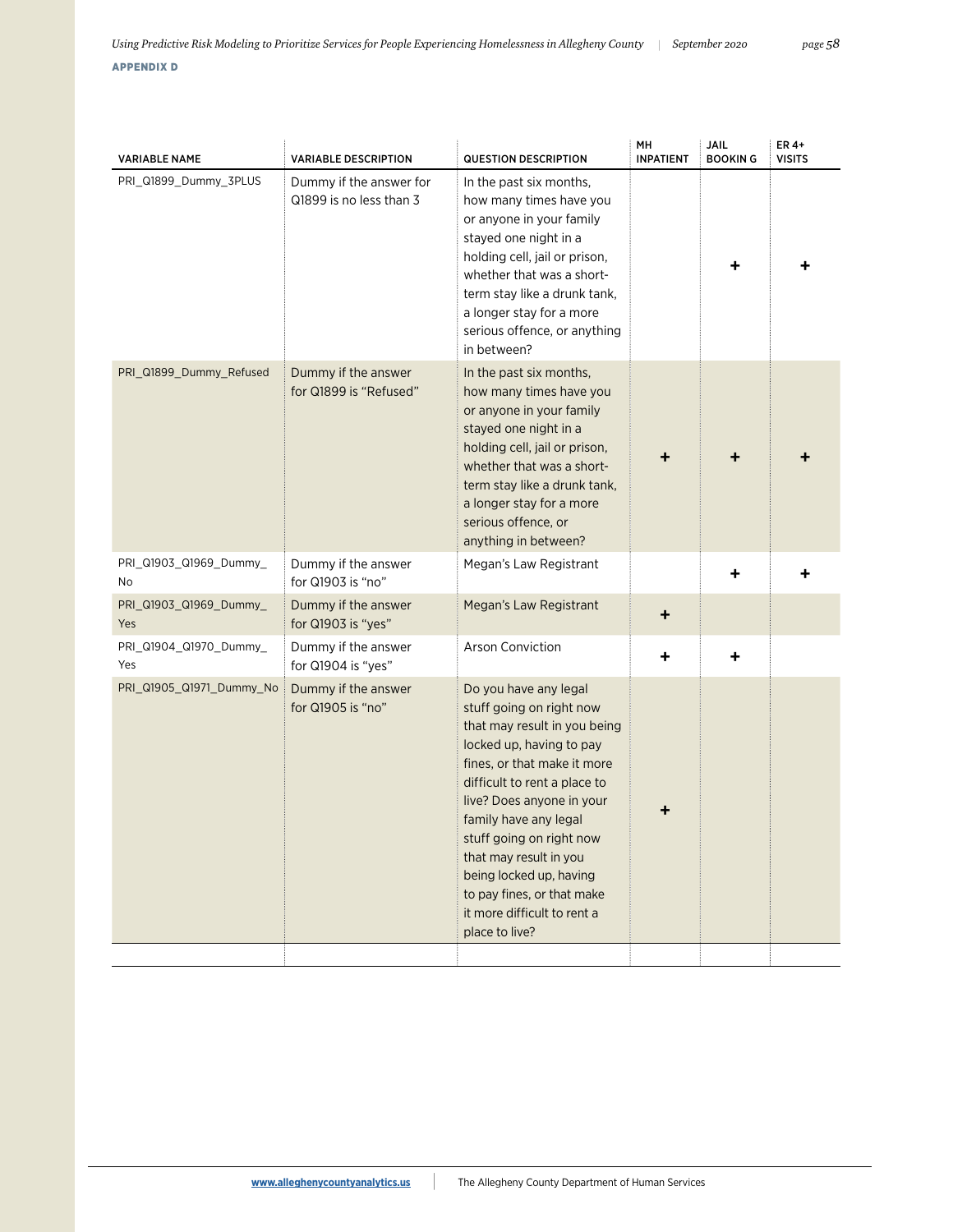| <b>VARIABLE NAME</b>              | <b>VARIABLE DESCRIPTION</b>                   | <b>QUESTION DESCRIPTION</b>                                                                                                                                                                                                                                                                                                                                                                                                                                                          | MH<br><b>INPATIENT</b> | JAIL<br><b>BOOKING</b> | ER 4+<br><b>VISITS</b> |
|-----------------------------------|-----------------------------------------------|--------------------------------------------------------------------------------------------------------------------------------------------------------------------------------------------------------------------------------------------------------------------------------------------------------------------------------------------------------------------------------------------------------------------------------------------------------------------------------------|------------------------|------------------------|------------------------|
| PRI_Q1905_Q1971_Dummy_<br>Yes     | Dummy if the answer<br>for Q1905 is "yes"     | Do you have any legal<br>stuff going on right now<br>that may result in you<br>being locked up, having<br>to pay fines, or that make<br>it more difficult to rent a<br>place to live? Does anyone<br>in your family have any<br>legal stuff going on right<br>now that may result in you<br>being locked up, having to<br>pay fines, or that make it<br>more difficult to rent a<br>place to live?                                                                                   |                        |                        |                        |
| PRI Q1905 Q1971 MISS<br>Dummy     | Dummy if the answer<br>for Q1905 is missing   | Do you have any legal stuff<br>going on right now that<br>may result in you being<br>locked up, having to pay<br>fines, or that make it more<br>difficult to rent a place to<br>live?Does anyone in your<br>family have any legal<br>stuff going on right now<br>that may result in you<br>being locked up, having<br>to pay fines, or that make<br>it more difficult to rent a<br>place to live?                                                                                    |                        | ٠                      |                        |
| PRI_Q1907_Q1973_Dummy_<br>Refused | Dummy if the answer for<br>Q1907 is "Refused" | Do you ever do things that<br>may be considered to be<br>risky like exchange sex for<br>money, run drugs for<br>someone, have unprotected<br>sex with someone you don't<br>know, share a needle, or<br>anything like that?<br>Do you or anyone in your<br>family ever do things that<br>may be considered to be<br>risky like exchange sex for<br>money, run drugs for<br>someone, have unprotected<br>sex with someone you don't<br>know, share a needle, or<br>anything like that? |                        |                        |                        |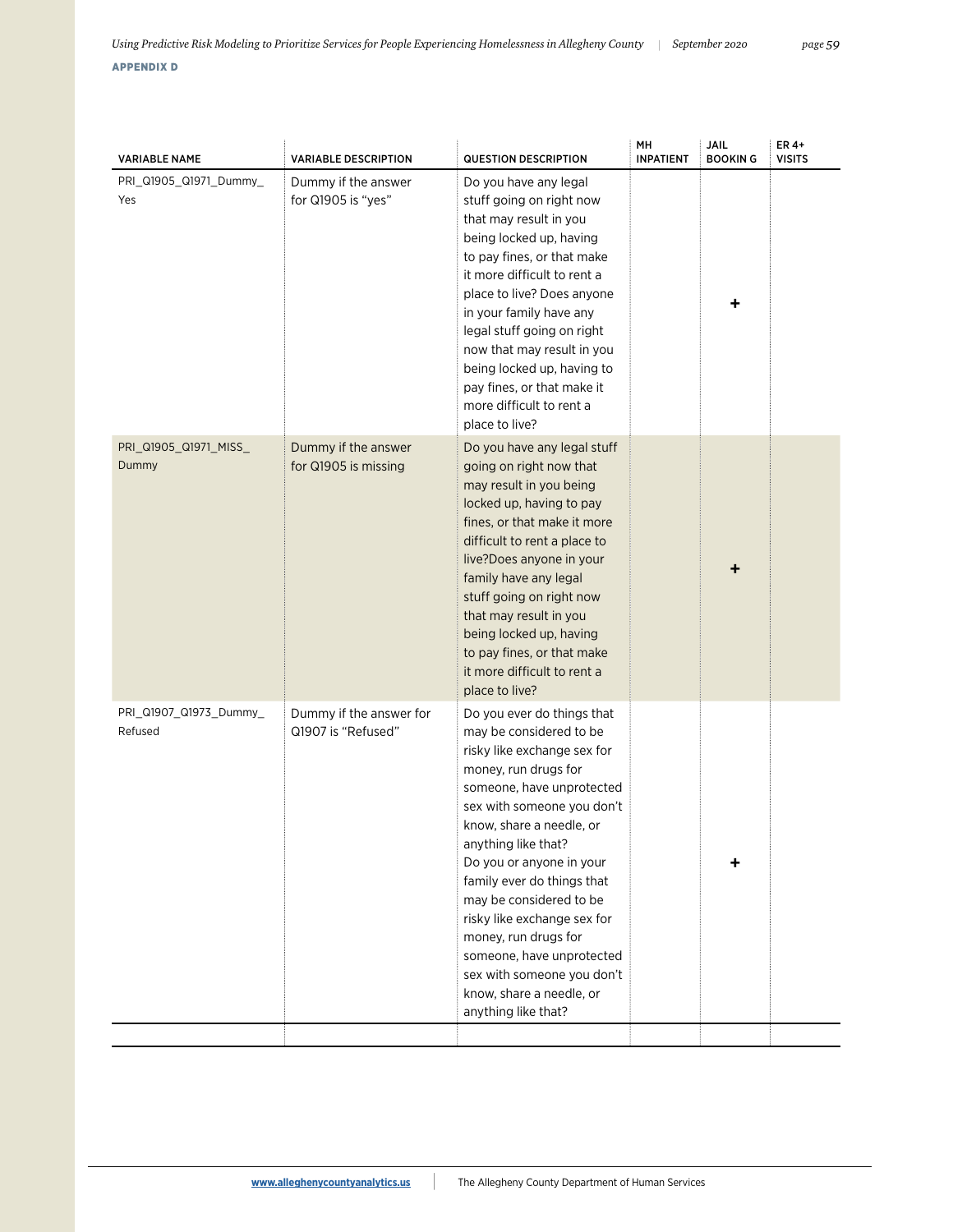| <b>VARIABLE NAME</b>              | <b>VARIABLE DESCRIPTION</b>                   | <b>QUESTION DESCRIPTION</b>                                                                                                                                                                                                                                                                                                                                                                                                                                                                | MН<br><b>INPATIENT</b> | JAIL<br><b>BOOKING</b> | ER 4+<br><b>VISITS</b> |
|-----------------------------------|-----------------------------------------------|--------------------------------------------------------------------------------------------------------------------------------------------------------------------------------------------------------------------------------------------------------------------------------------------------------------------------------------------------------------------------------------------------------------------------------------------------------------------------------------------|------------------------|------------------------|------------------------|
| PRI_Q1907_Q1973_Dummy_<br>Yes     | Dummy if the answer<br>for Q1907 is "yes"     | Do you ever do things<br>that may be considered<br>to be risky like exchange<br>sex for money, run drugs<br>for someone, have<br>unprotected sex with<br>someone you don't<br>know, share a needle,<br>or anything like that?<br>Do you or anyone in<br>your family ever do things<br>that may be considered<br>to be risky like exchange<br>sex for money, run drugs<br>for someone, have<br>unprotected sex with<br>someone you don't<br>know, share a needle,<br>or anything like that? | ٠                      |                        |                        |
| PRI_Q1908_Q1974_Dummy_<br>No      | Dummy if the answer<br>for Q1908 is "no"      | Is there any person,<br>past landlord, business,<br>bookie, dealer, or<br>government group<br>like the IRS that thinks<br>you owe them money?<br>Is there any person,<br>past landlord, business,<br>bookie, dealer, or<br>government group like<br>the IRS that thinks you<br>or anyone in your family<br>owe them money?                                                                                                                                                                 |                        |                        |                        |
| PRI_Q1908_Q1974_Dummy_<br>Refused | Dummy if the answer<br>for Q1908 is "Refused" | Is there any person,<br>past landlord, business,<br>bookie, dealer, or<br>government group<br>like the IRS that thinks<br>you owe them money?<br>Is there any person,<br>past landlord, business,<br>bookie, dealer, or<br>government group like<br>the IRS that thinks you<br>or anyone in your family<br>owe them money?                                                                                                                                                                 |                        |                        |                        |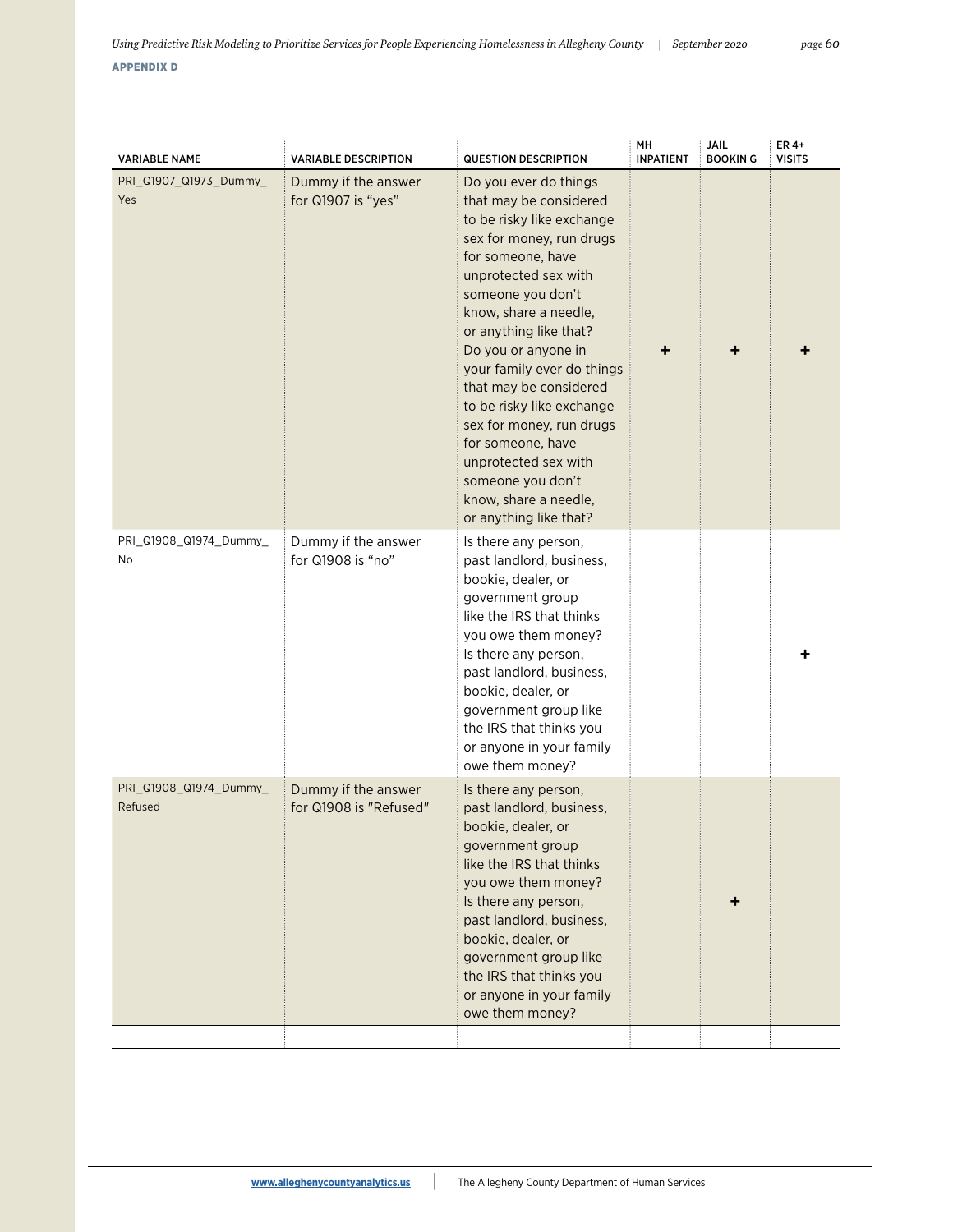| <b>VARIABLE NAME</b>                                     | <b>VARIABLE DESCRIPTION</b>                                                       | <b>QUESTION DESCRIPTION</b>                                                                                                                                                                                                                                                                                                       | MН<br><b>INPATIENT</b> | JAIL<br><b>BOOKING</b> | ER 4+<br><b>VISITS</b> |
|----------------------------------------------------------|-----------------------------------------------------------------------------------|-----------------------------------------------------------------------------------------------------------------------------------------------------------------------------------------------------------------------------------------------------------------------------------------------------------------------------------|------------------------|------------------------|------------------------|
| PRI_Q1908_Q1974_Dummy_<br>Yes                            | Dummy if the answer<br>for Q1908 is "yes"                                         | Is there any person,<br>past landlord, business,<br>bookie, dealer, or<br>government group<br>like the IRS that thinks<br>you owe them money?<br>Is there any person,<br>past landlord, business,<br>bookie, dealer, or<br>government group<br>like the IRS that thinks<br>you or anyone in your<br>family owe them money?        |                        |                        |                        |
| PRI_Q1909_Q1975_MISS_<br>Dummy                           | Dummy if the answer<br>for Q1909 is missing                                       | Do you get any money<br>from the government, a<br>pension, an inheritance,<br>working under the table,<br>a regular job, or anything<br>like that? Do you or<br>anyone in your family<br>get any money from the<br>government, a pension,<br>an inheritance, working<br>under the table, a regular<br>job, or anything like that? |                        |                        |                        |
| PRI_Q1910_Q1976_income                                   | Income of the household                                                           | What is the total<br>household income?                                                                                                                                                                                                                                                                                            |                        |                        |                        |
| PRI_Q1910_Q1976_income_<br>between10 00and2000_<br>Dummy | Dummy if the answer for<br>Q1910 is greater than<br>1000 and no more than<br>2000 | What is the total<br>household income?                                                                                                                                                                                                                                                                                            |                        |                        |                        |
| PRI_Q1910_Q1976_income_<br>between70 0and1000_<br>Dummy  | Dummy if the answer for<br>Q1910 is greater than 700<br>and no more than 1000     | What is the total<br>household income?                                                                                                                                                                                                                                                                                            |                        |                        |                        |
| PRI_Q1911_percentAMI_<br>between3and6_Dummy              | Dummy if the answer for<br>Q1911 is greater than 3<br>and no more than 6          | % of AMI (Area Median<br>Income)                                                                                                                                                                                                                                                                                                  |                        |                        |                        |
| PRI_Q1911_percentAMI_<br>between6and9_Dummy              | Dummy if the answer<br>for Q1911 is greater than<br>6 and no more than 9          | % of AMI Area Median<br>Income)                                                                                                                                                                                                                                                                                                   |                        |                        |                        |
| PRI_Q1912_percentFPL_<br>between11and 17 Dummy           | Dummy if the answer<br>forQ1912 is greater than<br>11 and no more than 17         | % of FPL                                                                                                                                                                                                                                                                                                                          |                        | ٠                      |                        |
|                                                          |                                                                                   |                                                                                                                                                                                                                                                                                                                                   |                        |                        |                        |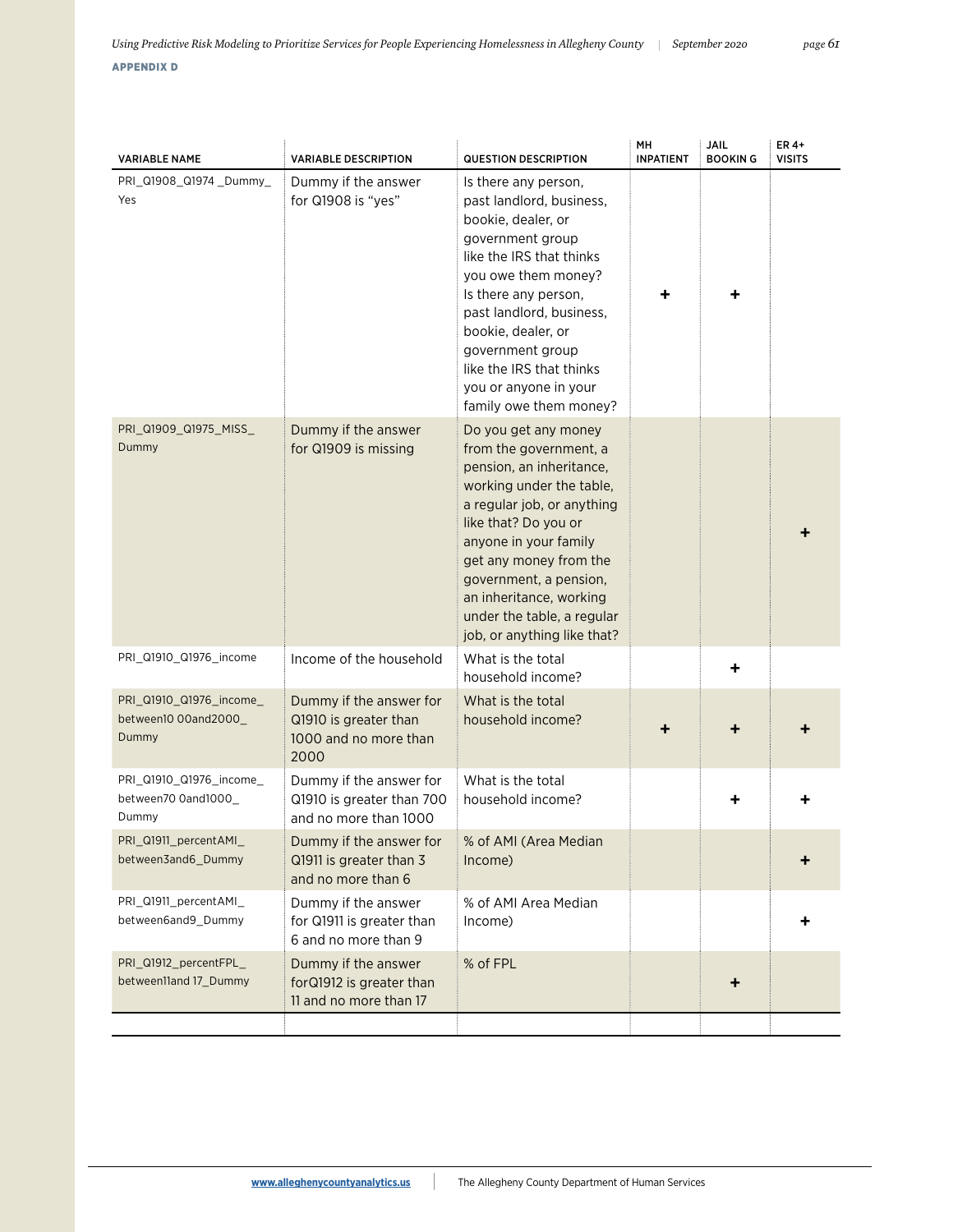| <b>VARIABLE DESCRIPTION</b>                                                 | <b>QUESTION DESCRIPTION</b>                                                                                                                                                                                                                                                                                                                                         | MН<br><b>INPATIENT</b> | JAIL<br><b>BOOKING</b> | ER 4+<br><b>VISITS</b> |
|-----------------------------------------------------------------------------|---------------------------------------------------------------------------------------------------------------------------------------------------------------------------------------------------------------------------------------------------------------------------------------------------------------------------------------------------------------------|------------------------|------------------------|------------------------|
| Dummy if the answer for<br>Q1912 is greater than 17<br>and no more than 23  | % of FPL                                                                                                                                                                                                                                                                                                                                                            | ٠                      |                        |                        |
| Dummy if the answer for<br>Q1912 is greater than 23<br>and no more than 70  | % of FPL                                                                                                                                                                                                                                                                                                                                                            |                        | ٠                      |                        |
| Dummy if the answer for<br>Q1912 is greater than 70<br>and no more than 100 | % of FPL                                                                                                                                                                                                                                                                                                                                                            | ÷                      |                        |                        |
| Dummy if the answer for<br>Q1912 is greater than 100                        | % of FPL                                                                                                                                                                                                                                                                                                                                                            | ٠                      |                        | +                      |
| Dummy if the answer<br>for Q1916 is "yes"                                   | Are you currently<br>experiencing domestic<br>violence? Is your family<br>currently experiencing<br>domestic violence?                                                                                                                                                                                                                                              |                        |                        |                        |
| Dummy if the answer f<br>or Q1919 is "yes"                                  | Do you have any chronic<br>health issues with your<br>liver, kidneys, stomach,<br>lungs or heart? Do you<br>or anyone in your family<br>have any chronic health<br>issues with your liver,<br>kidneys, stomach, lungs<br>or heart? Do you or<br>anyone in your family<br>have any chronic health<br>issues with your liver,<br>kidneys, stomach, lungs<br>or heart? |                        |                        |                        |
| Dummy if the answer<br>for Q1924 is "no"                                    | Requires a wheelchair<br>accessible unit exclusively?                                                                                                                                                                                                                                                                                                               |                        | ٠                      |                        |
| Dummy if the answer for<br>Q1924 is "yes"                                   | Requires a wheelchair<br>accessible unit exclusively?                                                                                                                                                                                                                                                                                                               |                        |                        |                        |
| Dummy if the answer for<br>Q1925 is "Refused"                               | When you are sick or not<br>feeling well, do you avoid<br>getting help? When<br>someone in your family<br>is sick or not feeling well,<br>does your family avoid<br>getting medical help?                                                                                                                                                                           |                        |                        |                        |
|                                                                             |                                                                                                                                                                                                                                                                                                                                                                     |                        |                        |                        |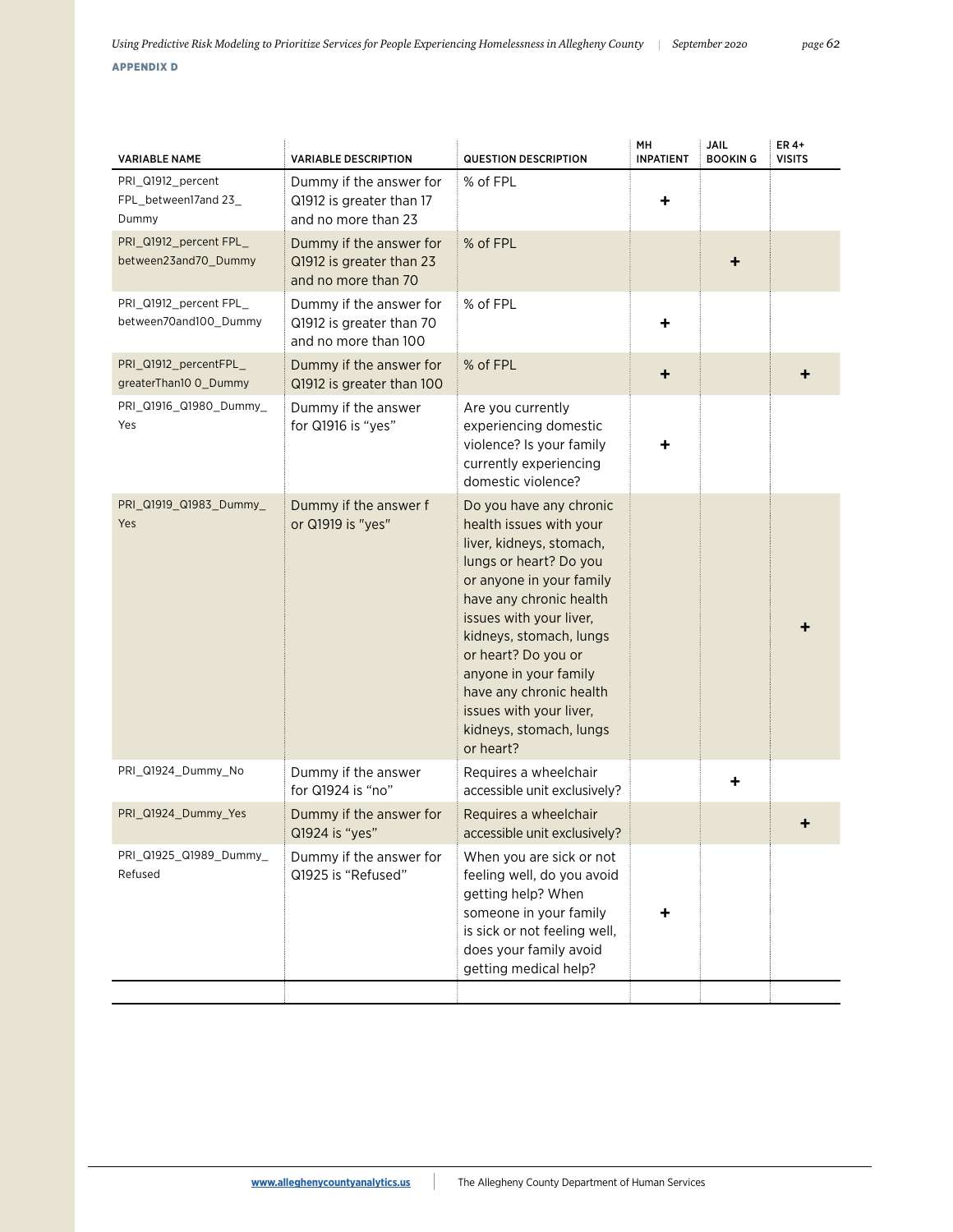|  | <b>YPPE)</b> | ENI | ∵ xاد |  |
|--|--------------|-----|-------|--|
|  |              |     |       |  |

| <b>VARIABLE NAME</b>                | <b>VARIABLE DESCRIPTION</b>                             | <b>QUESTION DESCRIPTION</b>                                                                                                                                                                                                                                                                                           | MH<br><b>INPATIENT</b> | JAIL<br><b>BOOKING</b> | ER 4+<br><b>VISITS</b> |
|-------------------------------------|---------------------------------------------------------|-----------------------------------------------------------------------------------------------------------------------------------------------------------------------------------------------------------------------------------------------------------------------------------------------------------------------|------------------------|------------------------|------------------------|
| PRI_Q1925_Q1989_MISS_<br>Dummy      | Dummy if the answer<br>for Q1925 is missing             | When you are sick or not<br>feeling well, do you avoid<br>getting help? When<br>someone in your family<br>is sick or not feeling well,<br>does your family avoid<br>getting medical help?                                                                                                                             | +                      |                        |                        |
| PRI_Q1927_Dummy_<br>Between 5 and 7 | Dummy if the answer<br>forQ1927 is "Between<br>5 and 7" | How far along in your<br>pregnancy are you?                                                                                                                                                                                                                                                                           |                        |                        |                        |
| PRI_Q1927_Dummy_More_<br>than $_7$  | Dummy if the answer for<br>Q1927 is "More than 7"       | How far along in your<br>pregnancy are you?                                                                                                                                                                                                                                                                           |                        | ٠                      |                        |
| PRI_Q1927_MISS_Dummy                | Dummy if the answer<br>for Q1927 is missing             | How far along in your<br>pregnancy are you?                                                                                                                                                                                                                                                                           | ٠                      |                        |                        |
| PRI_Q1931_Q1993_Dummy_<br><b>No</b> | Dummy if the answer<br>for Q1931 is "no"                | Has your drinking or<br>drug use led you to<br>being kicked out of an<br>apartment or program<br>where you were staying<br>in the past? Has your<br>drinking or drug use by<br>you or anyone in your<br>family led you to being<br>kicked out of an<br>apartment or program<br>where you were staying<br>in the past? |                        |                        |                        |
| PRI_Q1931_Q1993_Dummy_<br>Refused   | Dummy if the answer<br>for Q1931 is "Refused"           | Has your drinking or<br>drug use led you to<br>being kicked out of an<br>apartment or program<br>where you were staying<br>in the past? Has your<br>drinking or drug use<br>by you or anyone in<br>your family led you to<br>being kicked out of an<br>apartment or program<br>where you were staying<br>in the past? |                        | ٠                      |                        |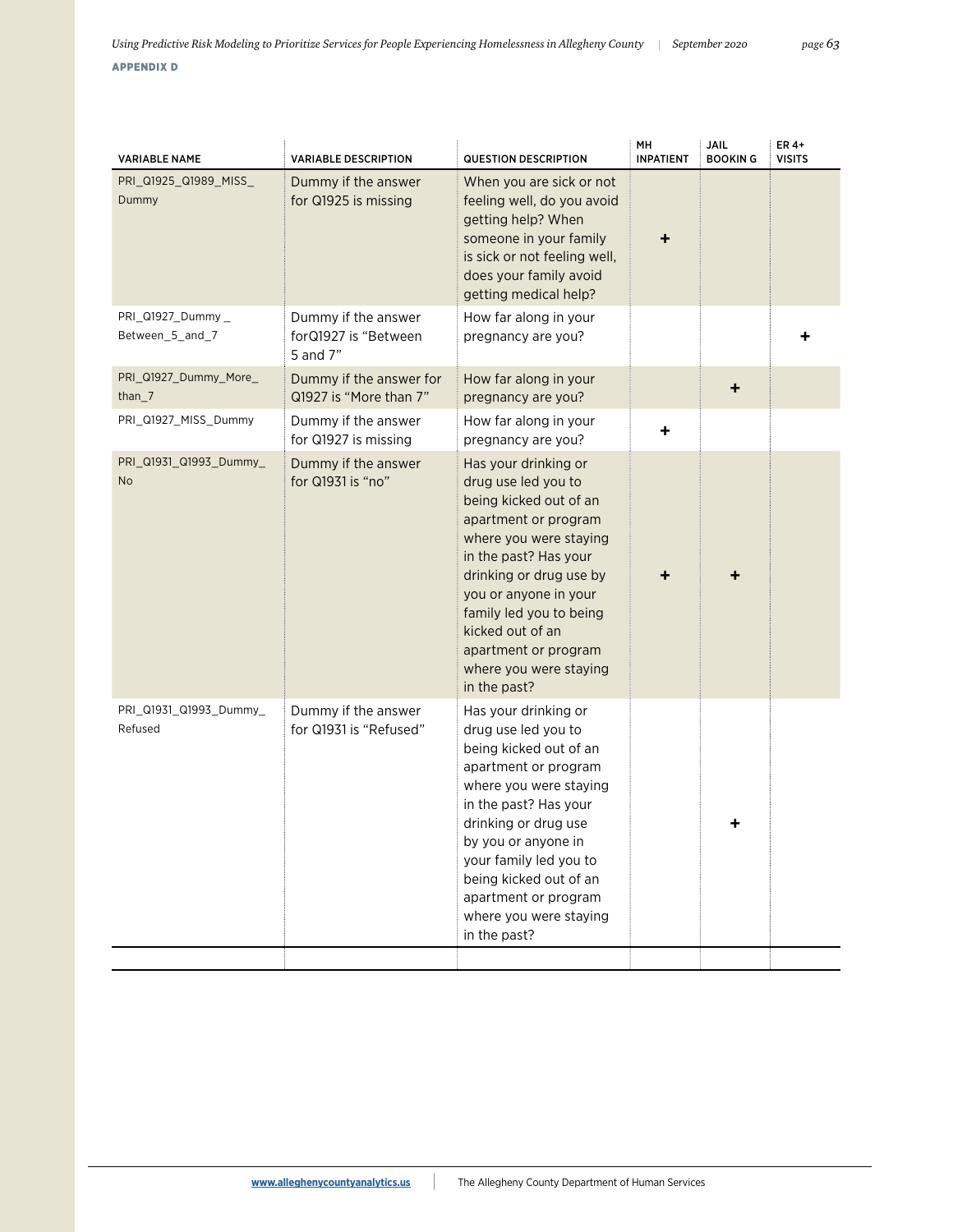| <b>VARIABLE NAME</b>                       | <b>VARIABLE DESCRIPTION</b>                   | <b>QUESTION DESCRIPTION</b>                                                                                                                                                                                                                                                                                           | MH<br><b>INPATIENT</b> | JAIL<br><b>BOOKING</b> | ER 4+<br><b>VISITS</b> |
|--------------------------------------------|-----------------------------------------------|-----------------------------------------------------------------------------------------------------------------------------------------------------------------------------------------------------------------------------------------------------------------------------------------------------------------------|------------------------|------------------------|------------------------|
| PRI_Q1931_Q1993_Dummy_<br>Yes              | Dummy if the answer<br>for Q1931 is "yes"     | Has your drinking or<br>drug use led you to<br>being kicked out of an<br>apartment or program<br>where you were staying<br>in the past? Has your<br>drinking or drug use<br>by you or anyone in<br>your family led you to<br>being kicked out of an<br>apartment or program<br>where you were staying<br>in the past? |                        |                        |                        |
| PRI_Q1935_Dummy_No                         | Dummy if the answer<br>for Q1935 is "no"      | A mental health issue<br>or concern?                                                                                                                                                                                                                                                                                  | $\ddot{}$              |                        |                        |
| PRI_Q1935_Dummy_Refused                    | Dummy if the answer<br>for Q1935 is "Refused" | A mental health issue<br>or concern?                                                                                                                                                                                                                                                                                  |                        | ٠                      |                        |
| PRI Q1935 Dummy Yes                        | Dummy if the answer<br>for Q1935 is "yes"     | A mental health issue<br>or concern?                                                                                                                                                                                                                                                                                  | ٠                      |                        |                        |
| PRI_Q1937_Dummy_No                         | Dummy if the answer<br>for Q1937 is "no"      | A learning disability,<br>developmental disability,<br>or other impairment?                                                                                                                                                                                                                                           |                        |                        |                        |
| PRI_Q1937_Dummy_Refused                    | Dummy if the answer<br>for Q1937 is "Refused" | A learning disability,<br>developmental disability,<br>or other impairment?                                                                                                                                                                                                                                           | +                      |                        |                        |
| PRI_Q1937_MISS_Dummy                       | Dummy if the answer<br>for Q1937 is missing   | A learning disability,<br>developmental disability,<br>or other impairment?                                                                                                                                                                                                                                           |                        |                        |                        |
| PRI_Q1947_Q2053_MISS_<br>Dummy             | Dummy if the answer<br>or Q1947 is missing    | How many children under<br>the age of 18 are currently<br>with you?                                                                                                                                                                                                                                                   |                        |                        |                        |
| PRI_Q1947_Q2053_with_0_<br>Children_D ummy | Dummy if the answer<br>for Q1947 is 0         | How many children under<br>the age of 18 are currently<br>with you?                                                                                                                                                                                                                                                   |                        |                        |                        |
| PRI Q1947 Q2053 with 1<br>Children_D ummy  | Dummy if the answer<br>for Q1947 is 1         | How many children under<br>the age of 18 are currently<br>with you?                                                                                                                                                                                                                                                   |                        |                        |                        |
| PRI_Q1947_Q2053_with_2_<br>Children D ummy | Dummy if the answer<br>for Q1947 is 2         | How many children under<br>the age of 18 are currently<br>with you?                                                                                                                                                                                                                                                   | ٠                      |                        |                        |
| PRI_Q1947_Q2053_with_3_<br>Children_D ummy | Dummy if the answer<br>for Q1947 is 3         | How many children under<br>the age of 18 are currently<br>with you?                                                                                                                                                                                                                                                   |                        |                        |                        |
|                                            |                                               |                                                                                                                                                                                                                                                                                                                       |                        |                        |                        |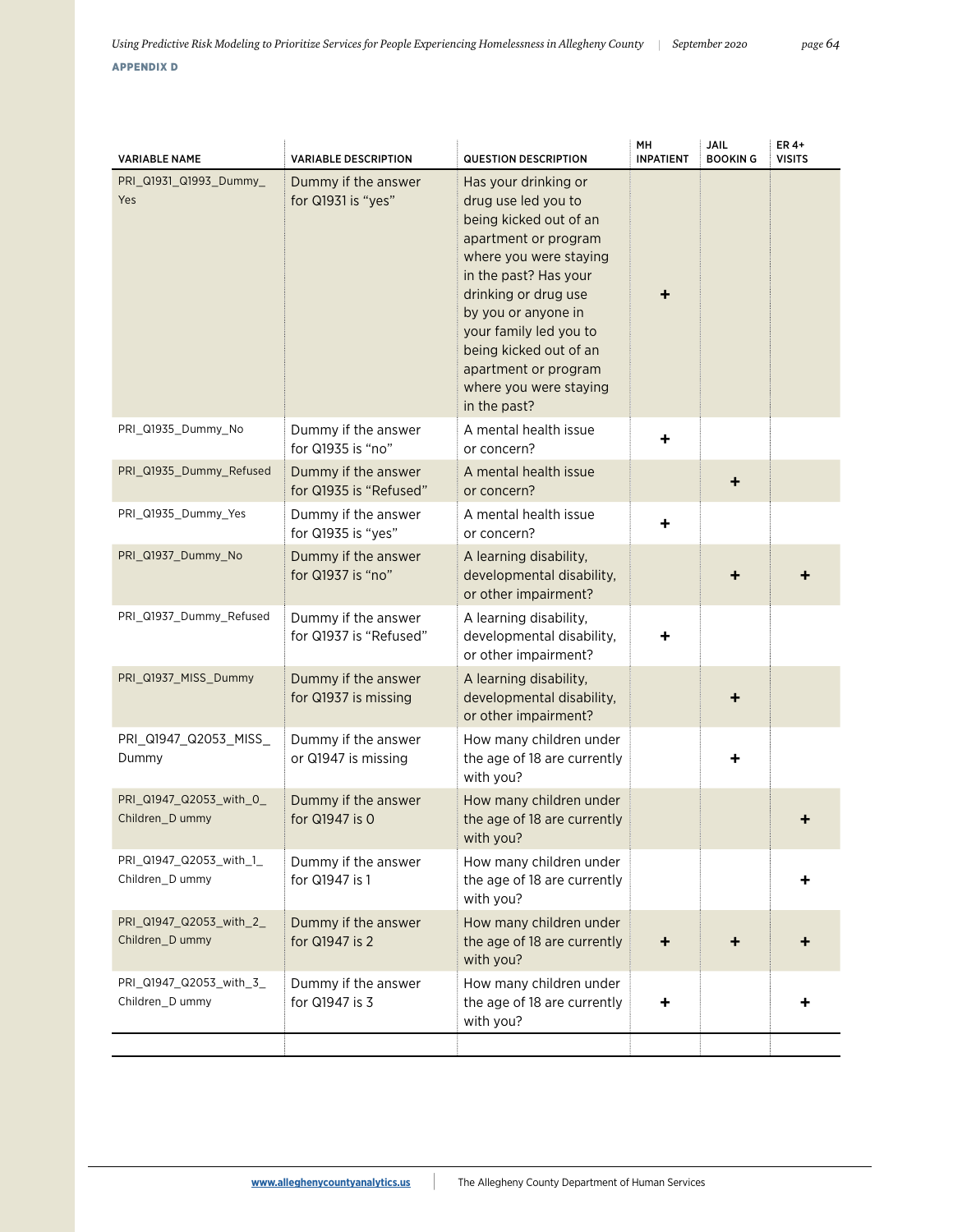| <b>VARIABLE NAME</b>                       | <b>VARIABLE DESCRIPTION</b>                     | <b>QUESTION DESCRIPTION</b>                                                                                                                                                                                                                                                                                                       | MН<br><b>INPATIENT</b> | JAIL<br><b>BOOKING</b> | ER 4+<br><b>VISITS</b> |
|--------------------------------------------|-------------------------------------------------|-----------------------------------------------------------------------------------------------------------------------------------------------------------------------------------------------------------------------------------------------------------------------------------------------------------------------------------|------------------------|------------------------|------------------------|
| PRI Q1947 Q2053 with 4+<br>Children_Dummy  | Dummy if the answer for<br>Q1947 is more than 3 | How many children under<br>the age of 18 are currently<br>with you?                                                                                                                                                                                                                                                               | ٠                      | ÷                      |                        |
| PRI Q1948 Q2054<br>_with_1_Children_D ummy | Dummy if the answer<br>for Q1948 is 1           | How many children under<br>the age of 18 are not<br>currently with your family,<br>but you have reason to<br>believe they will be joining<br>you when you get housed?                                                                                                                                                             |                        |                        |                        |
| PRI_Q1948_Q2054_with_2_<br>Children_D ummy | Dummy if the answer<br>for Q1948 is 2           | How many children under<br>the age of 18 are not<br>currently with your family,<br>but you have reason to<br>believe they will be joining<br>you when you get housed?                                                                                                                                                             |                        |                        |                        |
| PRI_Q1954_Q1892_Dummy_<br>No               | Dummy if the answer<br>for Q1954 is "no"        | Has anyone ever told<br>you that you have a<br>mental health diagnosis<br>such as depression,<br>bipolar, Schizophrenia<br>or anything like that?<br>Has anyone ever told<br>you that you or anyone<br>in your family have a<br>mental health diagnosis<br>such as depression,<br>bipolar, Schizophrenia<br>or anythinglike that? |                        |                        |                        |
| PRI_Q1954_Q1892_Dummy_<br>Yes              | Dummy if the answer<br>for Q1954 is "yes"       | Has anyone ever told<br>youthat you have a<br>mental health diagnosis<br>such as depression,<br>bipolar, Schizophrenia<br>or anything like that?<br>Has anyone ever told<br>you that you or anyone<br>in your family have a<br>mental health diagnosis<br>such as depression,<br>bipolar, Schizophrenia<br>or anything like that? |                        |                        |                        |
|                                            |                                                 |                                                                                                                                                                                                                                                                                                                                   |                        |                        |                        |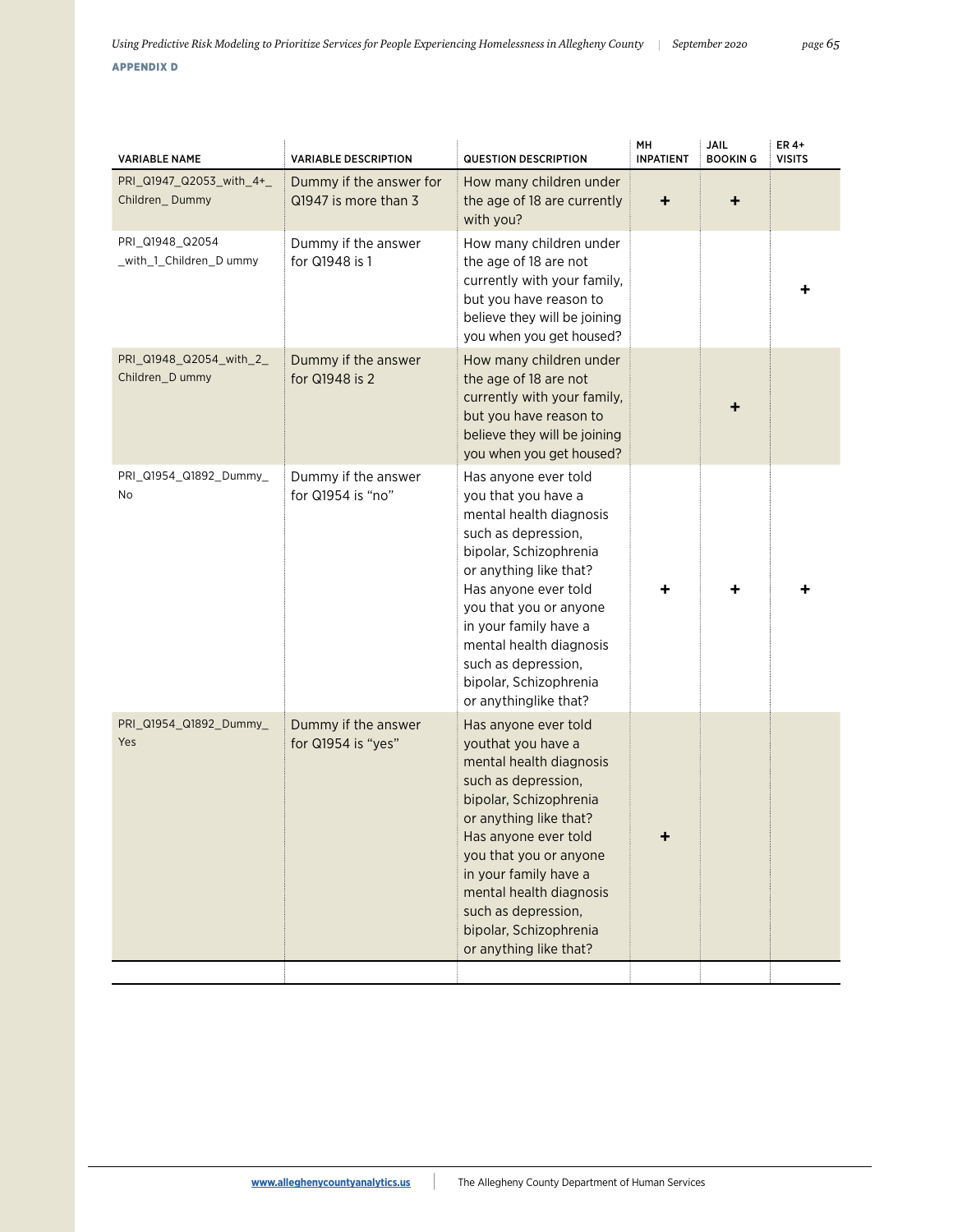| <b>VARIABLE NAME</b>           | <b>VARIABLE DESCRIPTION</b>                 | <b>QUESTION DESCRIPTION</b>                                                                                                                                                                                                                                                                                                        | MH<br><b>INPATIENT</b> | <b>JAIL</b><br><b>BOOKING</b> | ER 4+<br><b>VISITS</b> |
|--------------------------------|---------------------------------------------|------------------------------------------------------------------------------------------------------------------------------------------------------------------------------------------------------------------------------------------------------------------------------------------------------------------------------------|------------------------|-------------------------------|------------------------|
| PRI_Q1954_Q1892_MISS_<br>Dummy | Dummy if the answer<br>for Q1954 is missing | Has anyone ever told<br>you that you have a<br>mental health diagnosis<br>such as depression,<br>bipolar, Schizophrenia<br>or anything like that?<br>Has anyone ever told<br>you that you or anyone<br>in your family have a<br>mental health diagnosis<br>such as depression,<br>bipolar, Schizophrenia<br>or anything like that? |                        |                               |                        |
| PRI_Q1984_Q1920_Dummy_<br>No   | Dummy if the answer<br>for Q1920 is "no"    | Are you living with HIV/<br>AIDS? / Is anyone in the<br>household living with<br>HIV/AIDS?                                                                                                                                                                                                                                         |                        |                               |                        |
| PRI_Q2005_Q1890_Dummy_<br>Yes  | Dummy if the answer<br>for Q2005 is "yes"   | Were you involved in<br>the child welfare system<br>when turning 18? Was<br>anyone in your household<br>involved in the child<br>welfare system when<br>turning 18?                                                                                                                                                                |                        |                               |                        |
| PRI_Q2006_Dummy_No             | Dummy if the answer<br>for Q2006 is "no"    | Are there any children<br>that have been removed<br>from the family by a child<br>protection service within<br>thelast 180 days?                                                                                                                                                                                                   |                        |                               |                        |
| PRI_Q2006_MISS_Dummy           | Dummy if the answer<br>for Q2006 is missing | Are there any children<br>that have been removed<br>from the family by a child<br>protection service within<br>the last 180 days?                                                                                                                                                                                                  | ┿                      |                               |                        |
| PRI_Q2010_Dummy_No             | Dummy if the answer<br>for Q2010 is "no"    | IF THERE ARE SCHOOL-<br><b>AGED CHILDREN: Do</b><br>your children attend<br>school more often than<br>not each week?                                                                                                                                                                                                               | ┿                      |                               |                        |
| PRI_Q2010_Dummy_Yes            | Dummy if the answer<br>for Q2010 is "yes"   | IF THERE ARE SCHOOL-<br>AGED CHILDREN: Do<br>your children attend<br>school more often than<br>not each week?                                                                                                                                                                                                                      |                        | ٠                             |                        |
|                                |                                             |                                                                                                                                                                                                                                                                                                                                    |                        |                               |                        |